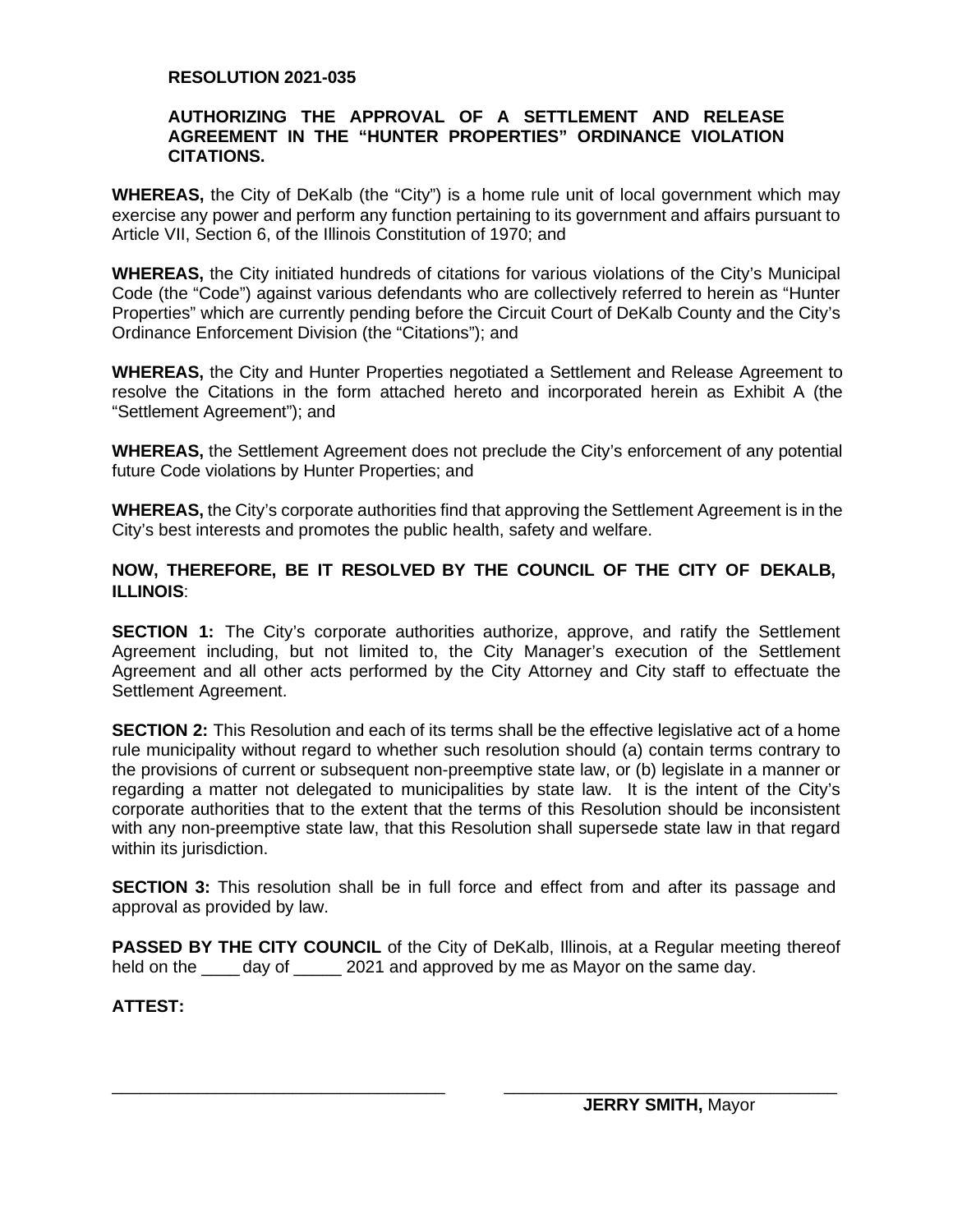Resolution 2021-035 Page 2 of 2

> **EXHIBIT A (Hunter Properties Settlement Agreement)**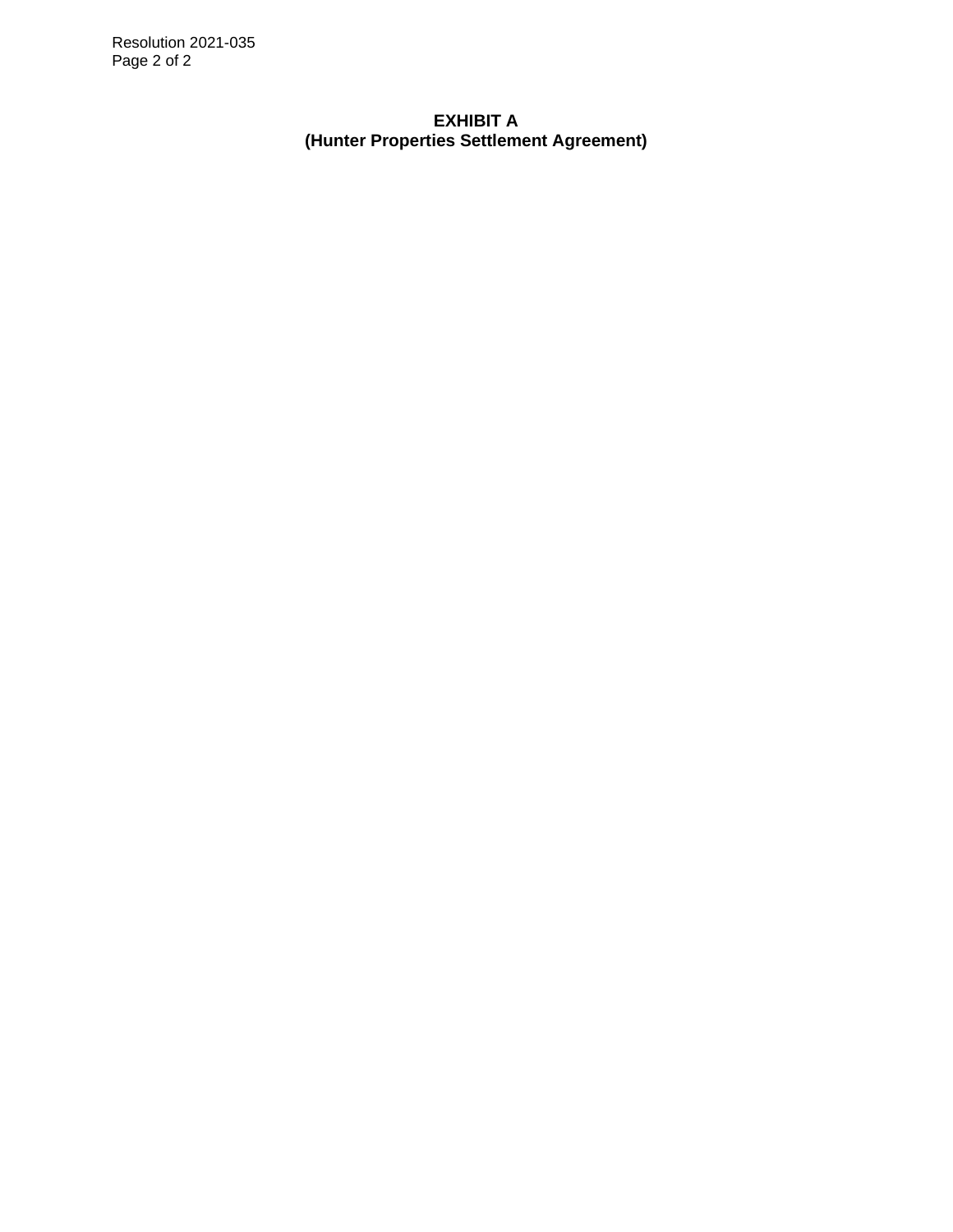# IN THE CIRCUIT COURT FOR THE TWENTY-THIRD JUDICIAL CIRCUIT DEKALB COUNTY, ILLINOIS

|                             | CITY OF DEKALB, an Illinois home rule | ) Nos. | 170V597-618, 170V662-    |
|-----------------------------|---------------------------------------|--------|--------------------------|
| municipality,               |                                       |        | 683, 17OV730-746,        |
|                             |                                       |        | 17OV748-758, 17OV760-    |
|                             | Plaintiff.                            |        | 762, 170V764, 170V766.   |
|                             |                                       |        | 170V769, 170V785-868,    |
| VS.                         |                                       |        | 170V876-1076, 170V1098-  |
|                             |                                       |        | 1154, 18OV39-43, 18OV46, |
| HUNTER TRIFRAT LLC, et al., |                                       |        | 180V64-72, 180V132-133,  |
|                             | Defendants.                           |        | 180V135, 180V152-204.    |
|                             |                                       |        | 18OV337-343, 18OV345-    |
|                             |                                       |        | 364, 18OV433-444         |

## SETTLEMENT AND RELEASE AGREEMENT

Plaintiff City of DeKalb (the "City"), an Illinois home rule municipal corporation, and Defendants HUNTER 1011-1027 HILLCREST LLC, HUNTER CAMPUS SUITES LLC. HUNTER TRIFRAT LLC, HUNTER DEKALB PROPERTIES LLC, HUNTER STADIUM VIEW PROPERTIES LLC, HUNTER RIDGEBROOK PROPERTIES LLC, HUNTER CAMPUS SUITES LLC, HUNTER NORMAL PROPERTIES LLC, DR DEKALB LLC, and DR DEKALB, Illinois limited liability companies (collectively referred to as "Hunter"), and SAM OKNER ("Okner"), with Hunter and Okner collectively referred to as "Defendants", hereby agree to the following:

#### **RECITALS**

WHEREAS, Hunter is the owner of several rental properties in the City  $A_{n}$ including, but not limited to, the properties located at 1011-1027 Hillcrest Drive ("Hunter Hillcrest"), 1100 W. Lincoln Highway ("Lincoln Tower"), 808 Ridge Drive, 832 Ridge Drive, and 832 Edgebrook ("Hunter Ridgebrook"), and 930 Greenbrier Road, 934 Greenbrier Road, and 1024 W. Hillcrest Avenue ("Hunter Tri-Frat"); and

 $\mathbf{1}$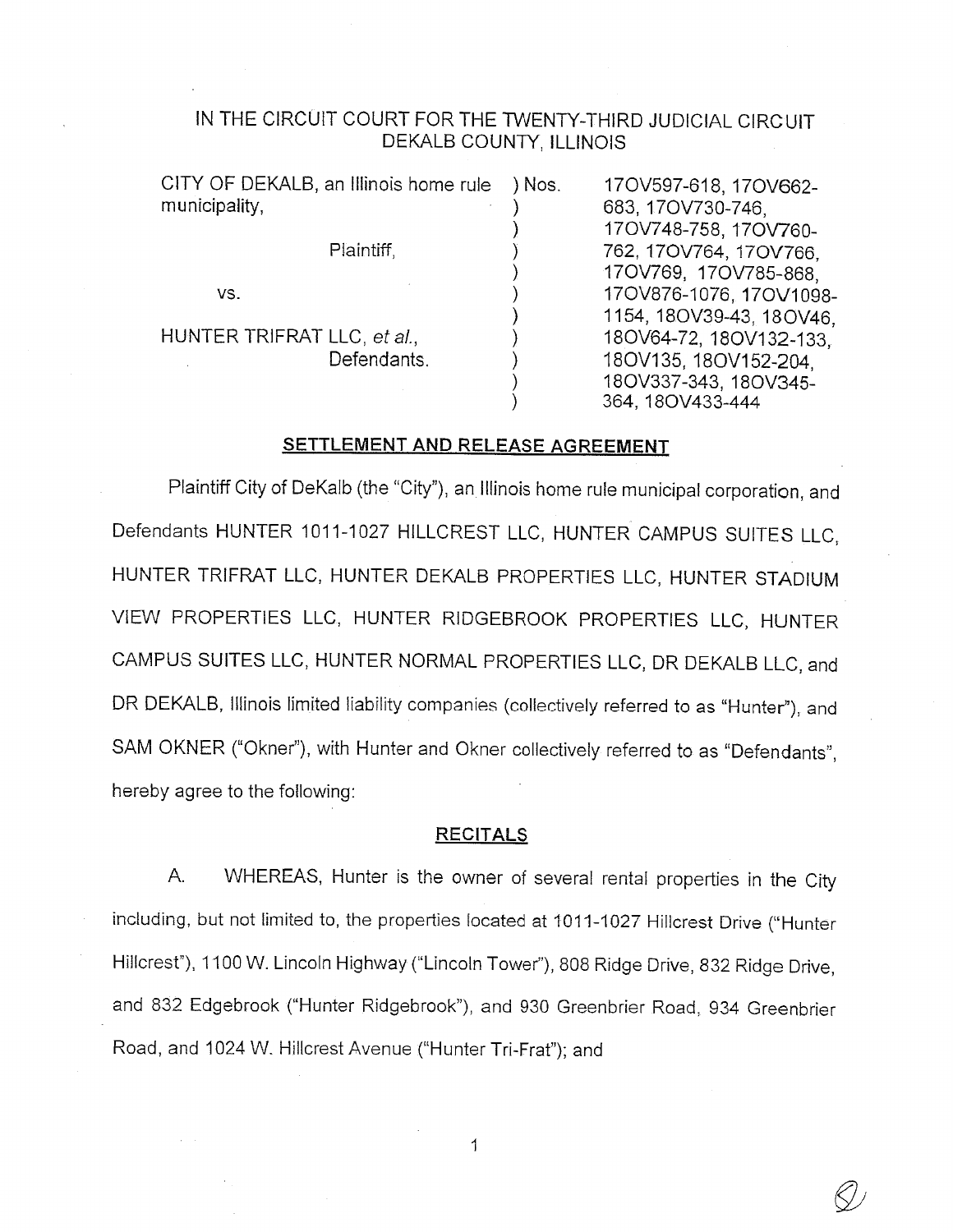WHEREAS, Hunter Hillcrest, Lincoln Tower, Hunter Ridgebrook, and  $B<sub>1</sub>$ Hunter Tri-Frat are collectively referred to herein as the "Properties", and individually as a "Property", and are legally described in Exhibit A attached hereto and incorporated herein; and

WHEREAS, Okner is Hunter's co-manager; and  $C_{\cdot}$ 

WHEREAS, the City initiated the above-captioned matters in the Circuit D. Court of DeKalb County (the "Court") against Defendants for various alleged violations of the City's Municipal Code (the "Code"); and

WHEREAS, the City obtained judgments against Defendants in case Е. numbers 17OV597-618, 17OV662-683, 17OV748-758, 17OV760-762, 17OV764, 17OV766, 17OV769, 18OV135, and 18OV152-204 (the "Post-Judgment Cases"); and

WHEREAS, Defendants have not yet satisfied the judgments in the Post- $F_{\perp}$ Judgment Cases; and

WHEREAS, the City's supplementary proceedings and contempt G. proceedings in the Post-Judgment Cases are pending before the Court; and

WHEREAS, on September 11, 2020, the Court entered a civil contempt  $H_{\cdot}$ order imposing daily fines of \$250 against Defendant DR DeKalb LLC in case numbers 170V662-683, 170V748-758, 170V760-762, 170V764, 170V766, and 170V769 (the "Contempt Order"); and

WHEREAS, Defendant DR DeKalb LLC has not yet purged itself of the  $\mathbf{L}$ Contempt Order; and

WHEREAS, case numbers 170V730-746, 170V785-868, 170V876-1076, J. 170V1098-1154, 180V39-43, 180V46, 180V64-72, 180V132-133, 180V337-343,

 $\overline{2}$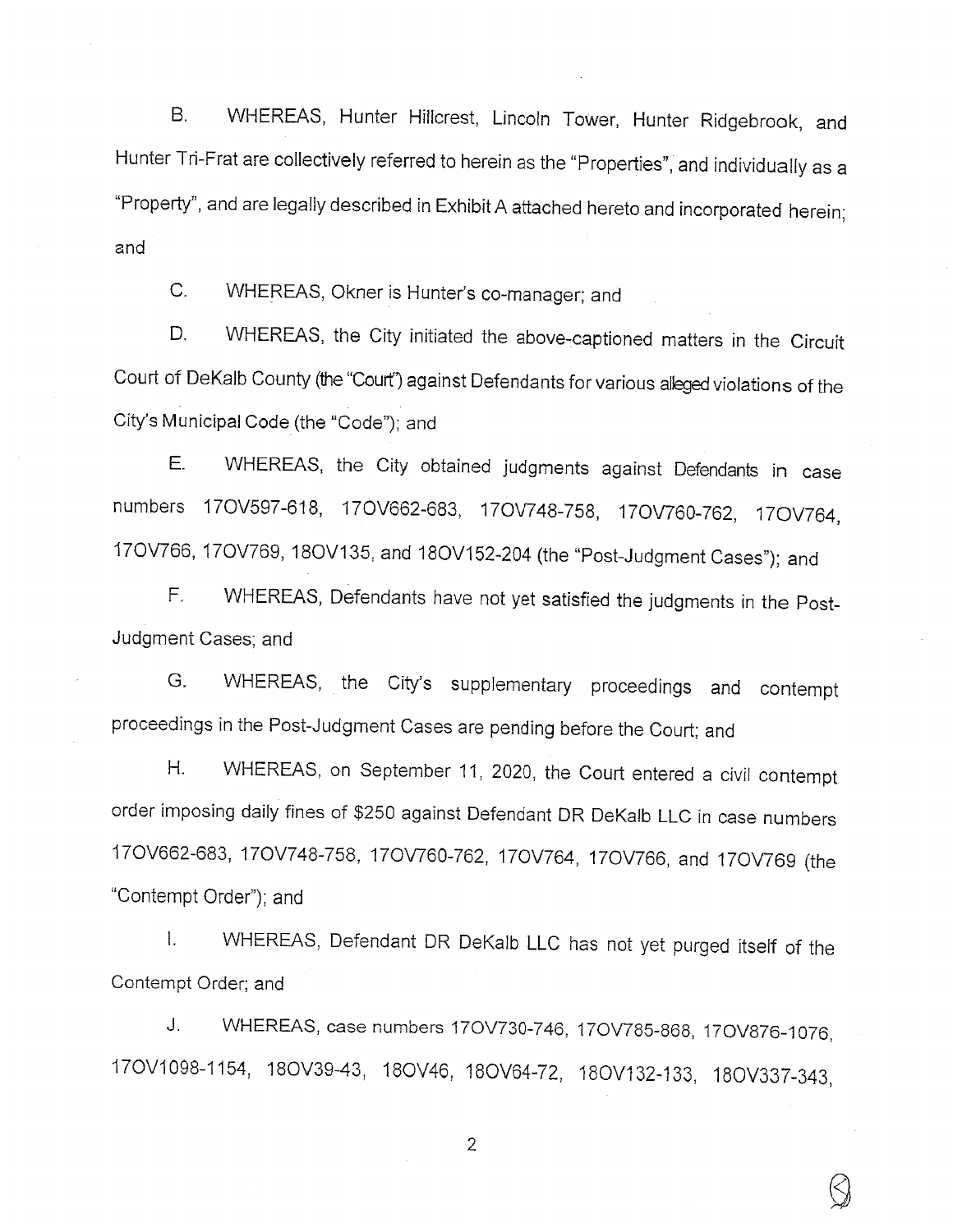18OV345-364, and 18OV433-444 are pre-judgment cases against Defendants pending before the Court (the "Pre-Judgment Cases"); and

WHEREAS, the Pre-Judgment Cases, the Post-Judgment Cases, the K. Contempt Order, the supplementary proceedings, and any and all other cases, claims, demands or other actions asserted by the City against any of the Defendants, whether in court, administratively, or otherwise, are collectively referred to herein as the "Actions"; and

WHEREAS, Defendants have alleged that the City has committed L. numerous unlawful acts directed against them, which could give rise to a federal lawsuit as set forth in a draft complaint attached hereto and incorporated herein as Exhibit B (the "RICO Claim"); and

WHEREAS, Defendant Hunter Ridgebrook Properties, LLC previously filed Μ. a lawsuit against the City alleging that the City violated its constitutional rights, but that lawsuit was dismissed with prejudice by court order on January 2, 2020 (the "Federal Lawsuit"); and

WHEREAS, the Parties deny each and every allegation of illegal or unlawful N. conduct and further deny any liability whatsoever; and

WHEREAS, the Parties have attended several pre-trial settlement  $O<sub>1</sub>$ conferences before the Court; and

WHEREAS, the Parties agreed to settle their differences to avoid the Ρ. expenses and uncertainties attendant to litigation, all in accordance with the terms and conditions of this Agreement.

THEREFORE, in consideration of the promises made herein, the sufficiency of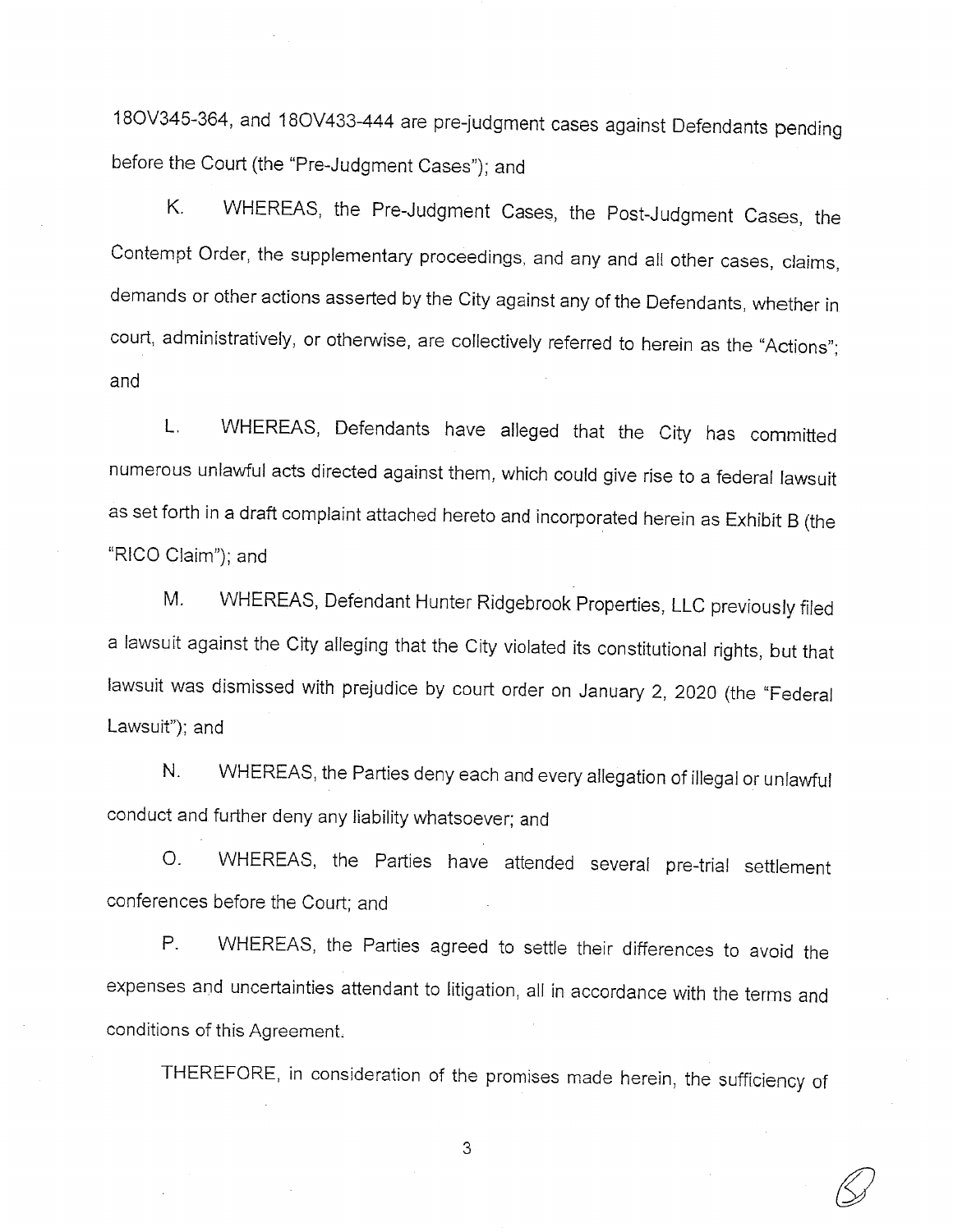which the Parties mutually agree and stipulate to, the Parties hereby agree as follows:

Recitals. The recitals to this Agreement are true, correct, material, Section 1. adopted and incorporated herein as Section 1 to this Agreement.

Section 2. **Effective Date.** The effective date of this Agreement shall be May 1, 2021 (the "Effective Date"); provided, however, that this Agreement shall not be effective until duly approved by the City's corporate authorities in the manner provided by law.

**Escrow by Hunter.** Within seven (7) days after this Agreement is Section 3. fully executed, Hunter shall deposit the sum of One Hundred Fifty Thousand (\$150,000.00) Dollars (the "Escrowed Amount") into the Clients Funds/IOLTA Account of Ashman & Stein, P.C., or such other escrow as the Parties may mutually agree upon, as security in connection with the sale of the Properties as set forth in Section 4. If possible, said deposit shall be invested for the benefit of the depositor, and all earnings thereon shall be and remain the sole property of the depositor; provided, however, that Defendants shall be strictly liable to guarantee and provide for the Escrowed Amount at the time of the Sale Deadline (as defined in Section 4B of this Agreement), regardless of any losses, costs, or damages arising out of or resulting from any investment of the Escrowed Amount. In the event all of the Properties are sold or under contract to be sold before the Sale Deadline, the Escrowed Amount shall be returned in full to Hunter. In the event all of the Properties are not sold or under contract to be sold by the Sale Deadline, the Escrowed Amount shall be paid to the City; provided, however, that the amount so paid to the City shall be that portion of the Escrowed Amount that bears the same proportion as the number of unsold Property(ies) in relation to the total number of

4

(Š)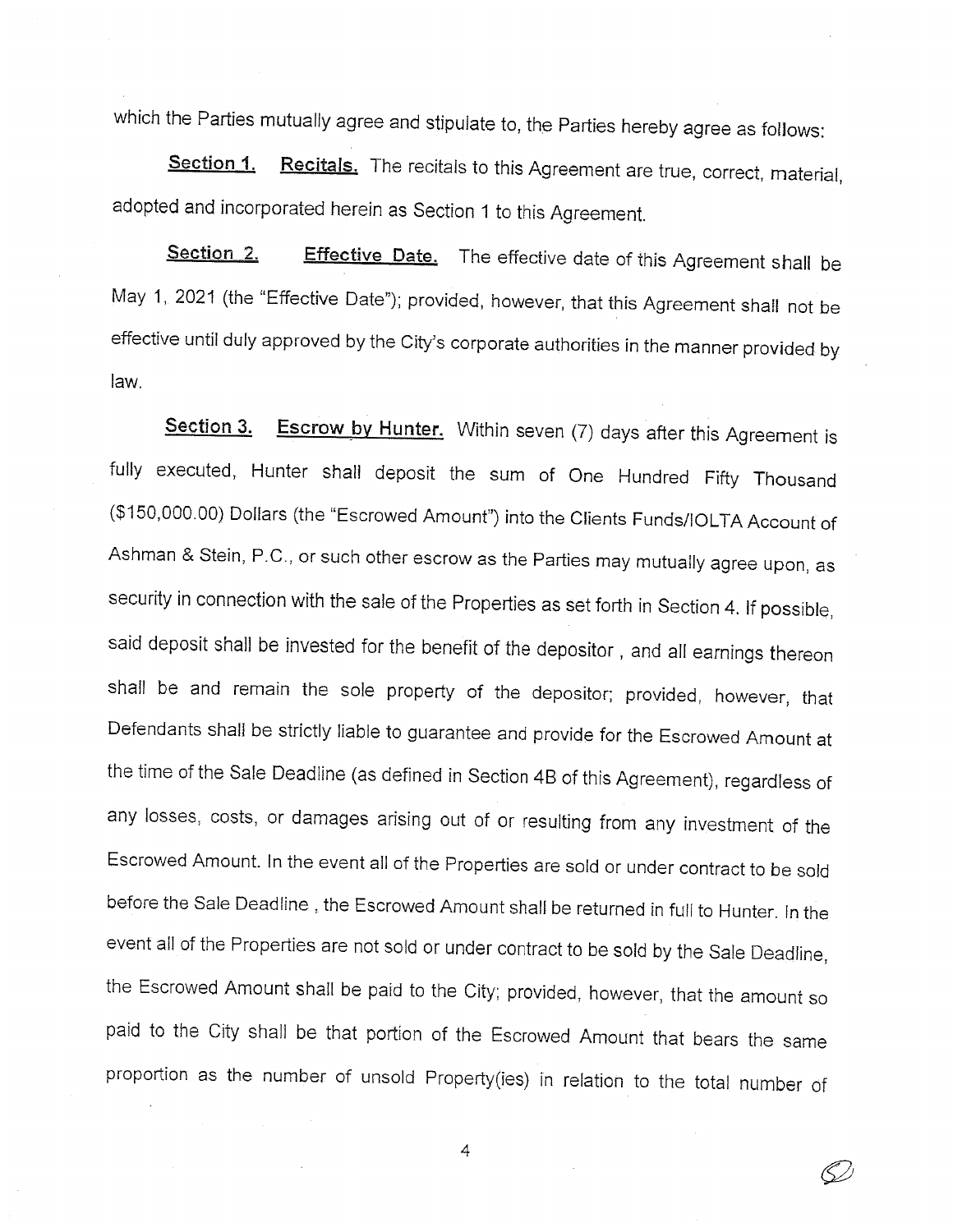Properties to be sold hereunder (as an example, for illustrative purposes only, if by the Sale Deadline a total of three (3) Properties of the four (4) total Properties were sold or under contract for sale (75% of the total of said Properties), leaving 25% of the Properties unsold, then 25% of the Escrowed Amount, \$37,500, shall be payable to the City, subject to the other terms of this Agreement.

# Section 4. Sale of the Properties.

By no later than 30 calendar days from the Effective Date, Hunter agrees,  $A_{1}$ at its sole cost and expense, to retain, in an arms-length transaction, reputable, independent, and Illinois-licensed real estate brokers, whom the Parties stipulate includes Marcus & Millichap and Triad Real Estate Partners (collectively, the "Broker"), to list the Properties for sale at a reasonable fair market value as determined by the Broker (the "Listing"). Hunter shall notify the City of the Listing within seven (7) calendar days of the Listing. The Broker may stagger the Properties in the Listing; provided, however, that: (1) at least one (1) unsold Property must be in the Listing by no later than 30 calendar days from the Effective Date; (2) at least two (2) unsold Properties must be in the Listing by no later than 180 calendar days from the Effective Date; and (3) 100% of the unsold Properties must be in the Listing by no later than one (1) calendar year from the Effective Date.

Hunter shall undertake all reasonable and good-faith efforts to sell the  $B<sub>1</sub>$ Properties by no later than 42 calendar months from the Effective Date (the "Sale Deadline"). Such reasonable and good-faith efforts may include, but are not limited to, periodic decrease(s) in the Listing price of the unsold Properties if such decrease(s) are deemed reasonable or necessary by the Broker. Hunter further agrees to: (1) sell the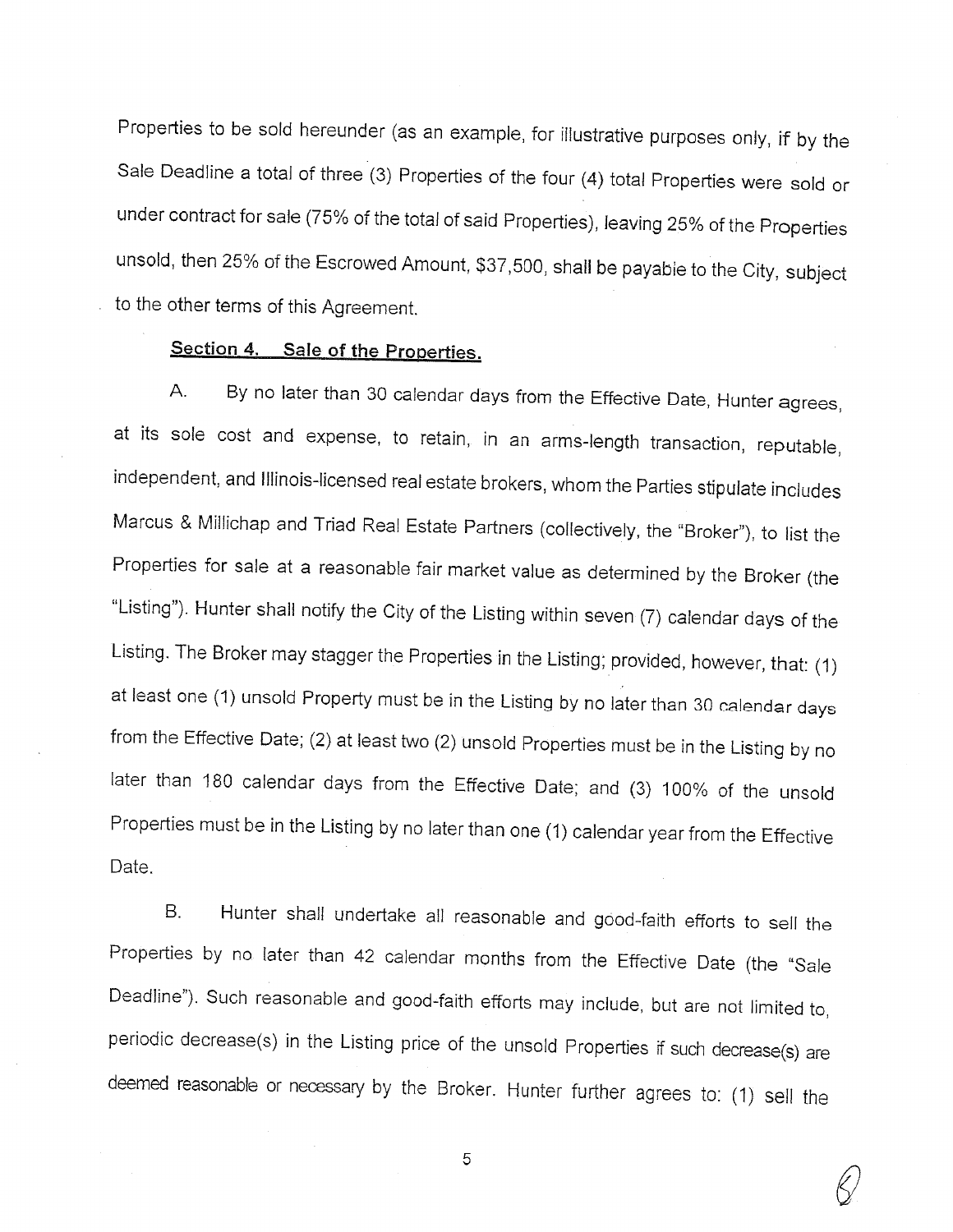Properties in arms-length transactions; and (2) notify the City of a sale of a Property sale within seven (7) calendar days of the sale. Hunter shall sell the Properties within, and not later than, the Sale Deadline; provided, however, that Hunter may apply for relief to the Court to extend the Sale Deadline if the Court determines that such an extension is in the best interests of the Parties and this Agreement.

Section 5. Vacation of Judgments. The City shall, within seven (7) days of the Effective Date, cause the Court to enter its Order(s) vacating, setting aside and holding for naught all judgments and Orders previously entered in the Actions.

# Section 6. Dismissal.

By no later than seven (7) days from the Effective Date:

The City shall enter orders dismissing the Actions with prejudice, with each А. party bearing its respective costs and attorney's fees, the Court retaining jurisdiction to enforce this Agreement, and the Parties waiving any jurisdictional or time-based defenses to the Court's retention of jurisdiction to enforce this Agreement; provided, however, for all matters pending against Defendant(s) outside of Court (whether administratively, before an agency, or otherwise), the City shall effect the aforesaid dismissals thereof at the first possible time, and in no event later than thirty (30) calendar days from the effective date: and

The City shall provide Hunter with all appropriate instruments to effect the **B.** release(s) of all judgments, lis pendens, liens, encumbrances and/or other notices affecting title to the Properties (collectively, "Liens") in any manner respecting the Actions. In that regard, the City represents and warrants that its search of all of its applicable records reveals four (4) Liens effecting title to the Properties hereunder. The City further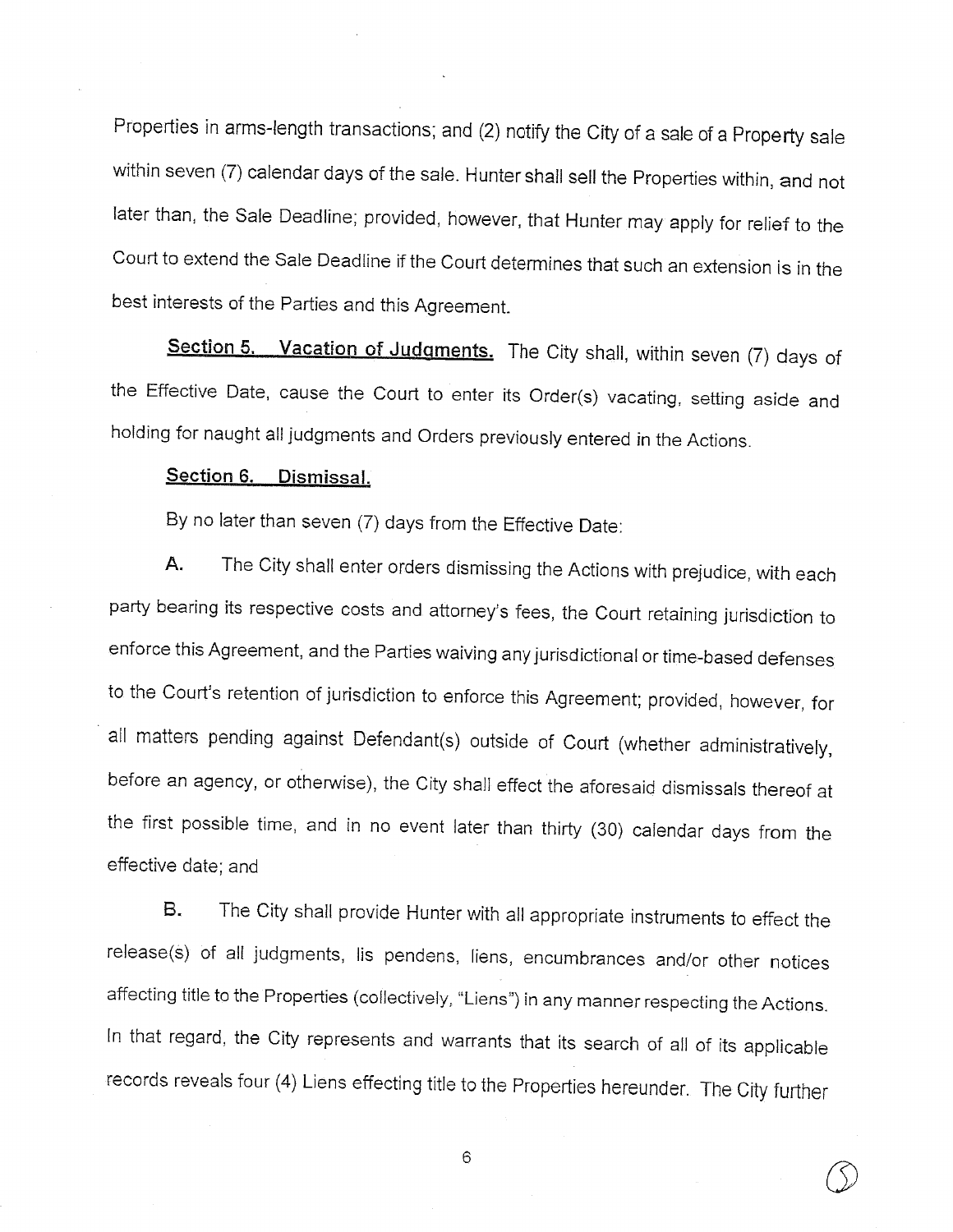warrants and represents that it shall execute any release of any other Lien affecting title to the Property(ies) within seven (7) days upon receipt of Hunter's notice requesting same.

Section 7. Security Measures. By no later than 30 calendar days from the Effective Date, Hunter agrees to: (1) retain a reputable vendor and installer of security camera systems to install vandal resistant security camera systems for the exterior and common areas of the Properties, including commonly accessible entrances and exits, parking lots and hallways (the "Security Cameras"); (2) reasonably maintain operational Security Cameras at all times; (3) maintain the video footage of the Security Cameras in a secure central location accessible only by Hunter's owner(s) or manager(s); (4) provide the City's Police Department access to the feed of the Security Cameras when reasonably necessary; (5) conduct security walkthroughs on the Properties on Thursdays through Saturdays during the hours of 10 p.m. through 8:00 a.m., and (6) exercise reasonable care to protect the safety of tenants and invitees on the Properties from reasonably foreseeable criminal acts, to the standard of responsibility mandated by Illinois law respecting owners of like properties. Hunter will reasonably maintain the applicable trees and shrubberies so as to avoid obscuring the Security Cameras.

Section 8. Repairs. Hunter agrees to: (1) undertake the repairs for the Properties listed in Exhibit C attached hereto and incorporated herein (the "Repairs") within 30 calendar days from the Effective Date; (2) complete the Repairs in a good and workmanlike manner and in conformity with the Code within 90 days from the Effective Date; and (3) allow the City to inspect the Repairs for compliance with the Code within 120 days from the Effective Date.

 $\overline{7}$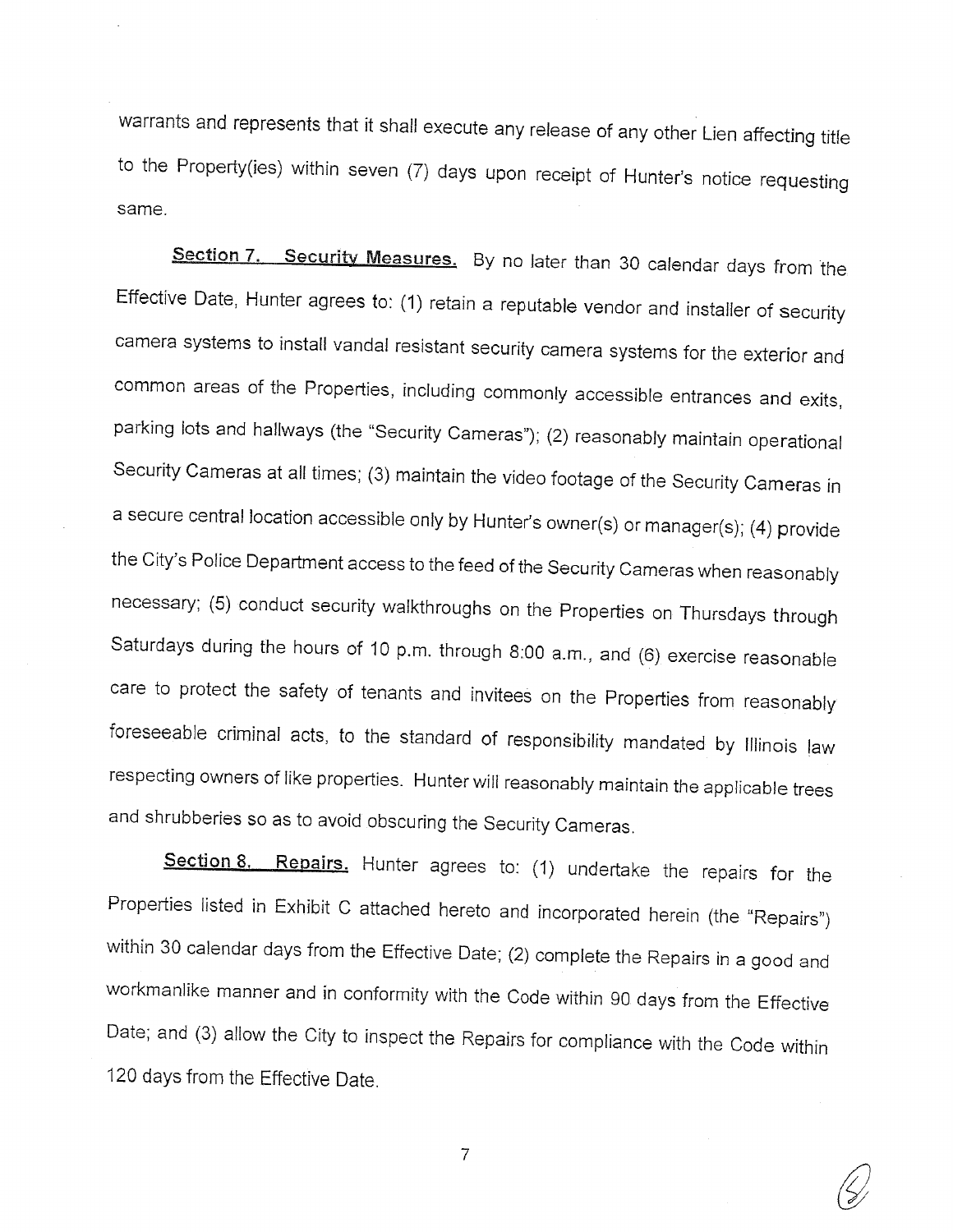Non-Discrimination and Compliance with Applicable Law. The Section 9. Parties and their respective officers, employees, and agents, agree to not discriminate, engage in illegal conduct, or otherwise fail to comply with applicable law including, but not limited to, Federal law, State law, the Code, and local ordinances, with respect to the Parties, the Properties, and the City's Code enforcement.

Section 10. Other Claims of the Parties. The Parties agree that this Agreement shall not affect, impair, release, or waive any future claims, actions, or causes of action that each may have against the other which first arise after the Effective Date.

Section 11. Release. The Parties, on advice of counsel, hereby release and forever discharge each other and their respective officials, officers, agents, and employees from any and all causes of action, claims, damages, fines, losses, costs, and attorney's fees arising out of, or related to, the actions, omissions, citations, prosecutions, enforcements, condemnations (excluding eminent domain), taxes, levies, special service areas, fines, penalties, ordinances, resolutions, orders, policies, and practices arising out of and/or relating to the Defendants, or any of them, which were raised or could have been raised in the above-captioned matters, whether pending in court, administratively, or otherwise, including, but not limited to, the Actions, the RICO Claim, and the Federal Lawsuit. Nothing in this Agreement shall release or impair the Parties from maintaining claims against each other which first arise after the Effective Date including, but not limited to, a breach of this Agreement or Code violations.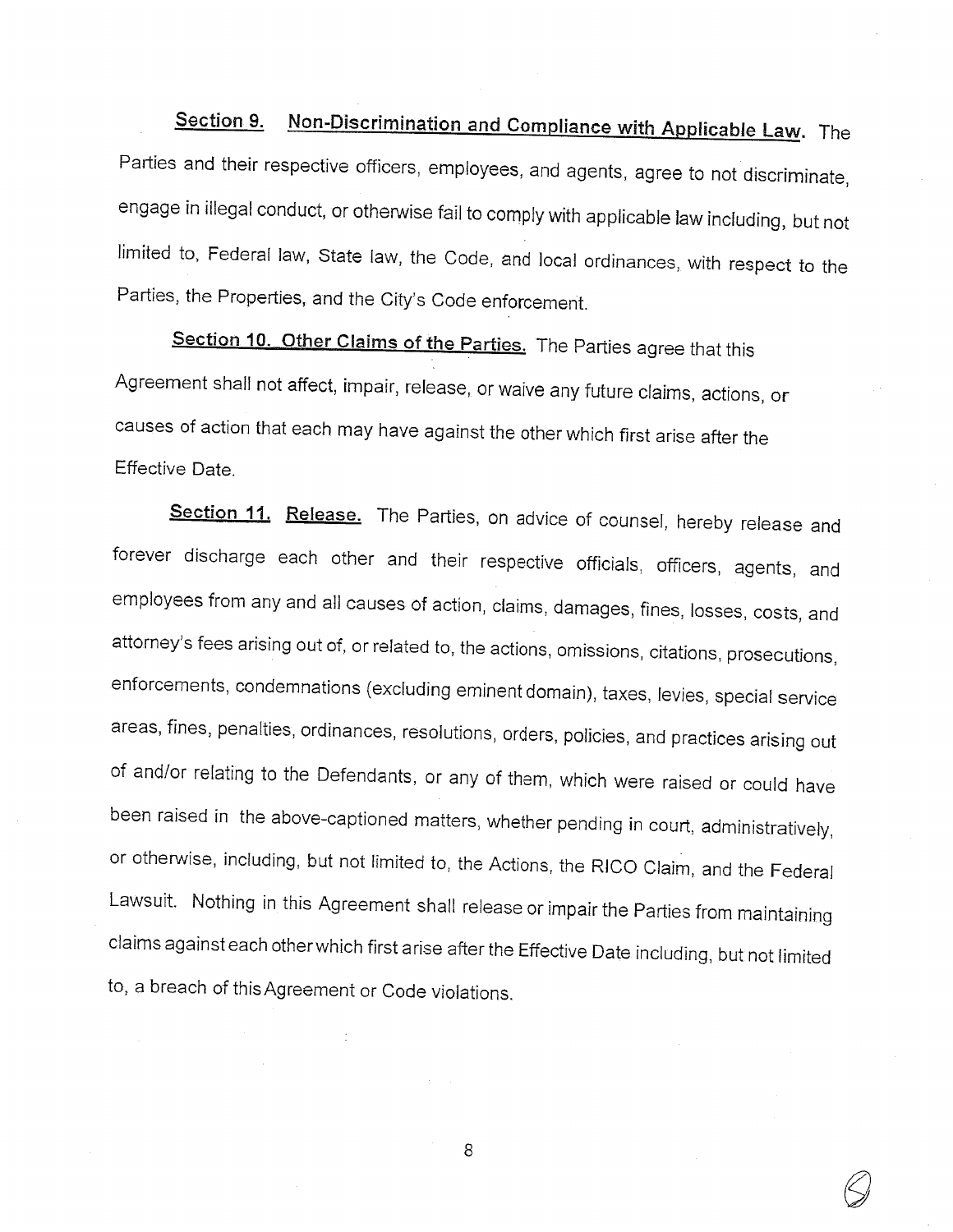# Section 12. Option.

Hunter grants to the City a non-exclusive and assignable right and option A. to purchase any unsold Property at the "Option Price", which shall mean a price equal to the appraised value using the sales comparison/market approach as determined by an Illinois licensed real estate appraiser jointly agreed upon by the Parties (the "Agreed Appraiser"), plus and minus standard prorations and credits, for the period of time commencing at the Effective Date and terminating at the Sale Deadline (the "Option"). The City's exercise of the Option shall be at the City's sole discretion, and under no circumstances shall the City be obligated to exercise the Option.

The Parties shall determine the Agreed Appraiser by naming their B. respective Illinois licensed real estate appraisers, who will then jointly agree upon the Agreed Appraiser. If the City exercises the Option, it shall do so in a written notice to Hunter which names the Property to be appraised and the City's designated appraiser. Hunter shall respond in writing to the City's notice by naming Hunter's designated appraiser within five (5) calendar days of receiving the City's notice, and the Parties' designated appraisers shall name the Agreed Appraiser within five (5) calendar days thereafter. The Agreed Appraiser shall deliver copies of the appraisal(s) and invoice(s) to the Parties within 60 calendar days of being named the Agreed Appraiser. The Parties shall be equally responsible for the payment of the Agreed Appraiser's invoice(s). By no later than 30 calendar days from the date of the Agreed Appraiser's delivery of the appraisal(s), the Parties shall execute a separate purchase and sale agreement which includes, but may not be limited to, the following: (1) the sale of the Property at the Option Price, plus and minus standard prorations and credits; (2) the seller's sole liability for any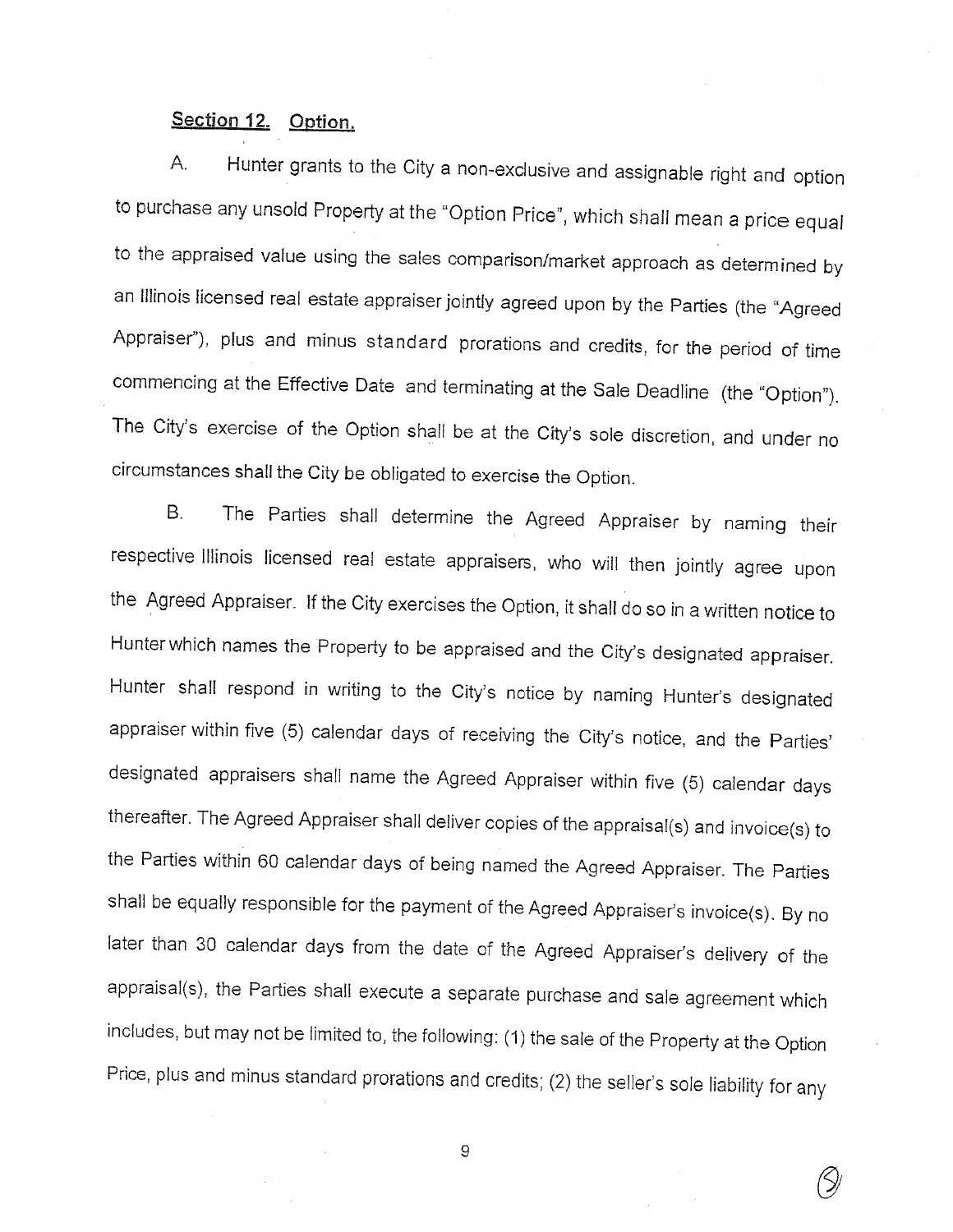deficiency between any mortgage(s) involving the Property and the sales price; and (3) a mutually agreeable deadline for a closing date.

The City may not exercise the Option unless the price and terms thereof are C. at least as favorable to Hunter as any pending bona fide arm's length purchase offer by a third party. The City may not exercise the Option if, on or before the date the City attempted to so exercise the Option, Hunter has entered into a sale-purchase contract with a third party for said Property in accordance with Section 4 of this Agreement.

If the City properly exercises the Option in accordance with the terms D. thereof, Hunter may not sell a Property that is subject to the Option to any third party unless the City provides written consent therefor, or Hunter tenders to the City the reasonable costs incurred by the City, if any, under Section 12B hereunder.

If the City exercises the Option and the sale of the Property subject to the Е. Option occurs after the Sale Deadline, then the City shall not be entitled to the Escrowed Amount that is proportionate to said Property.

Section 13. Time is of the Essence. Time is of the essence of this Agreement.

Section 14. Mutual Cooperation. The Parties agree to cooperate and take any additional actions which are consistent with and may be necessary or appropriate to give full force and effect to the terms and intent of this Agreement.

# Section 15. Miscellaneous.

А. **Entire Agreement.** This Agreement contains the entire agreement between the Parties. The terms contained herein shall not be construed against a Party merely because that Party was the principal drafter.

 $10$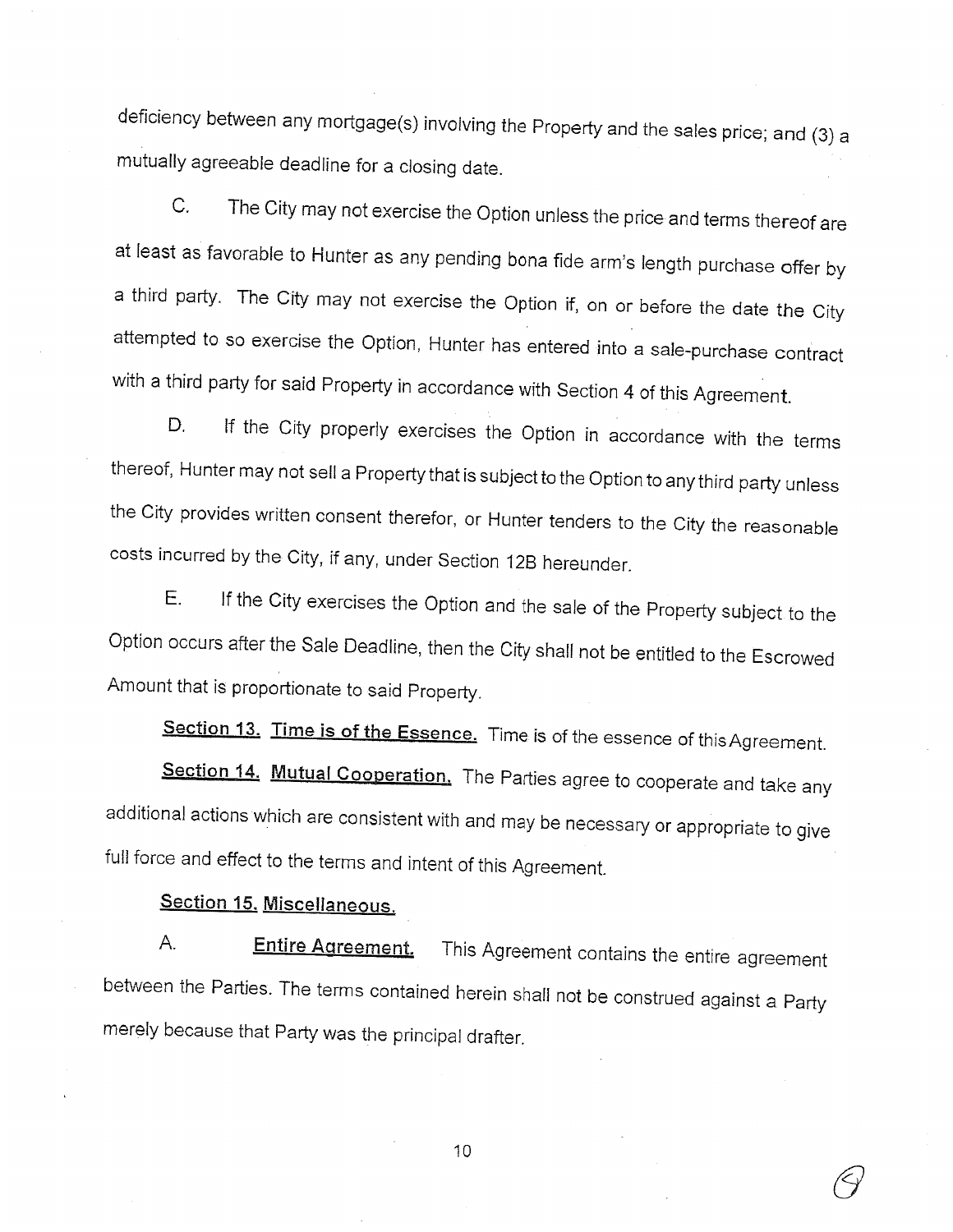$B<sub>1</sub>$ Authority. The Parties stipulate that no other person or entity has any interest in the claims or causes of action referred to herein and the Parties have the sole and exclusive authority to execute this Agreement; provided, however, that the City's corporate authorities must duly approve this Agreement in the manner provided by law.

 $C_{1}$ Modification. This Agreement may not be amended or modified, except by a written amendment signed by the Parties and duly approved by the City's corporate authorities in the manner provided by law.

Severability. If any term or provision of this Agreement shall be invalid  $\mathsf{D}$ or unenforceable, the remainder of this Agreement shall not be affected thereby.

Ε. Governing Law. This Agreement shall be governed by and construed in accordance with Illinois law.

Venue. The sole venue for any disputes arising out of or related to  $F_{\rm L}$ this Agreement shall be in the Circuit Court of DeKalb County, Illinois.

G. Prevailing Party. In any action to enforce this Agreement, the prevailing party shall be entitled to payment of its reasonable attorney's fees and court costs.

 $H_{\cdot}$ Notices. Except as may otherwise be provided by this Agreement, all notices in this Agreement shall be in writing and delivered at the following addresses or electronic mail address:

If to the City:

City Manager's Office City of DeKalb 164 E. Lincoln Hwy. DeKalb, IL 60115 bill.nicklas@CITYOFDEKALB.com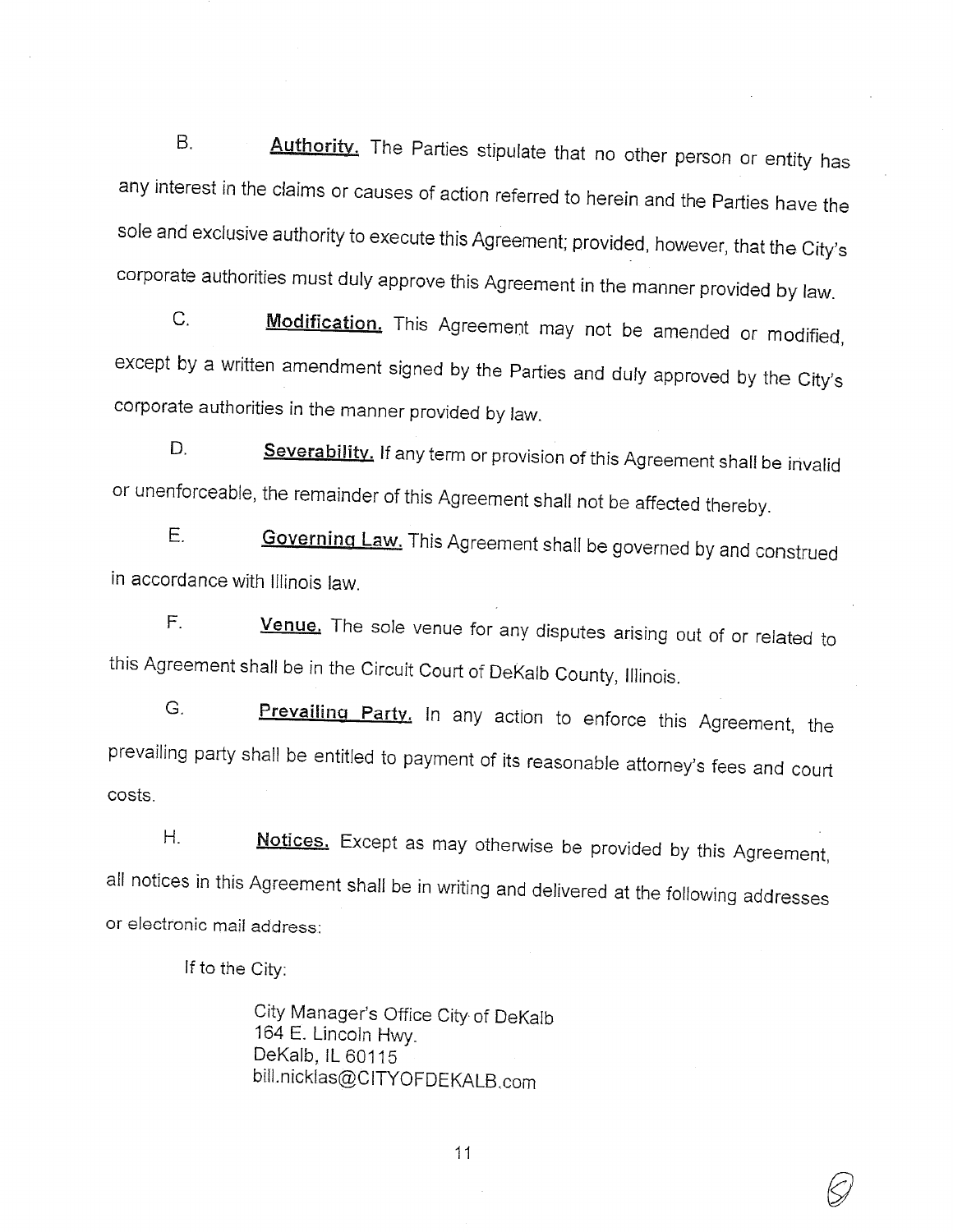with a copy to:

Matthew D. Rose Donahue & Rose, PC 9501 W. Devon Ave., Ste. 702 Rosemont, IL 60018 mrose@drlawpc.com If to Defendants:

> Sam Okner **Hunter Properties** 2201 West Main Street Evanston, IL 60202 Sam@samokner.com

with a copy to:

Gary Ashman Ashman & Stein, PC 8707 Skokie Blvd., Ste. 100 Skokie, IL 60077 gdashman@ashmanstein.com

Agreed to as of the

2021.

PLAINTIFF CITY OF DEKALB

**Bill Nicklas, City Manager** 

DEFENDANTS "HUNTER"

Their Member-Manager(s)

DEFENDANT "OKNER"

Sam Okner

https://ashmanstein-my.sharepoint.com/personal/wkaden\_ashmanstein\_com/Documents/Documents/Documentsgda/(Rothner) DeKalb F-9194/4.20.21 final Settlement Agreement.docx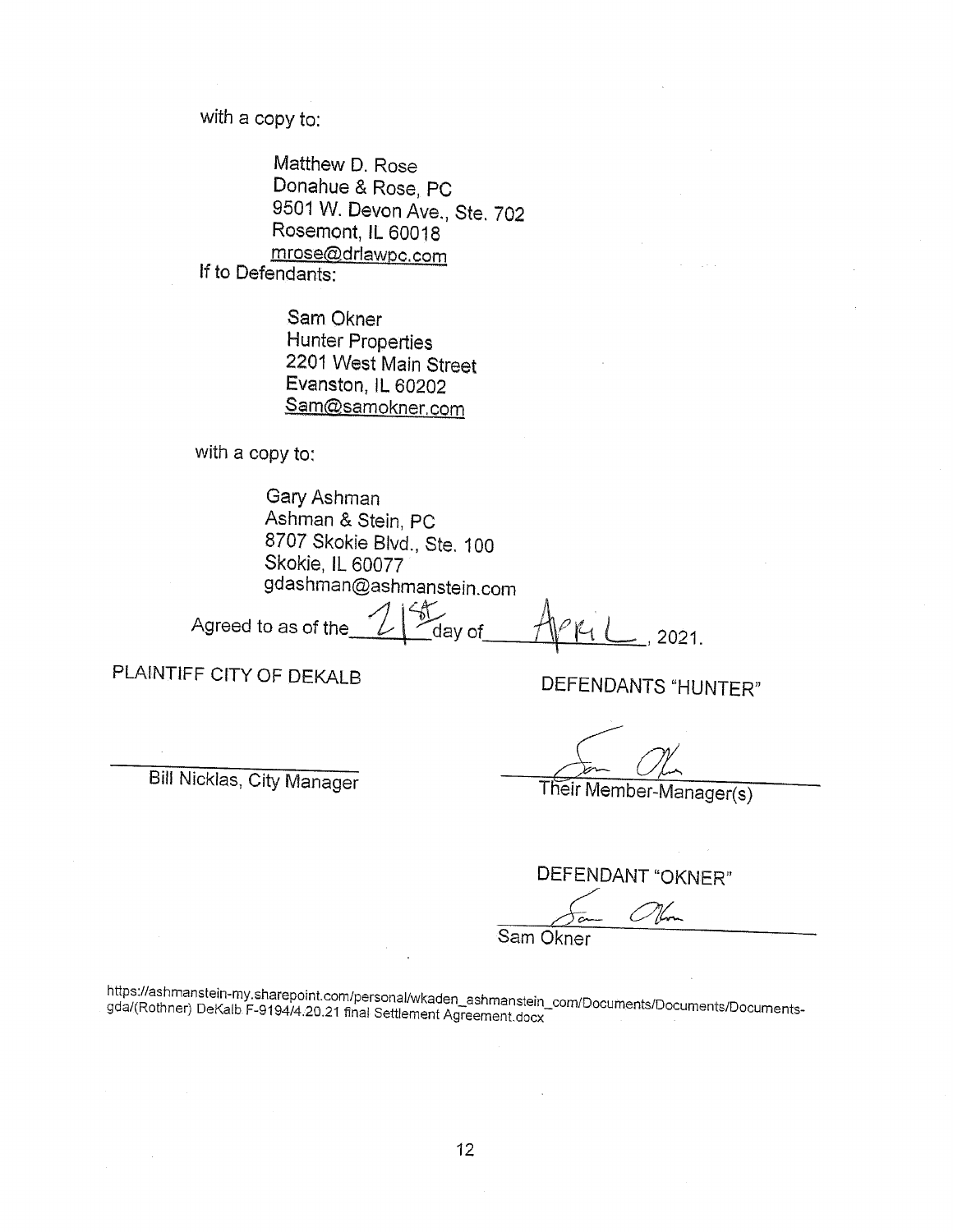# **EXHIBIT A** (LEGAL DESCRIPTION OF THE PROPERTIES)

Hunter Hillcrest shall be legally described as follows:

LOT 703 IN TWELFTH ADDITION TO ROLLING MEADOWS SUBDIVISION. A SUBDIVISION OF PART OF THE NORTHWEST QUARTER OF SECTION 15. TOWNSHIP 40 NORTH, RANGE 4, EAST OF THE THIRD PRINCIPAL MERIDIAN, ACCORDING TO THE PLAT THEREOF RECORDED IN BOOK "R" OF PLATS. PAGE 9 ON APRIL 14TH 1976 AS DOCUMENT NUMBER 392887. IN DEKALB COUNTY. ILLINOIS. DESCRIBED AS FOLLOWS: COMMENCING AT THE NORTHWEST CORNER OF SAID LOT 703: THENCE EASTERLY ALONG THE NORTH LINE OF SAID LOT 703. A DISTANCE OF 191.90 FEET FOR THE POINT OF BEGINNING: THENCE SOUTHERLY PARALLEL WITH THE WEST LINE OF SAID LOT 703. A DISTANCE OF 220.61 FEET TO THE NORTH LINE OF HILLCREST DRIVE. SAID NORTH LINE BEING ON A CURVE THE RADIUS OF WHICH IS 1017.69 FEET: THENCE EASTERLY ALONG THE NORTH LINE OF HILLCREST DRIVE ON A CURVE TO THE LEFT, A DISTANCE OF 223.82 FEET (THE CHORD DISTANCE OF THE LAST DESCRIBED COURSE BEING223.37 FEET). TO A POINT OF REVERSE CURVATURE: THENCE CONTINUING EASTERLY ALONG THE NORTH LINE OF HILLCREST DRIVE ALONG A CURVE TO THE RIGHT THE RADIUS OF WHICH IS 635.0 FEET FOR A DISTANCE OF 2.86 FEET (THE CHORD DISTANCE OF THE LAST DESCRIBED COURSE BEING 2.86 FEET); THENCE NORTHERLY PARALLEL WITH THE WEST LINE OF SAID LOT 703, A DISTANCE OF 167.12 FEET TO THE NORTH LINE OF SAID LOT 703; THENCE WESTERLY ALONG THE NORTH LINE OF LOT 703, A DISTANCE OF 219.8 FEET TO THE POINT OF BEGINNING.

## **AND**

LOT 703 IN TWELFTH ADDITION TO ROLLING MEADOWS SUBDIVISION. A SUBDIVISION OF PART OF THE NORTHWEST QUARTER OF SECTION 15, TOWNSHIP 40 NORTH, RANGE 4, EAST OF THE THIRD PRINCIPAL MERIDIAN. ACCORDING TO THE PLAT THEREOF RECORDED IN BOOK "R" OF PLATS, PAGE 9 ON APRIL 14TH 1976 AS DOCUMENT NUMBER 392887. IN DEKALB COUNTY. ILLINOIS. DESCRIBED AS FOLLOWS: BEGINNING AT THE NORTHWEST CORNER OF SAID LOT 703: THENCE EASTERLY ALONG THE NORTH LINE OF SAID LOT 703. A DISTANCE OF 191.90 FEET; THENCE SOUTHERLY PARALLEL WITH THE WEST LINE OF SAID LOT 703. A DISTANCE OF 220.61 FEET TO THE NORTH LINE OF HILLCREST DRIVE, SAID NORTH LINE BEING A CURVE THE RADIUS OF WHICH IS 1017.69 FEET: THENCE WESTERLY ALONG THE NORTH LINE OF HILLCREST DRIVE ON A CURVE TO THE RIGHT, A DISTANCE OF 129.62 FEET (THE CHORD DISTANCE OF THE LAST DESCRIBED COURSE BEING 129.53 FEET). TO THE POINT OF TANGENCY OF SAID CURVE; THENCE CONTINUING WESTERLY ALONG THE NORTH LINE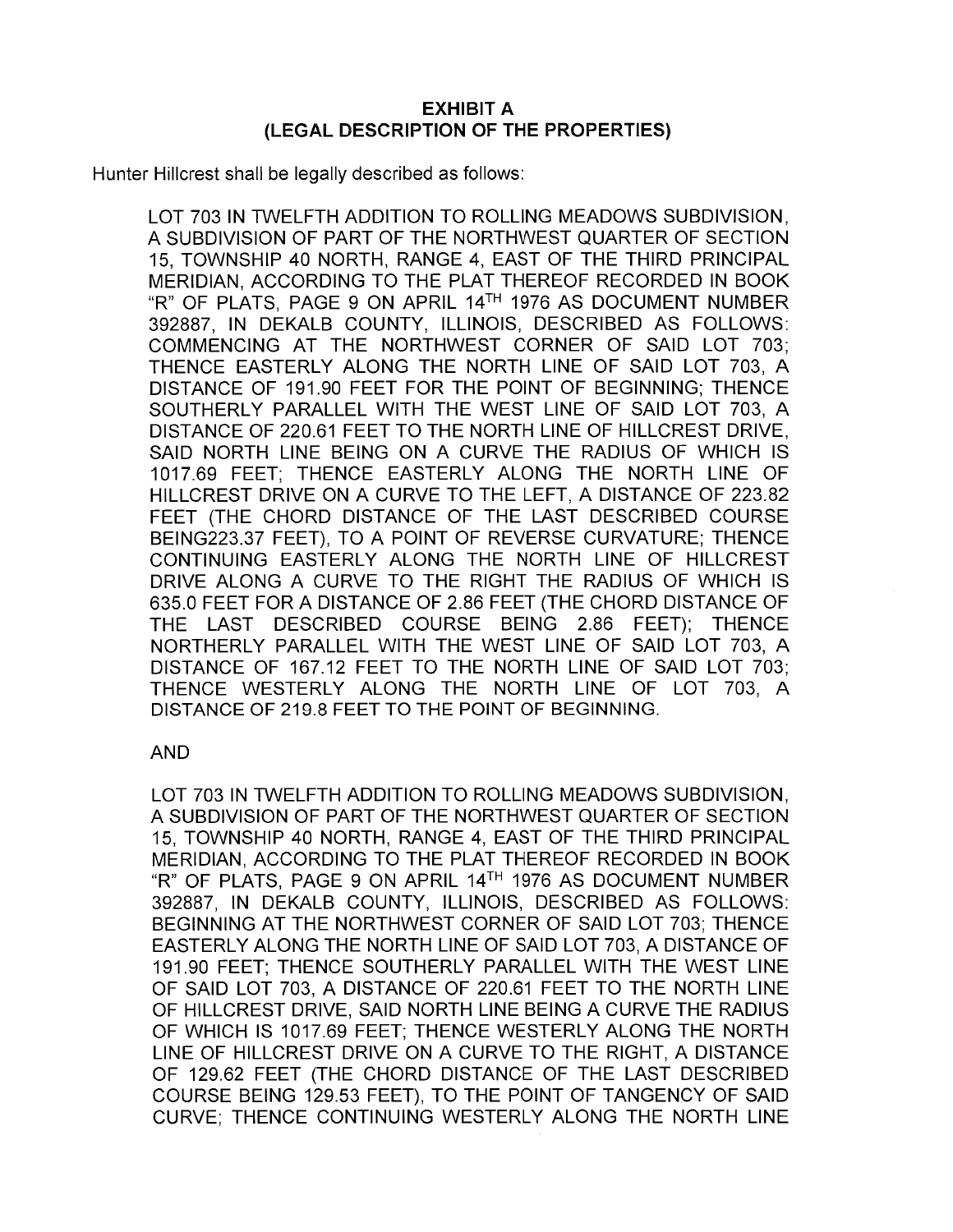OF HILLCREST DRIVE, A DISTANCE OF 62.63 FEET TO THE SOUTHWEST CORNER OF SAID LOT 703: THENCE NORTHERLY ALONG THE WEST LINE OF SAID LOT 703. A DISTANCE OF 228.85 FEET TO THE POINT OF BEGINNING.

Common Address: 1011-1027 Hillcrest Dr., DeKalb, IL 60115

PIN: 0815151014

Lincoln Tower shall be legally described as follows:

THAT PART OF THE EAST 162.0 FEET OF EVEN WIDTH OF LOT 32 OF JOSEPH F. GLIDDEN'S SUBDIVISION OF PART OF THE NORTHEAST QUARTER OF SECTION 21. TOWNSHIP 40 NORTH, RANGE 4 EAST OF THE THIRD PRINCIPAL MERIDIAN, ACCORDING TO THE PLAT THEREOF RECORDED IN BOOK "D" OF PLATS. PAGE 31 ON FEBRUARY 15TH, 1909 IN DEKALB COUNTY, ILLINOIS, DESCRIBED AS FOLLOWS: BEGINNING AT THE INTERSECTION OF THE WEST LINE OF SAID EAST 162.0 **FEET WITH** THE. **NORTH LINE OF CHICAGO AND** TRANSPORTATION COMPANY RIGHT-OF-WAY. NORTHWESTERN THENCE SOUTH 88 DEGREES 46 MINUTES 46 SECONDS EAST, ALONG SAID NORTH LINE, 142.0 FEET TO THE WEST LINE OF THE EAST 20.0 FEET OF SAID LOT 32, THENCE NORTH 0 DEGREES 12 MINUTES 4 SECONDS EAST. ALONG THE WEST LINE OF SAID EAST 20.0 FEET. 258.45 FEET TO A SOUTHERLY RIGHT-OF-WAY LINE OF ILLINOIS ROUTE 38 (F.A. ROUTE 567), THENCE NORTH 9 DEGREES 11 MINUTES 30 SECONDS WEST, ALONG A SOUTHERLY RIGHT-OF-WAY LINE OF ROUTE 38, 25.85 FEET, THENCE NORTH 30 DEGREES 26 MINUTES 12 SECONDS WEST, ALONG A SOUTHERLY RIGHT-OF-WAY LINE OF ROUTE 38, 25.69 FEET, THENCE NORTH 43 DEGREES 44 MINUTES 38 SECONDS WEST. ALONG A SOUTHERLY RIGHT-OF-WAY LINE OF ROUTE 38, 25.69 FEET, THENCE NORTH 64 DEGREES 59 MINUTES 21 SECONDS WEST. ALONG A SOUTHERLY RIGHT-OF-WAY LINE OF ROUTE 38, 25.85 FEET, THENCE NORTH 83 DEGREES 35 MINUTES 17 SECONDS WEST. ALONG A SOUTHERLY RIGHT-OF-WAY LINE OF ROUTE 38, 25.85 FEET, THENCE SOUTH 87 DEGREES 06 MINUTES 44 SECONDS WEST, ALONG A SOUTHERLY RIGHT-OF-WAY LINE OF ROUTE 38, 57.72 FEET TO THE WEST LINE OF THE EAST 162.0 FEET OF SAID LOT 32. THENCE SOUTH 0 DEGREES 12 MINUTES 29 SECONDS WEST, ALONG SAID WEST LINE, 332.56 FEET TO THE POINT OF BEGINNING, ALL IN THE CITY OF DEKALB, DEKALB COUNTY, ILLINOIS.

Common Address: 1100 W. Lincoln Hwy., DeKalb, IL 60115

PIN: 0821277011

Hunter Ridgebrook shall be legally described as follows: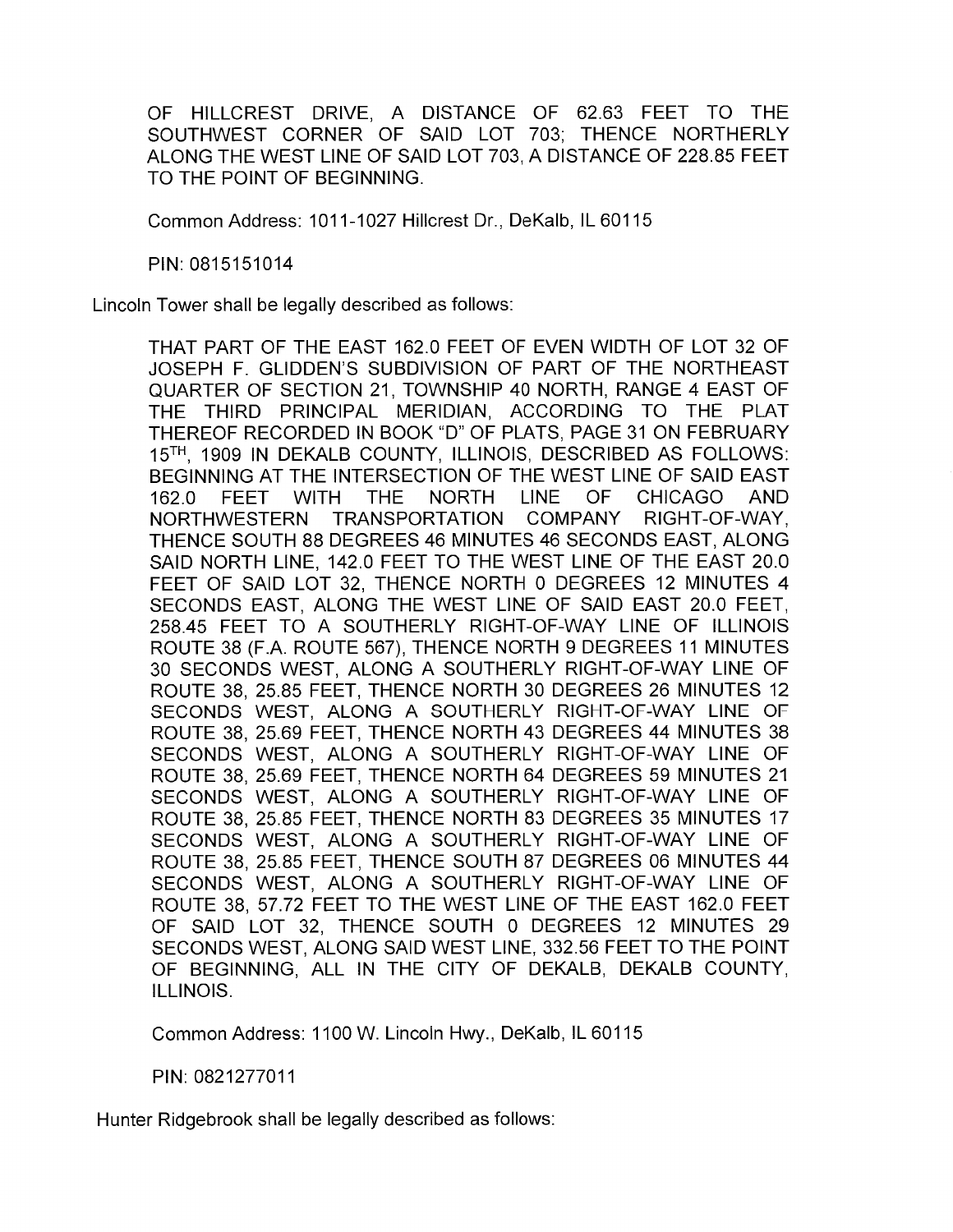THAT PART OF THE NORTHWEST QUARTER OF SECTION 15. TOWNSHIP 40 NORTH, RANGE 4 EAST OF THE THIRD PRINCIPAL MERIDIAN, DESCRIBED AS FOLLOWS: BLOCK 1A OF THE 8TH ADDITION TO ROLLING MEADOWS SUBDIVISION, ACCORDING TO THE PLAT THEREOF RECORDED IN BOOK "N" OF PLATS, PAGE 48, AS DOCUMENT NO. 327651 IN THE DEKALB COUNTY RECORDER'S OFFICE: BLOCK 2. EXCEPTING LOT 1 OF THE 6TH ADDITION TO ROLLING MEADOWS SUBDIVISION, ACCORDING TO THE PLAT THEREOF RECORDED AUGUST 28, 1964 IN BOOK "N" OF PLATS, PAGE 7, AS DOCUMENT 323083 IN THE DEKALB COUNTY RECORDER'S OFFICE: AND THE VACATED HAWTHORNE LANE, AS SHOWN ON THE PLATS OF THE 6TH ADDITION TO ROLLING MEADOWS SUBDIVISION. HEREINABOVE REFERENCED, VACATED BY THE CITY OF DEKALB BY DOCUMENT NO. 348950; ALL IN DEKALB COUNTY, ILLINOIS.

Common Address: 808 Ridge Drive, 832 Ridge Drive, and 835 Edgebrook Drive. DeKalb. IL 60115

PINs: 0815128004; 0815128009; 0815128010; 0815128011; 0815128012

Hunter Tri-Frat shall be legally described as follows:

LOT 75, IN THE ELEVENTH ADDITION TO ROLLING MEADOWS SUBDIVISION. A SUBDIVISION OF A PART OF THE NORTHWEST QUARTER OF SECTION 15, TOWNSHIP 40 NORTH, RANGE 4, EAST OF THE THIRD PRINCIPAL MERIDIAN. ACCORDING TO THE PLAT THEREOF RECORDED IN BOOK "Q" OF PLATS, PAGE 99, ON JANUARY 21, 1976 AS DOCUMENT NUMBER 391172, AND AS CORRECTED BY CERTIFICATE OF CORRECTION RECORDED SEPTEMBER 13, 1976 AS DOCUMENT NUMBER 396537, IN DEKALB COUNTY, ILLINOIS.

Common Address: 930 Greenbrier Road, 934 Greenbrier Road, and 1024 W. Hillcrest Avenue, DeKalb, IL 60115

PIN: 0815152011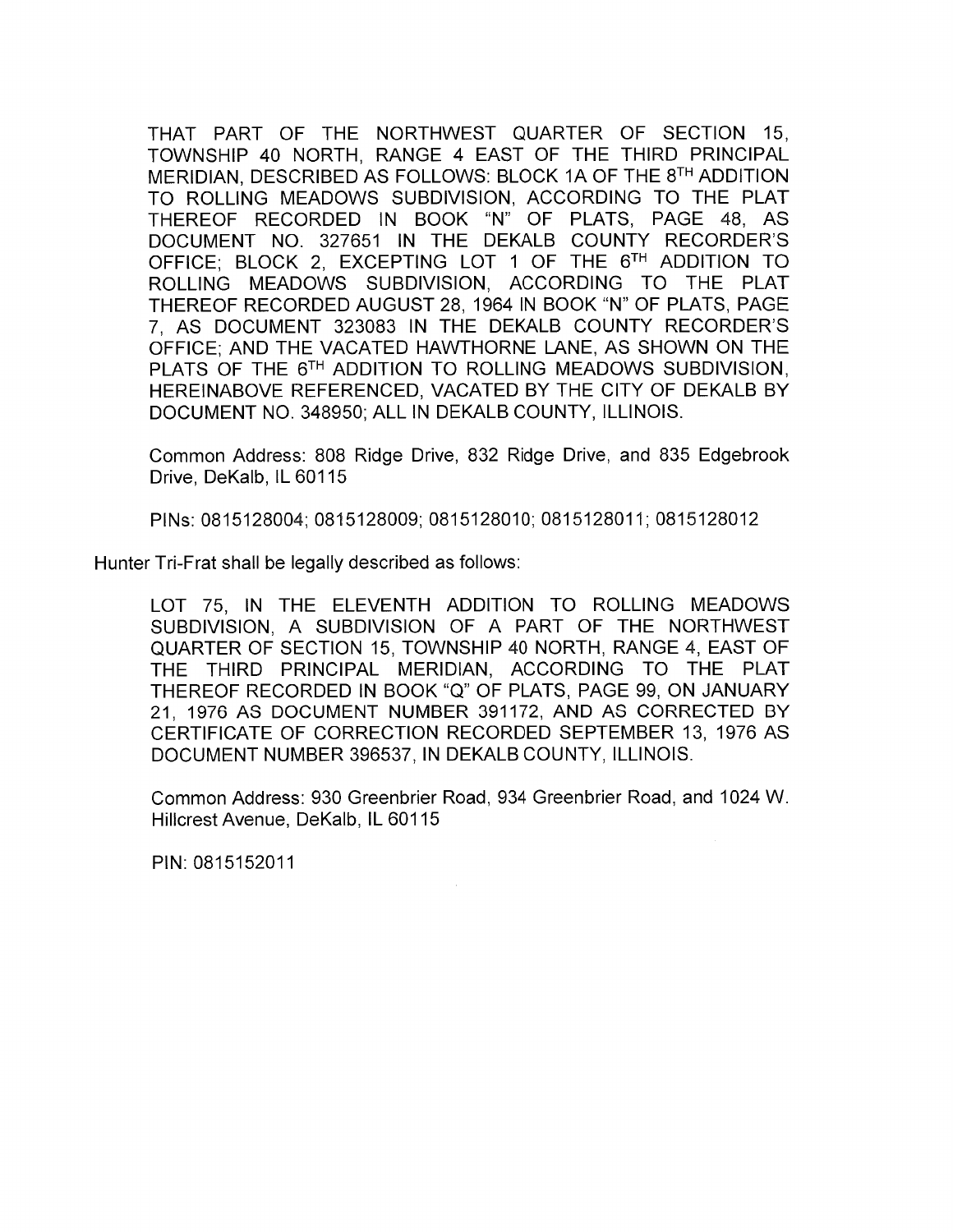# **EXHIBIT B** (RICO Complaint)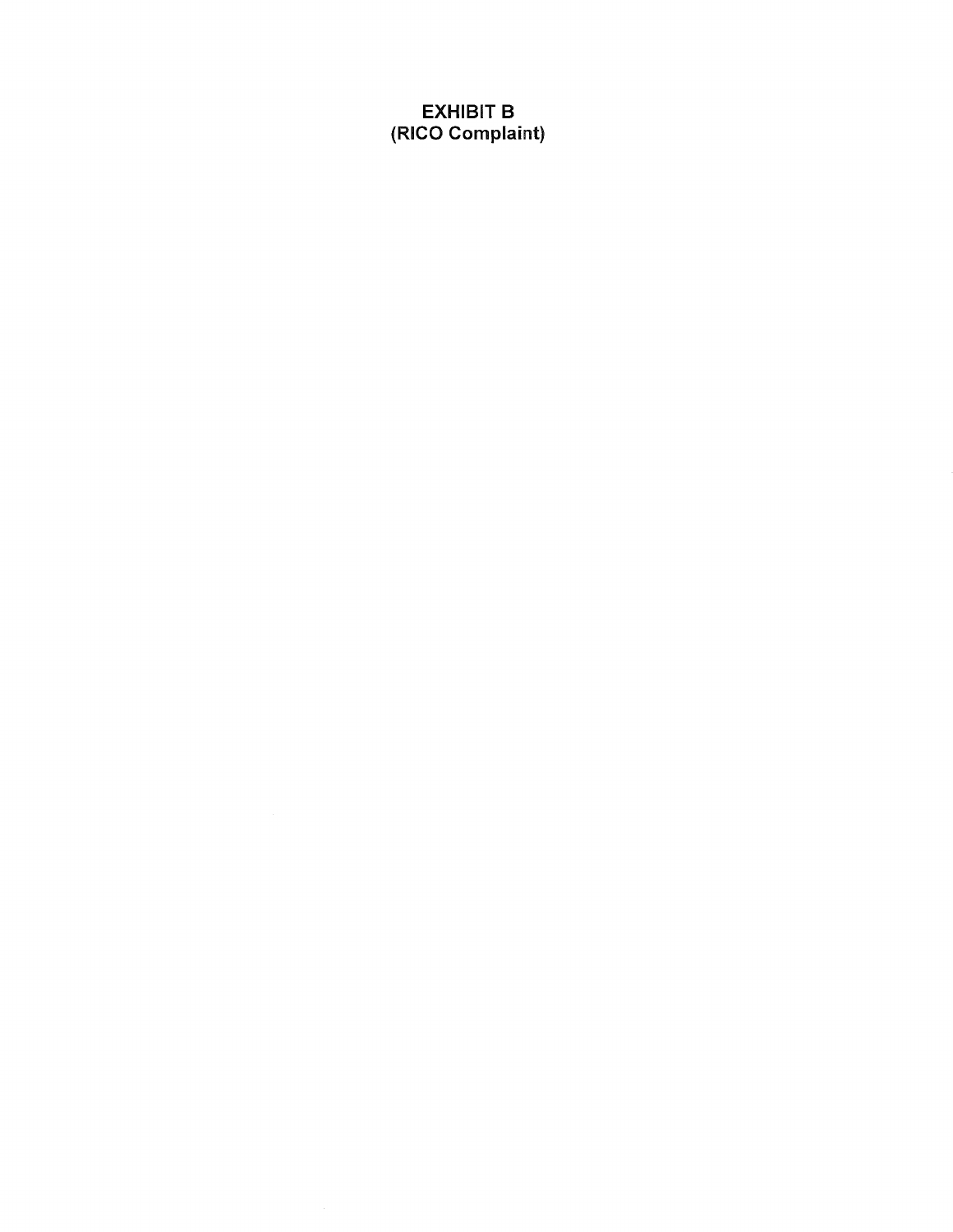# IN THE UNITED STATES DISTRICT COURT FOR THE NORTHERN DISTRICT OF ILLINOIS **EASTERN DIVISION**

| HUNTER TRI FRAT LLC,                |  |
|-------------------------------------|--|
| HUNTER 1011-1027 HILLCREST LLC,     |  |
| HUNTER CAMPUS SUITES LLC,           |  |
| HUNTER DEKALB PROPERTIES LLC,       |  |
| HUNTER STADIUM VIEW PROPERTIES LLC, |  |
| HUNTER RIDGEBROOK PROPERTIES LLC,   |  |
| and HUNTER NORMAL PROPERTIES, LLC,  |  |
|                                     |  |
| Plaintiffs.                         |  |
|                                     |  |
| V.                                  |  |
|                                     |  |
| CITY OF DEKALB,                     |  |
|                                     |  |
| Defendant.                          |  |

Case No.

## **VERIFIED COMPLAINT FOR RICO VIOLATIONS** DECLARATORY RELIEF, INJUNCTIVE RELIEF, AND DAMAGES

NOW COME Plaintiffs, Hunter Trifrat LLC, Hunter 1011-1027 Hillcrest LLC, Hunter Campus Suites LLC, Hunter Dekalb Properties LLC, Hunter Stadium View Properties LLC, Hunter Ridgebrook Properties LLC, Hunter Normal Properties LLC (collectively, "Hunter Properties"), by their attorneys, Ashman & Stein, P.C., and allege as follows:

#### **GRAVAMEN OF COMPLAINT**

 $1.$ Plaintiffs bring this action under 42 U.S.C.  $\S$  1983 for violation of their civil rights. Plaintiffs are among the largest residential property owners in the City of DeKalb ("City"). For the past four and a half years, they have been subjected to a targeted scheme of malicious and unwarranted harassment and discrimination by the City, including through selective and disparate enforcement of each of the City's Municipal Code; Building Code; and Property Maintenance Code (collectively, "Code"). During this time, Defendant has repeatedly engaged in "shock the conscience" conduct against Plaintiffs including, among many other things: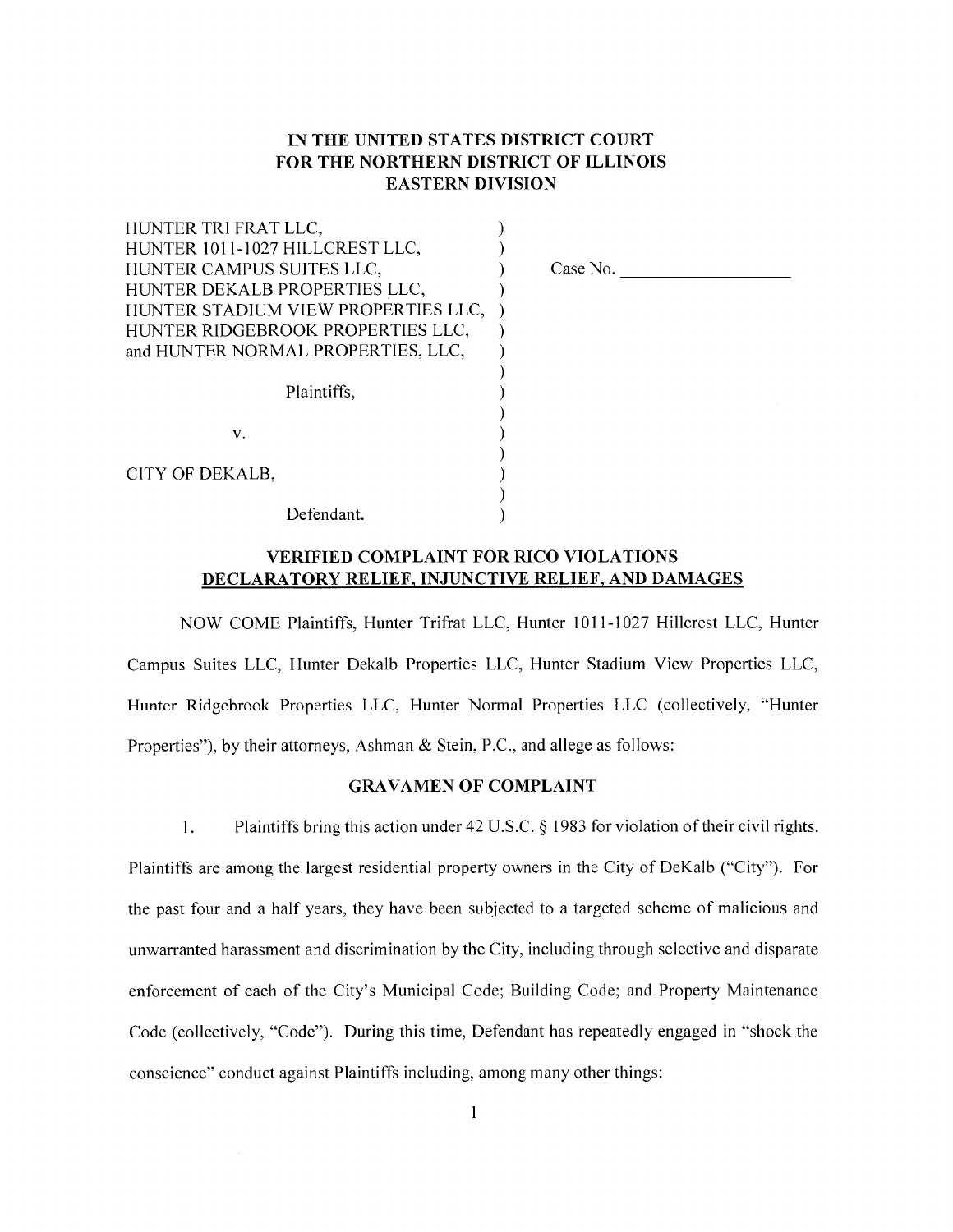a. Repeatedly fabricating ordinance requirements to be undertaken by Plaintiffs and threatening to cite Plaintiffs for phantom ordinance violations.

b. Condemning multiple properties owned by Plaintiffs without legal cause or authority.

c. Authorizing a SWAT-style raid of one of Plaintiffs' properties without legal cause or justification.

d. Issuing non-emergency ordinance violations against Plaintiffs with no notice or time to correct (in some cases, not only did Defendant not allow any time to cure, but further, it set the matters for court hearings on the following day.)

e. Issuing ordinance violations against Plaintiffs, and holding court hearings, for the most trivial matters (e.g., a single light bulb burning out when the subject area is lit by other light bulbs; a timer light bulb that was out during the day and programmed to turn on at night, when needed; a kitchen cabinet fully secured in place that was missing two screws.)

f. Repeatedly making harassing phone calls to Plaintiffs at all hours of the night (from  $2:00$  a.m. to  $4:00$  a.m.)

g. Repeatedly defaming Plaintiffs' representatives by publicly and falsely accusing them of being drug dealers.

h. Repeatedly pulling over Plaintiffs' employees without legal cause or justification.

i. Repeatedly issuing illegitimate traffic and parking tickets to Plaintiffs and their employees without legal cause or justification.

 $\overline{2}$ . Remarkably, Defendant has engaged in this unconscionable and impermissible behavior notwithstanding the fact that Plaintiffs have poured nearly \$2 million into the City through capital improvements and repairs in just the past three years.

 $\overline{2}$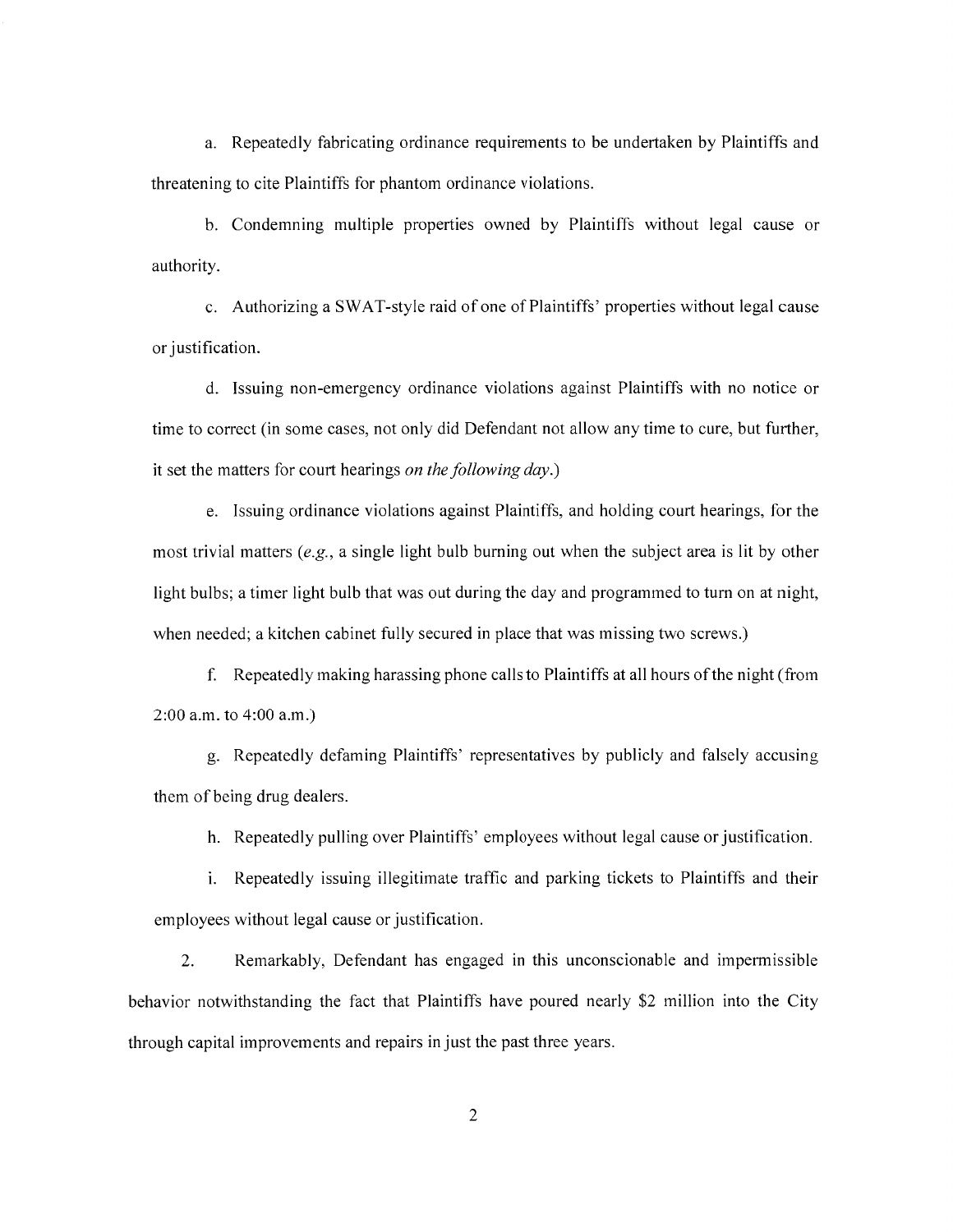The City's motive? Money and greed. Pure and simple. The City wants Plaintiffs'  $3.$ properties but does not wish to pay fair value for them. The City's arbitrary and discriminatory treatment of Plaintiffs is a direct response to, and corresponds in time precisely with, the City's plans to renovate its Annie Glidden North neighborhood ("AGN Neighborhood"). Plaintiffs are among the largest stakeholders, presently owning 659 units in the AGN Neighborhood valued at \$64,565,00 ("AGN Properties"). Defendant's revitalization plan of the AGN Neighborhood requires it to justly compensate Plaintiffs for the AGN Properties, when they are taken, as scheduled under the plan. See U.S. Const., amend. V (applicable through U.S. Const., amend. XIV); Ill. Const. 1970, art. I, § 15.

 $\overline{4}$ . Defendant chose Plaintiffs as a target to reduce the amount of just compensation it would otherwise be required to pay for the AGN Properties, and has used the burden and expense of so-called criminal and ordinance violation proceedings to pressure Plaintiffs to sell these properties to Defendant at a sharp discount. Defendant's improper targeting of Plaintiffs is not based on any neutral criteria or, indeed, any criteria bearing a rational relationship to a legitimate governmental interest. Defendant has purposely failed to treat Plaintiffs the same as similarly situated persons and businesses, and has placed a very substantial burden on Plaintiffs for arbitrary and discriminatory reasons, requiring Plaintiffs file this lawsuit to protect their civil rights.

5. Through this suit, Plaintiffs seek preliminary and permanent injunctive relief to enjoin Defendant, Defendant's officers, agents, employees and all other persons acting in active concert with them, from improperly enforcing the Code, and/or any state and federal rules and regulations, so that: (a) Defendant must treat Plaintiffs equally with other persons and businesses similarly situated; and (b) Defendant will not infringe upon Plaintiffs' rights.

Plaintiffs also seek preliminary and permanent injunctive relief to enjoin 6.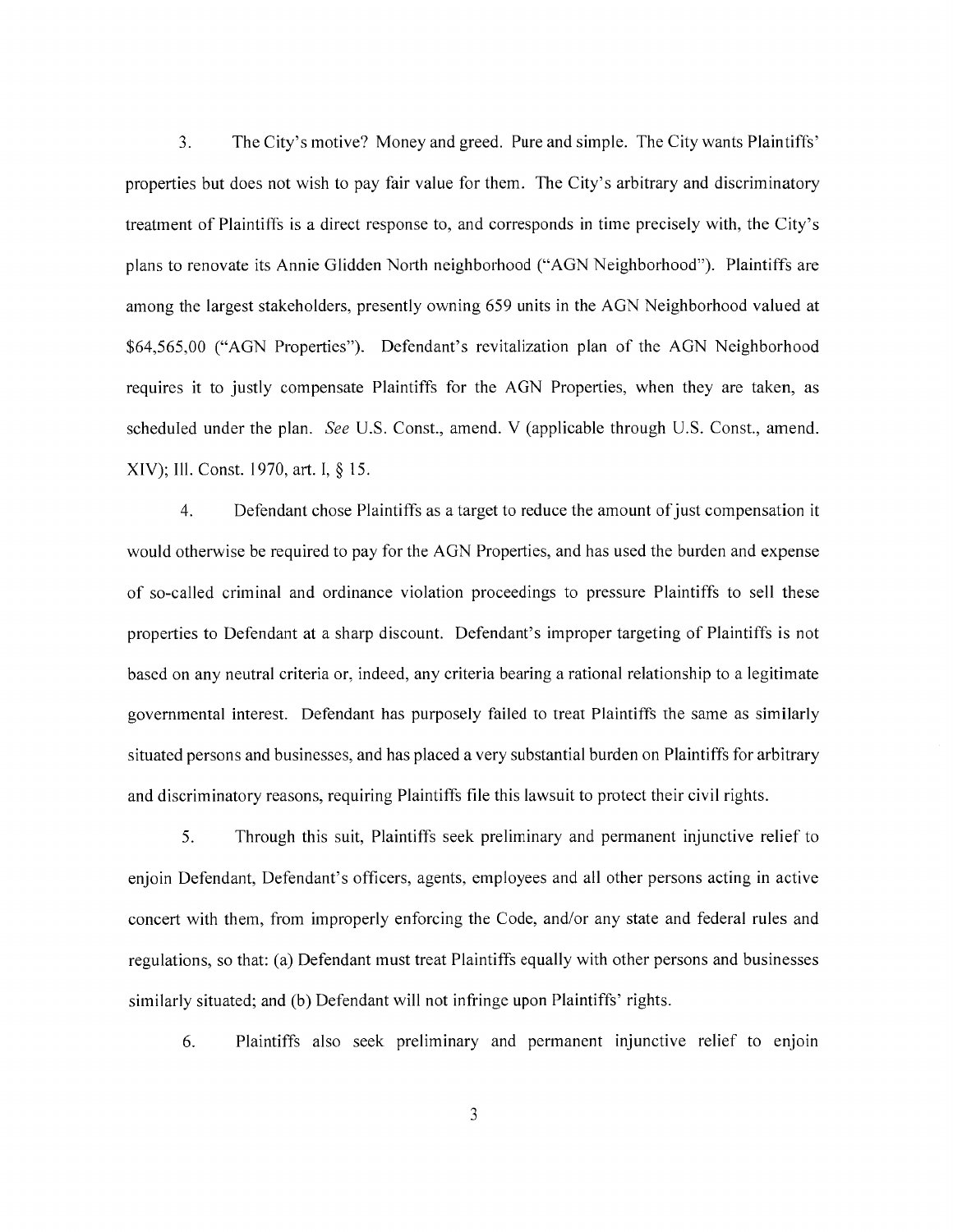Defendant, Defendant's officers, agents, employees and all other persons acting in active concert with them, from further violating Plaintiffs constitutional rights.

 $7<sub>1</sub>$ Plaintiffs also seek a declaration that Defendant, through its agents, has subjected, and continues to subject, Plaintiffs to harassment, and arbitrary and discriminatory enforcement of its Code in a manner that: (a) violates Plaintiffs' rights to equal protection of the law under the Fourteenth Amendment to the United States Constitution; (b) deprives Plaintiffs of their substantive due process rights under the Fourteenth Amendment; and (c) deprives Plaintiffs of their procedural due process rights under the Fourteenth Amendment.

8. Plaintiffs also seek a declaration that Defendant has subjected them to an unconstitutional taking of private property by arbitrarily and discriminatorily condemning 808 Ridge Drive, DeKalb, Illinois, for more than five (5) months, in violation of the Taking Clause in the Fifth Amendment to the United States Constitution (made applicable to Defendant through the Fourteenth Amendment).

9. Plaintiffs also seek compensatory and other damages under 42 U.S.C. § 1983 based on Defendant's violations of their rights to equal protection and due process of the law under the Fourteenth Amendment.

#### PARTIES AND JURISDICTION

10. At all times material hereto, Plaintiffs were limited liability companies, all of which are registered to do business in Illinois, with their principal places of business located in Cook County, Illinois, as follows:

1011-1027 Hillcrest LLC ("Hunter Hillcrest"), which at all times material a. hereto owned fee simple title to the real property and shopping center thereon commonly known as 1011-1027 Hillcrest Drive, DeKalb, Illinois (the "Hillcrest Shopping Center").

 $\overline{4}$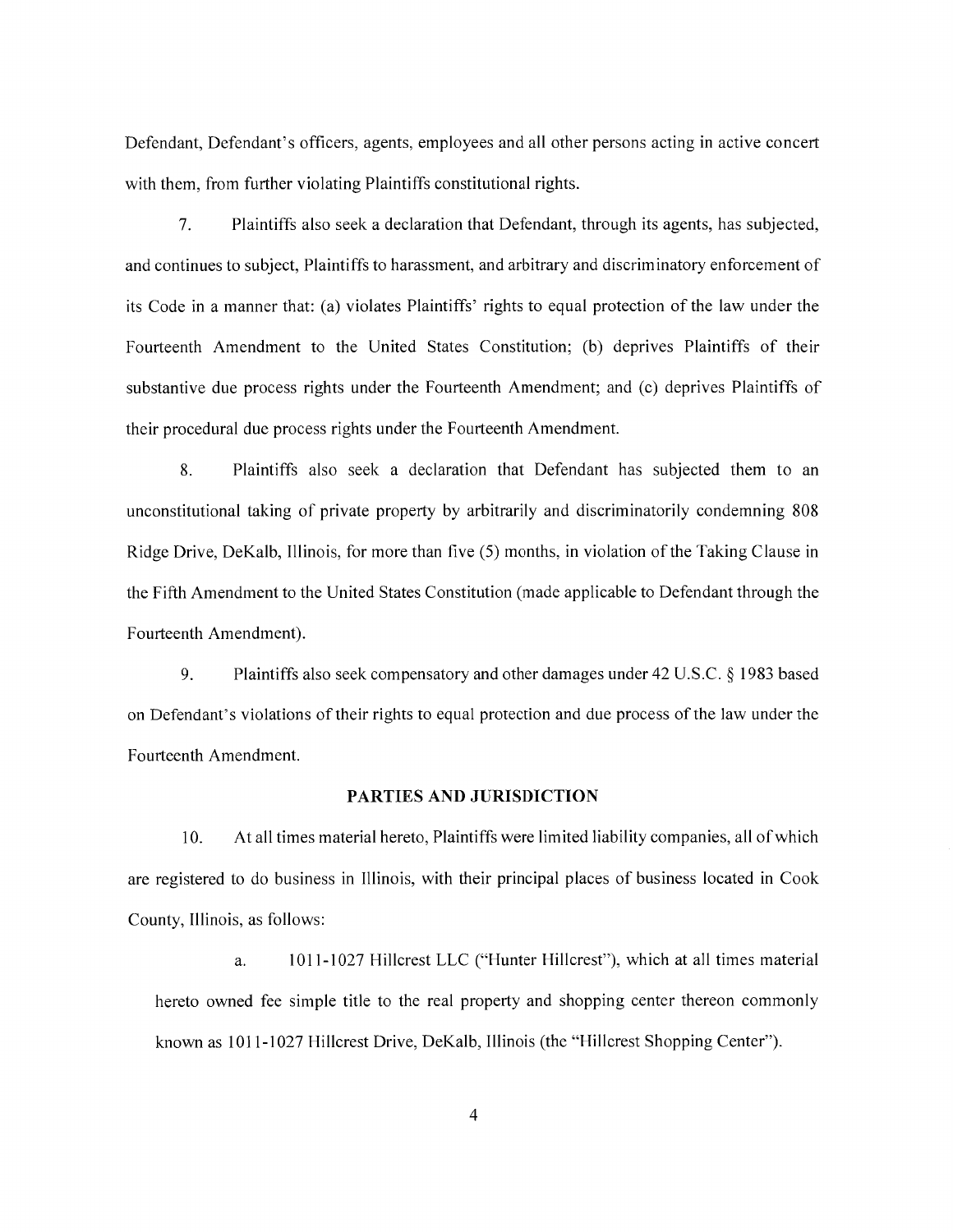$\mathbf{b}$ . Hunter DeKalb Properties LLC ("Hunter DeKalb"), which all times material hereto owned fee simple title to the real property and the apartment complex thereon commonly known as 904 Hillcrest Drive, DeKalb, Illinois ("904 Hillcrest"), and 1100 W. Lincoln Highway, DeKalb, Illinois ("Lincoln Tower Apartments").

Hunter Normal Properties LLC ("Hunter Normal"), which at all times  $\mathbf{c}$ . material hereto owned fee simple title to the real property and the apartment complex thereon commonly known as 801 Lucinda Avenue, DeKalb, Illinois ("Hunter Star").

 $d.$ Hunter Campus Suites LLC ("Hunter Campus"), which all times material hereto owned fee simple title to the real property and the apartment complex thereon commonly known as 511 Normal Road, Dekalb, Illinois ("511 Normal").

Hunter Tri Frat LLC ("Hunter Tri Frat"), which at all times material hereto e. owned fee simple title to the real properties and the apartment complexes thereon commonly known as: (a) 1024 W. Hillcrest Drive, DeKalb, Illinois ("1024 Hillcrest"); and (b) 930 Greenbrier Road, DeKalb, Illinois ("930 Greenbrier"); and (c) 934 Greenbrier Road, DeKalb, Illinois ("934 Greenbrier").

f. Hunter Ridgebrook Properties LLC ("Hunter Ridgebrook"), which at all times material hereto owned fee simple title to the real properties and the apartment complexes thereon commonly known as: 808, 832, and 835 Ridge Drive, DeKalb, Illinois ("808 Ridge," 832 Ridge," and "835 Ridge.")

Hunter Stadium View Properties LLC ("Hunter Stadium"), which at all g. times material hereto owned fee simple title to the real properties and the apartment complexes thereon commonly known as 1231, 1311, and 1315 W. Lincoln Highway, DeKalb, Illinois.

11. Defendant City of DeKalb is a municipal corporation organized under the laws of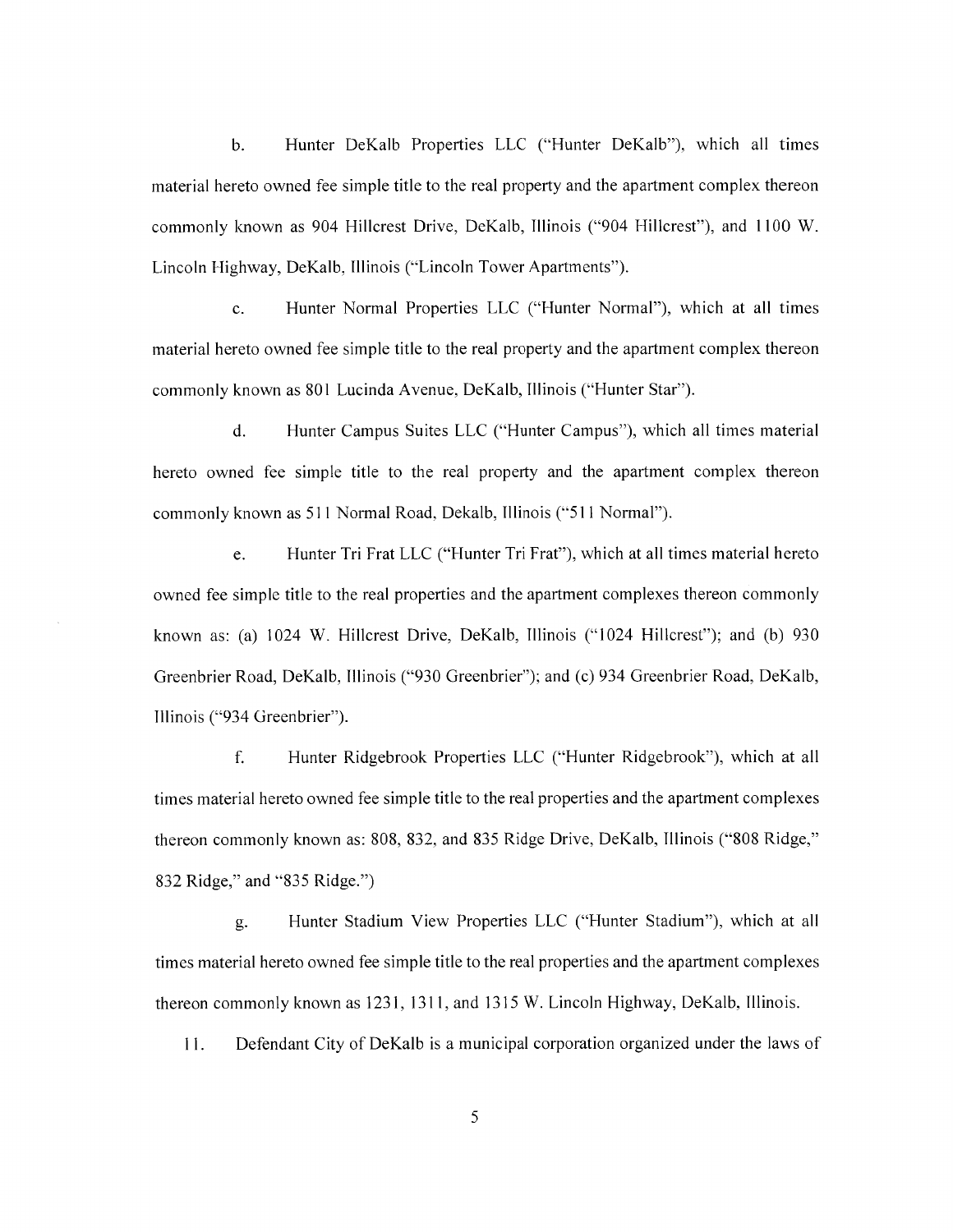the State of Illinois.

This Court has jurisdiction over this action under 28 U.S.C.  $\S$  1331, as this case  $12.$ presents claims that arise under the laws and Constitution of the United States.

13. This Court also has jurisdiction over this action under 28 U.S.C.  $\S$  1343(a)(3), because Defendant is a state actor and, relating to each of Plaintiffs' claims against it, was acting under the color of state law.

 $14.$ Venue is proper in this District under 28 U.S.C.  $\S$  1391(a) because a substantial part of the events or omissions giving rise to the claims occurred in this District, and Defendant is subject to personal jurisdiction in this District.

15. This Court also has the authority to enter a declaratory judgment and award injunctive relief under  $28$  U.S.C.  $88$  2201-02.

#### **FACTS COMMON TO ALL COUNTS**

16. Hunter Properties are among the largest property owners in the City. Presently, Plaintiffs collectively own and manage 900 residential units in the City, including 892 residential apartment complexes. In addition, Plaintiffs own and operate the Hillcrest Shopping Center, which has a total of eight (8) units/stores.

17. In 2014, Plaintiffs purchased their first property in the City. Between 2014 and 2016, Plaintiffs purchased the Hunter Properties identified in paragraph 10, *supra*, all of which sit adjacent to Northern Illinois University.

18. Through February 2017, Plaintiffs' ownership of the Properties was mostly uneventful. Defendants cited Plaintiffs, in total, for approximately a dozen violations during this period, all of which were promptly cured.

In March 2017, things sharply changed, when Defendant started to plan and budget 19.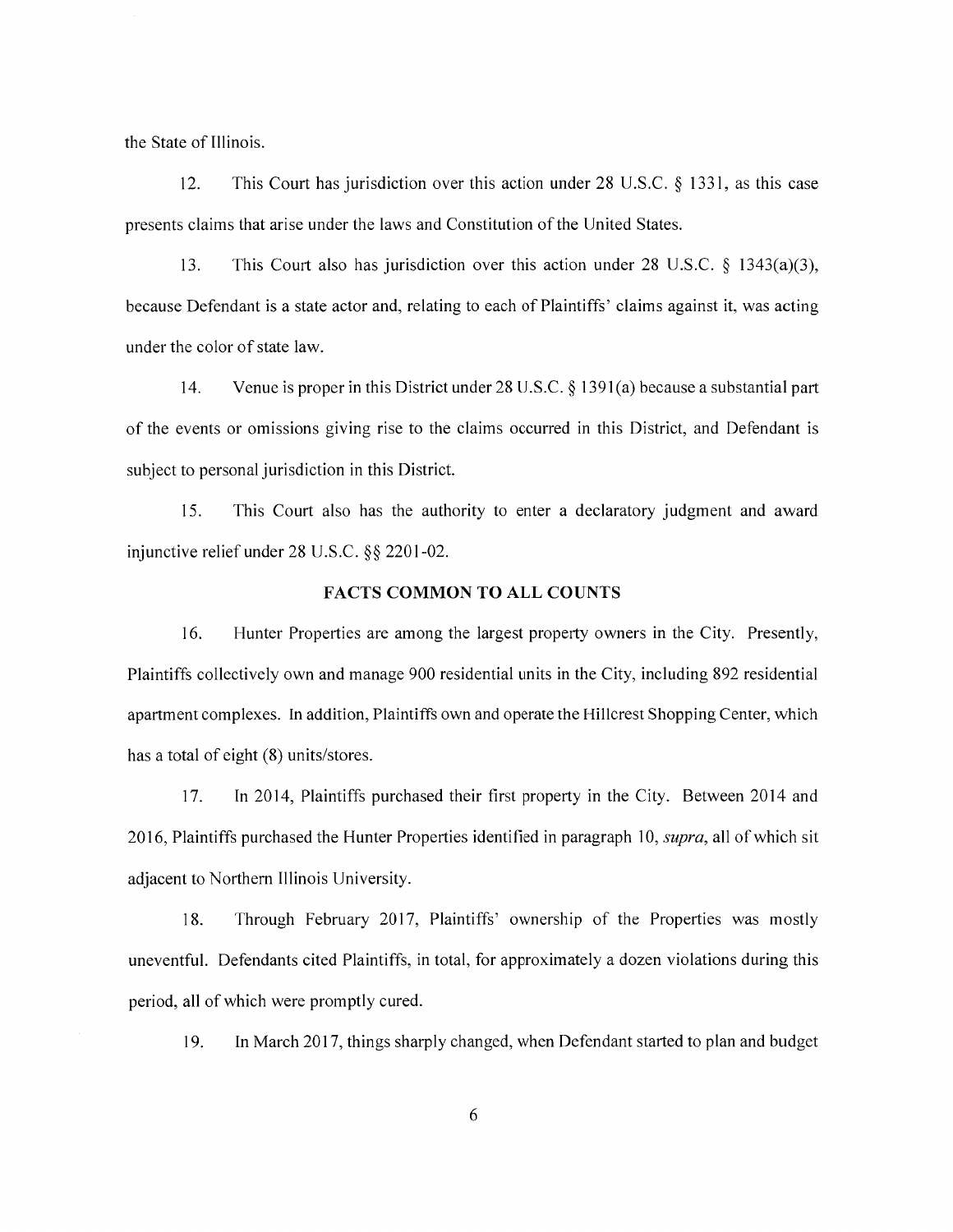to redevelop the AGN Neighborhood (the "AGN Redevelopment Project"). See Defendant's City Council's Authorization dated August 9, 2017, p. 1, Exhibit 1.

Plaintiffs are among the largest stakeholders in the AGN Neighborhood, and the 20. AGN Properties have an approximate market value of \$64,565,000. The AGN Redevelopment Project would require Defendant to justly compensate Plaintiffs for the AGN Properties when they are taken, as scheduled under the City's plan. See U.S. Const., amend. V (applicable through U.S. Const., amend. XIV); Ill. Const. 1970, art. I, § 15.

21. To reduce this amount, Defendant has targeted Plaintiffs and subjected them to unwarranted harassment, improper scrutiny, unlawful arrests and prosecutions, deliberate destruction of property, and wholly unwarranted fines. Defendant has also used the burden and expense of criminal and ordinance violation proceedings to pressure Plaintiffs to sell the AGN Properties to Defendant at a sharp discount.

22. For example, since March 2017, Defendant has issued an incredible 500-plus ordinance violations against Plaintiffs, all of which were promptly cured, but nevertheless resulted in approximately \$111,475 in fines and penalties.

23. In those proceedings, while the violations were all cured, presiding Dekalb County Circuit Court Judge Bradley J. Waller did not believe that he had discretion under the Code to alter the fines that were assessed. Trying to take advantage of this situation and to strong-arm Plaintiffs, since April 2017, in the ordinance violation proceedings, Defendant, through City Attorney Matthew D. Rose and City Manager Bill Nicklas, made a settlement demand on Plaintiffs to turn over the Hillcrest Shopping Center, presently valued at approximately \$2.8 Million, in exchange the release and satisfaction of these default judgments totaling \$111,475, Exhibit 2. Yet, maybe the worst part of this lowball offer was that Plaintiffs would be responsible for the mortgage and,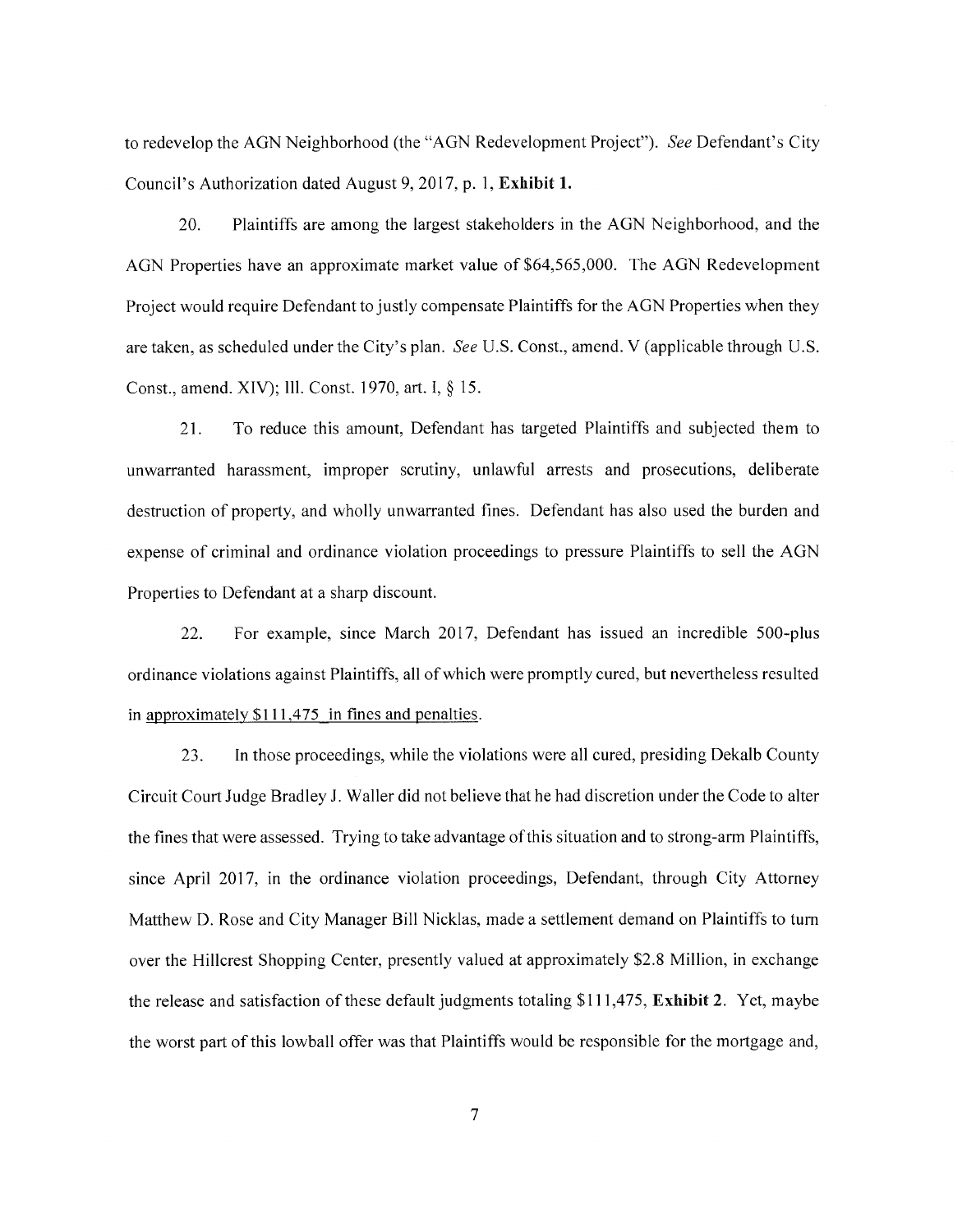further, would have to buy out the lease of every tenant. See Id.

24. Defendant has not targeted Plaintiffs based on neutral criteria or any criteria bearing a rational relationship to a legitimate governmental interest.

#### Defendant's Unlawful SWAT Team Raid on Hillcrest Shopping Center

25. In July 2015, Plaintiffs purchased the Hillcrest Shopping Center through foreclosure. Over the ensuing several months, Plaintiffs performed all repairs and improvements Defendant requested, Group Exhibit 3.

Further, between February and March 2017, Defendant inspected the Hillcrest 26. Shopping Center eight (8) times.

On each of these eight occasions, either (a) Defendant's Fire Inspection Officer, 27. William Lynch ("Lynch"), or (b) Don Plass ("Plass"), the manager of the City's building contractor, HR Green, Inc. ("HR Green"), would call Plaintiffs' maintenance supervisor, Tiffany Meadows ("Meadows"), by telephone, the day of the inspection to request entry to the property.

28. On each occasion, Plaintiffs sent an employee to meet Defendant and provide it with voluntary access to the property.

29. This procedure came to an abrupt and arbitrary end on March 30, 2017. That morning, at 8:30 a.m., the City's Attorney, Dean Frieders ("Frieders"), called Meadows and demanded that she attend a meeting with him at the Hillcrest Shopping Center at 9:00 a.m. on the same day. Meadows voluntarily agreed to do so.

At that time, Defendant coordinated a SWAT-style raid on the Hillcrest Shopping 30. Center. Over forty (40) of Defendant's officers and officials—including Police, Fire, and Building Inspectors—with Frieders and Lynch at the helm, descended upon and entered the property.

Unbeknownst at the time to Plaintiffs, two days before the raid, on March 28, 2017, 31.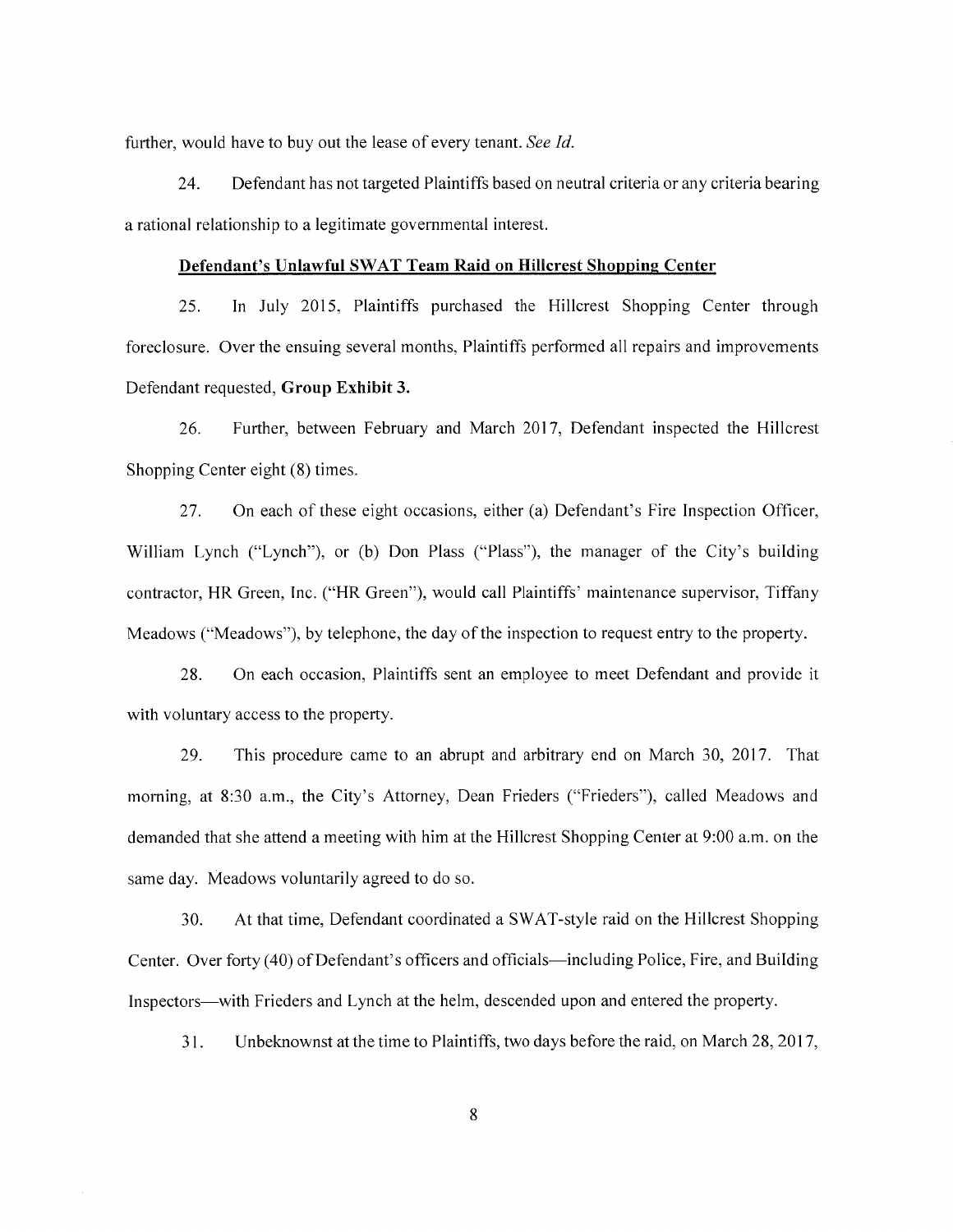Frieders, filed a Complaint for Search Warrant, sworn to by Deputy Fire Chief James Zarek ("Zarek"), with the Dekalb County Circuit Court, Exhibit 4 ("Search Warrant"). To obtain the Search Warrant, Zarek testified, falsely, that on March 28, 2017, Defendant had requested voluntary access to the Hillcrest Shopping Center and had been denied. See Exhibit 4. Based on this false representation, the search warrant was granted to Defendant.

 $32<sub>1</sub>$ In truth, Defendant made no attempt to contact Plaintiffs at any time, in any way, on March 28, 2017 to request access to the Hillcrest Shopping Center.

33. Section 104.3 of the Code provides that Defendant must request entry before it can inspect any occupied building. See Code,  $\S$  104.3. Only if entry is denied may Defendant pursue a search warrant. See Id. Defendants violated this provision of the Code.

34. Further, Defendant arbitrarily departed from its usual Code enforcement practices by resorting to SWAT-style tactics against Plaintiffs. See Vill. of Arlington Heights v. Metro. Hous. Dev. Corp., 429 U.S. 252, 267 (1977) (finding that "[d] epartures from the normal procedural sequence" may be used as evidence that "improper purposes are playing a role.")

35. Defendant's raid on the Hillcrest Shopping Center lasted approximately eight (8) hours. The parties walked through every unit of the mall.

36. At the conclusion of the raid, Defendant immediately closed two (2) businesses, a Metro PCS and a taco restaurant.

37. Yet, while these business closures were immediate, it took Defendant two (2) weeks to issue written citations for the violations, resulting in lost rental income to Plaintiffs for this period without opportunity to cure.

Further, Defendant condemned four units at the Hillcrest Shopping Center, 38. including two units, 1021 and 1021 1/2 Hillcrest Drive, on the auspices that Defendant had not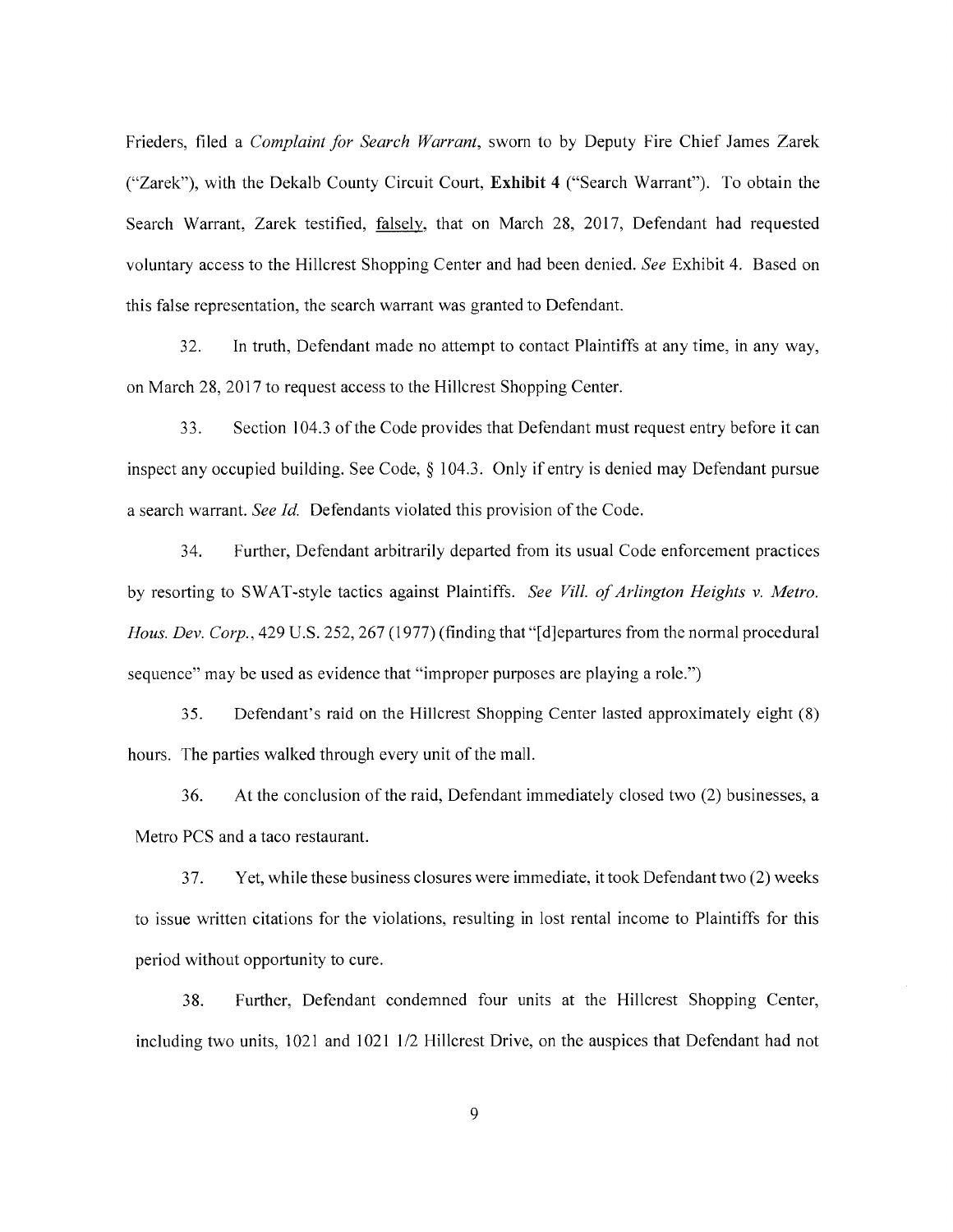authorized or known about the construction of these units.

39. The grounds for condemnation, was discriminatory and arbitrary.

 $40.$ The Hillcrest Shopping Center is located in Zone 1, a commercial zone, and the type, number and size of the condemned units are expressly permitted.

 $41.$ Further, Plaintiffs purchased the Hillcrest Shopping Center with the units zoned, constructed and occupied.

42. In fact, Lynch told Meadows that Defendant used these very two units (Units 1021 and 1021 1/2 Hillcrest Drive) to train employees of the City, including, without limitation, Defendant's Fire Department, prior to Plaintiffs' purchase of the Hillcrest Shopping Center.

43. Defendant's condemnation of Units 1021 and 1021 1/2 interfered with Plaintiff's right to conduct business, including, without limitation, to rent commercial space to tenants.

44. Since March 2017, Plaintiffs have lost, in total, \$58,800 in rental income based on the condemnation of Units 1021 and 1021 1/2.

#### Defendant's Unlawful Seven Month Condemnation of 808 Ridge

45. 808 Ridge is a 59-unit residential apartment building. On July 9, 2019, at approximately 7:30 p.m., (an) unknown arsonist(s) started a fire there.

46. In total, only seven (7) of the 59 units were damaged in the fire, all of which were in a closed and unoccupied separate wing of the building. No unit occupied by any tenant was damaged.

Yet, for five months, between July and December 2019, Defendant condemned 47. the entire 59-unit building, forcing the summary vacation of the premises of all tenants for the entire time period.

As grounds for the condemnation, Defendant's Fire Chief, Jeff McMaster 48.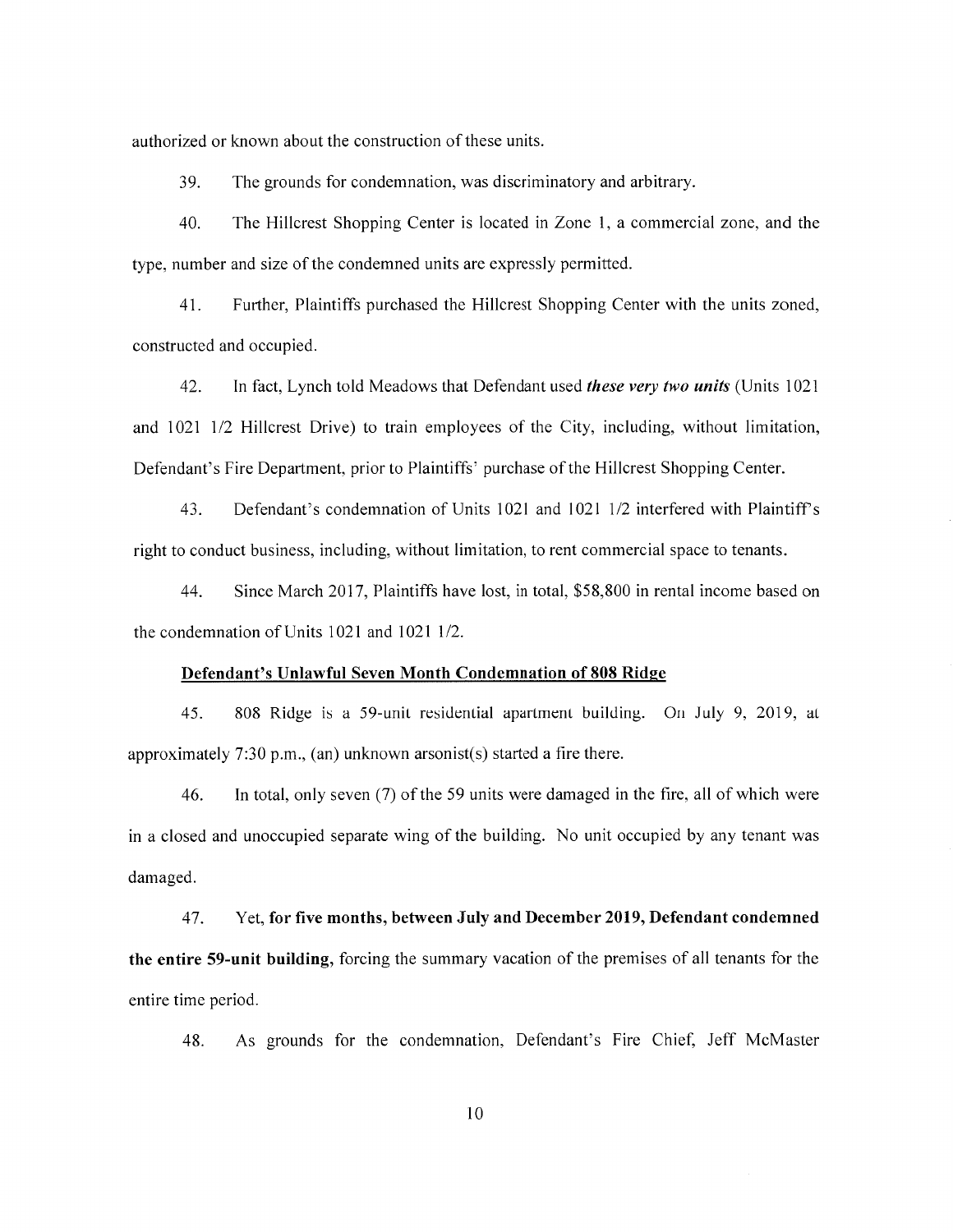("McMaster"), reported: (a) that there was "structural" damage to 808 Ridge; and (b) that the fire alarm system at the property did not operate.

49. Both of these grounds were false and were actually known by the City to be false. The very next day after the fire, on July 10, 2019, Stuart Zwang, Professional Engineer License No. 062033695, inspected 808 Ridge, and issued a report stating that there was no structural *damage* to the property, Exhibit 5.

50. The next day, July 11, 2019, Alarm Detection Services, License No. 127-000143, inspected 808 Ridge, and issued a report stating the fire alarm and sprinkler system was fully *functional*, and had been at all times relevant, Exhibit 6.

 $51.$ Both violations cited as grounds for condemning 808 Ridge were addressed and/or repaired within 24 hours of the fire. See Exhibits 5 and 6.

52. Not only did Defendant improperly condemn the building in the first place, but it refused to lift the condemnation following cure. All 59-units in 808 Ridge remained condemned, and forbidden to be occupied, for more than five months, between July 9, 2019 and December 23, 2019.

53. Defendant's condemnation of 808 Ridge was not rationally related to any legitimate governmental interests.

54. Defendant deliberately caused 808 Ridge to sustain substantial economic loss.

55. By startling contrast, shortly thereafter, in or about October 2019, the Husky Ridge Apartments ("Husky Ridge"), a 120-unit residential apartment complex on the same block as 808 Ridge, owned by a party not related to Plaintiffs, had a fire in a row of townhouses on the second floor.

56. Contrary to its condemnation of 808 Ridge, Defendant did *not* condemn the entire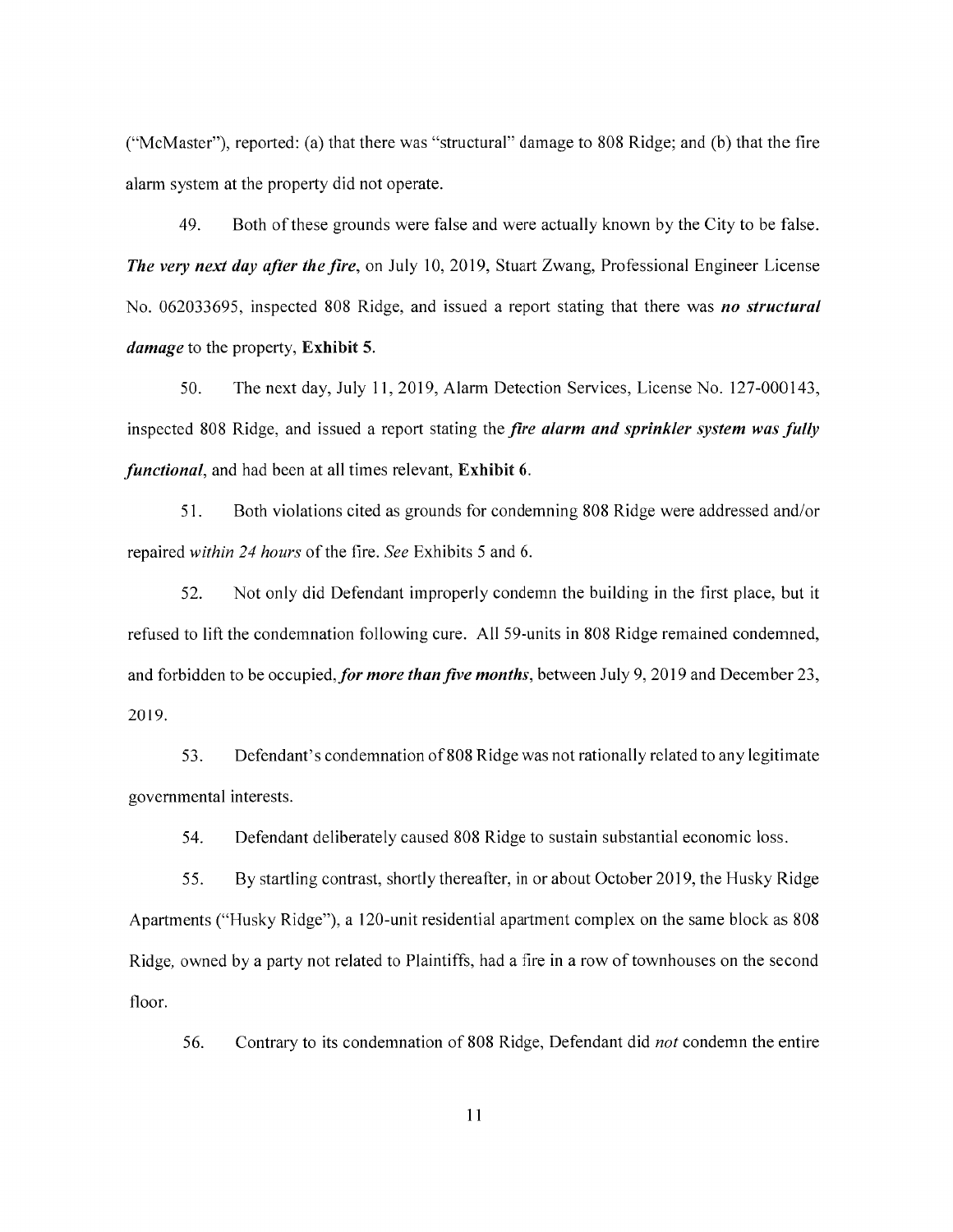Husky Ridge structure, or *any* of the units that were not damaged by the fire. Defendant only condemned the Husky Ridge units damaged in the fire.

57. Defendant did not have a rational basis to treat Plaintiffs differently from other similarly situated persons and businesses, including, but not limited to, Husky Ridge.

58. In sum, Plaintiffs lost \$267,000 in rental income in connection with the wrongful condemnation of 808 Ridge.

## Defendant's Discriminatory Statements and Conduct Relating to 904 Hillcrest

59. On or about February 4, 2017, the City condemned Unit 12 at 904 Hillcrest based an issue with a shower wall, **Exhibit** 7. Plaintiffs immediately made the repairs to the unit and called to schedule the inspection.

During this call, Defendant's Code Compliance Inspector, Michael Stuckert 60. ("Stuckert"), told Plaintiffs' maintenance supervisor, Bob Gardner, and Plaintiff's maintenance technician, Robert Segatto, that Defendant would no longer give "special treatment" to "lesbians," referring to Meadows, and *refused to inspect the property* for two days.

61. The law prohibits Defendant from enforcing the Code in a disparate manner based on, among other things, actual or perceived sexual orientation.

62. Defendant's refusal to inspect the property was arbitrary and discriminatory, and resulted in Unit 12 at 904 Hillcrest being condemned without just cause, unlawfully causing 904 Hillcrest to sustain substantial losses.

#### Defendant's Arbitrary and Discriminatory Conduct Relating to 511 Normal

63. In or about May 2017, HR Green contacted Plaintiffs and demanded that Plaintiffs remove a patch of gravel from 511 Normal. The gravel patch runs approximately 20-feet long by 6 feet wide and sits *completely on Plaintiffs' property*, allowing emergency vehicles, buses, and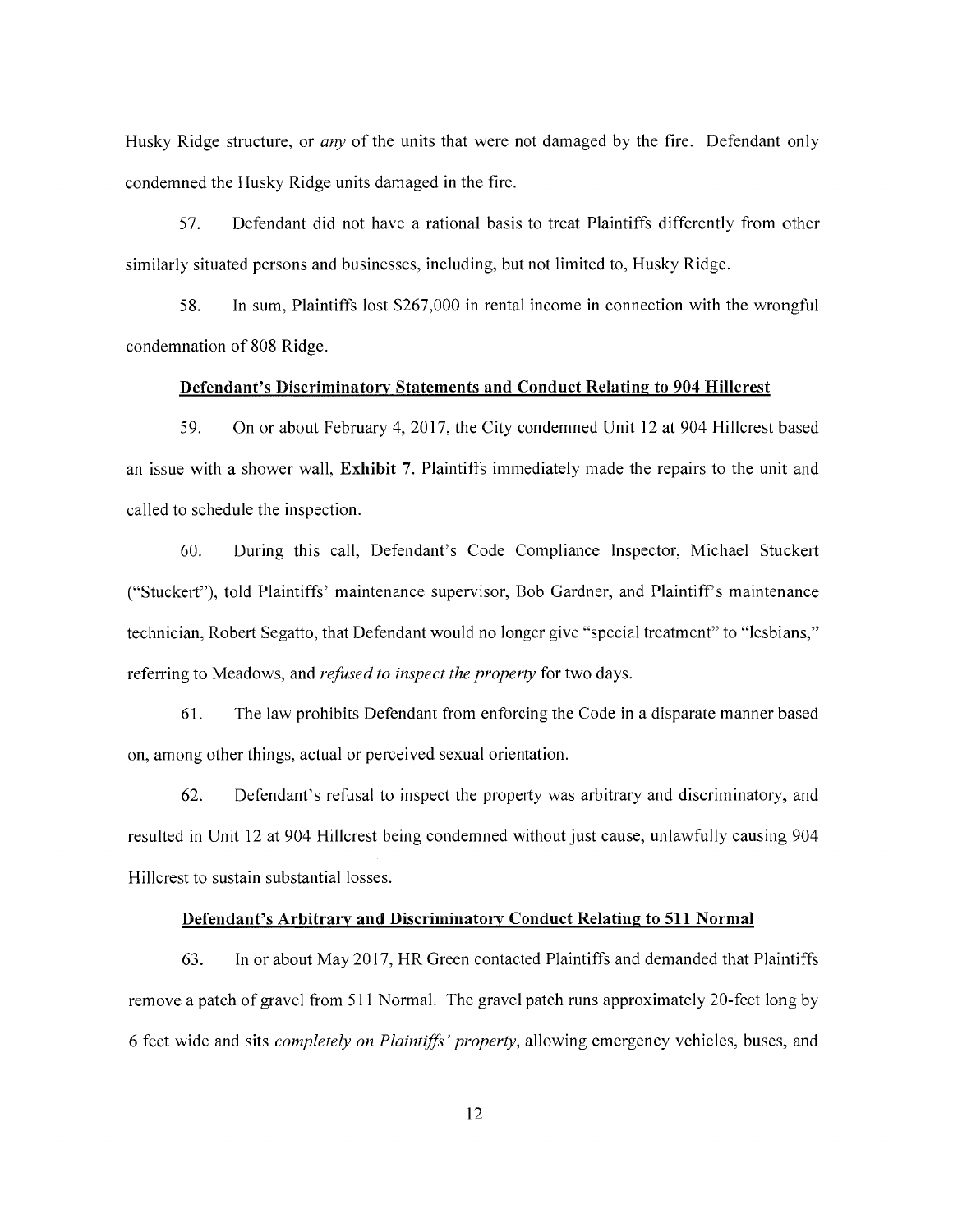other large vehicles to turn around safely.

Also, in or about May 2017, the City's Inspections Coordinator, Carl Lenoi 64. ("Lenoi") called Meadows and told Meadows that permit was required for the gravel patch.

65. Yet, when Meadows asked, Leoni and Plass were unable to identify any provision of the Code, or any other state or federal rule or regulation, prohibiting gravel turnarounds. In fact, there was no such rule or requirement.

Several other properties in the immediate vicinity, including Hampton Inn DeKalb 66. and the DeKalb Elks Lodge (#765), have similar gravel turnarounds. Yet, no other such property was forced to remove same.

By demanding that Plaintiffs remove the patch of gravel, Defendant subjected 67. Plaintiffs to arbitrary and discriminatory enforcement of the Code for no reasonable or justifiable basis.

68. Plaintiffs declined to capitulate on the gravel turnaround and no fine was assessed.

However, in retaliation, since June 2017, Defendant cited Plaintiffs for 25 69. ordinance violations relating to 511 Normal, Group Exhibit 8.

70. In each case, Defendant gave no notice or time to cure to Plaintiffs, in contravention of Plaintiffs' Due Process rights and Section 107.2(4) of the Code. Instead, in each case, Defendant *immediately* lodged complaints with the Dekalb County Circuit Court. See Exhibit 8.

71. This conduct was arbitrary and discriminatory and lacked a reasonable basis.

#### Defendant's Arbitrary and Discriminatory Conduct Relating to Hunter Tri Frat

72. Hunter Tri Frat is a residential apartment complex consisting of 40 separate units and three buildings.

In or about March 2017, Defendant, through Plass, demanded that Plaintiffs change 73.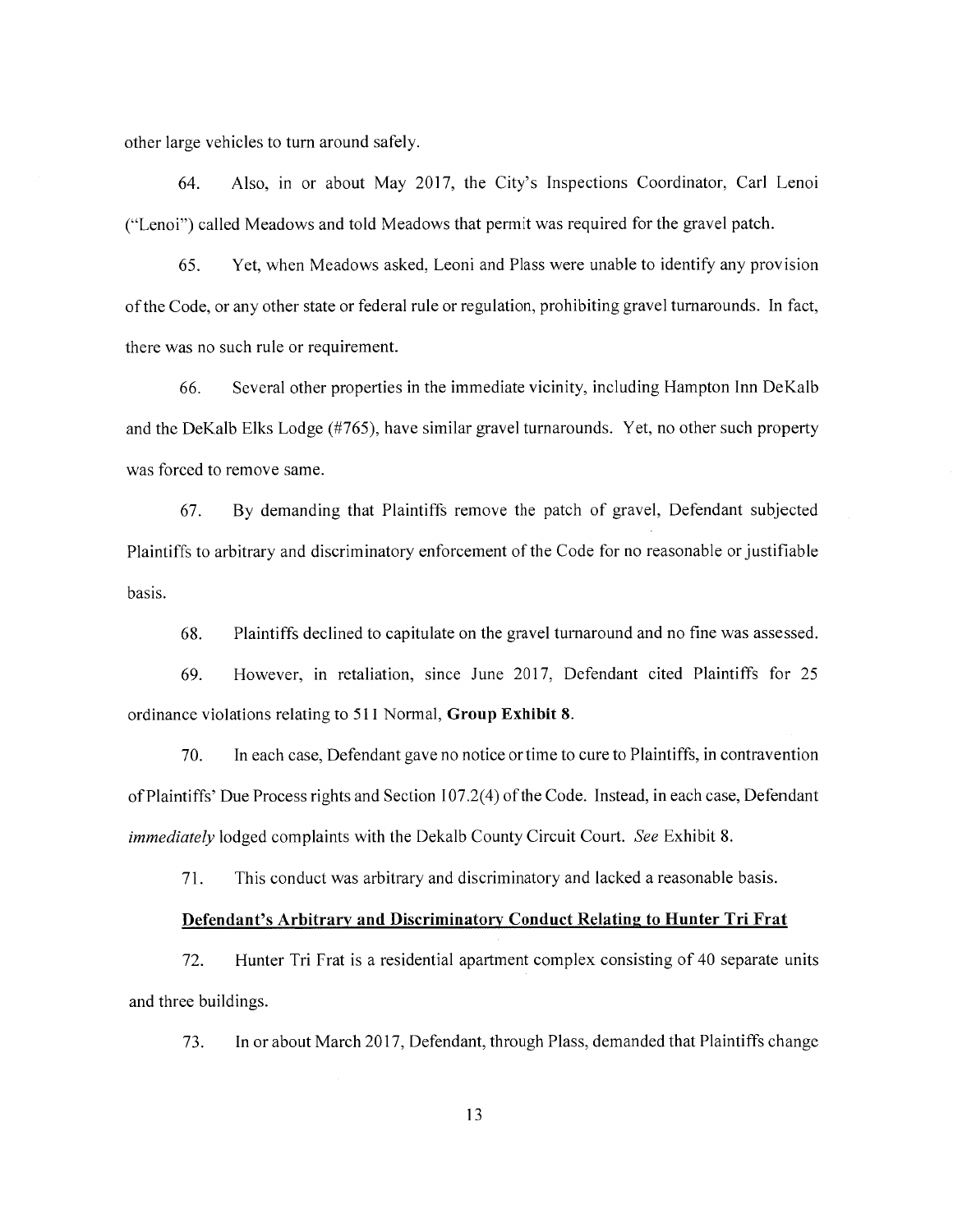every interior door on every unit of Hunter Tri Frat, totaling 60 doors, to labeled 90-minute fireproof doors. Exhibit 9.

74. When asked by Meadows, Plass was unable to identify any provision of the Code, or any other state or federal rule or regulation, requiring Plaintiffs to install 90-minute fire-proof doors. In fact, there was not such rule or requirement.

By engaging in this conduct, Defendant subjected Plaintiffs to arbitrary and 75. discriminatory enforcement of the Code for no legitimate governmental interest.

Plaintiffs declined to capitulate, and no fine was assessed. However, Defendant 76. used the fire-proof door "issue" as a pretext to conduct interior inspections of all three Hunter Tri Frat buildings. Based on this search, Defendant issued various ordinance violations against Plaintiffs, Exhibit 10.

77. In each case, no notice of violation or time to correct was given, in contravention of Plaintiffs' Due Process rights and Section 107.2(4) of the Code. Rather, in each case, Defendant *immediately* lodged complaints in the Dekalb County Circuit Court.

78. Subsequently, on July 10, 2019, a small fire was started in the laundry room at 930 Greenbrier.

79. Defendant's Fire Inspection Officer, Lynch, inspected and recommended electrical repairs, Exhibit 11.

Plaintiffs immediately agreed to make the repairs. On or about July 10, 2019, 80. Plaintiffs hired a licensed contractor, Servpro Damage Restoration ("Servpro"), to perform the electrical work. Servpro completed the job in one day, and power was immediately restored to the building, Exhibit 12.

Yet, after power was restored, and Plaintiffs requested a re-inspection, the City 81.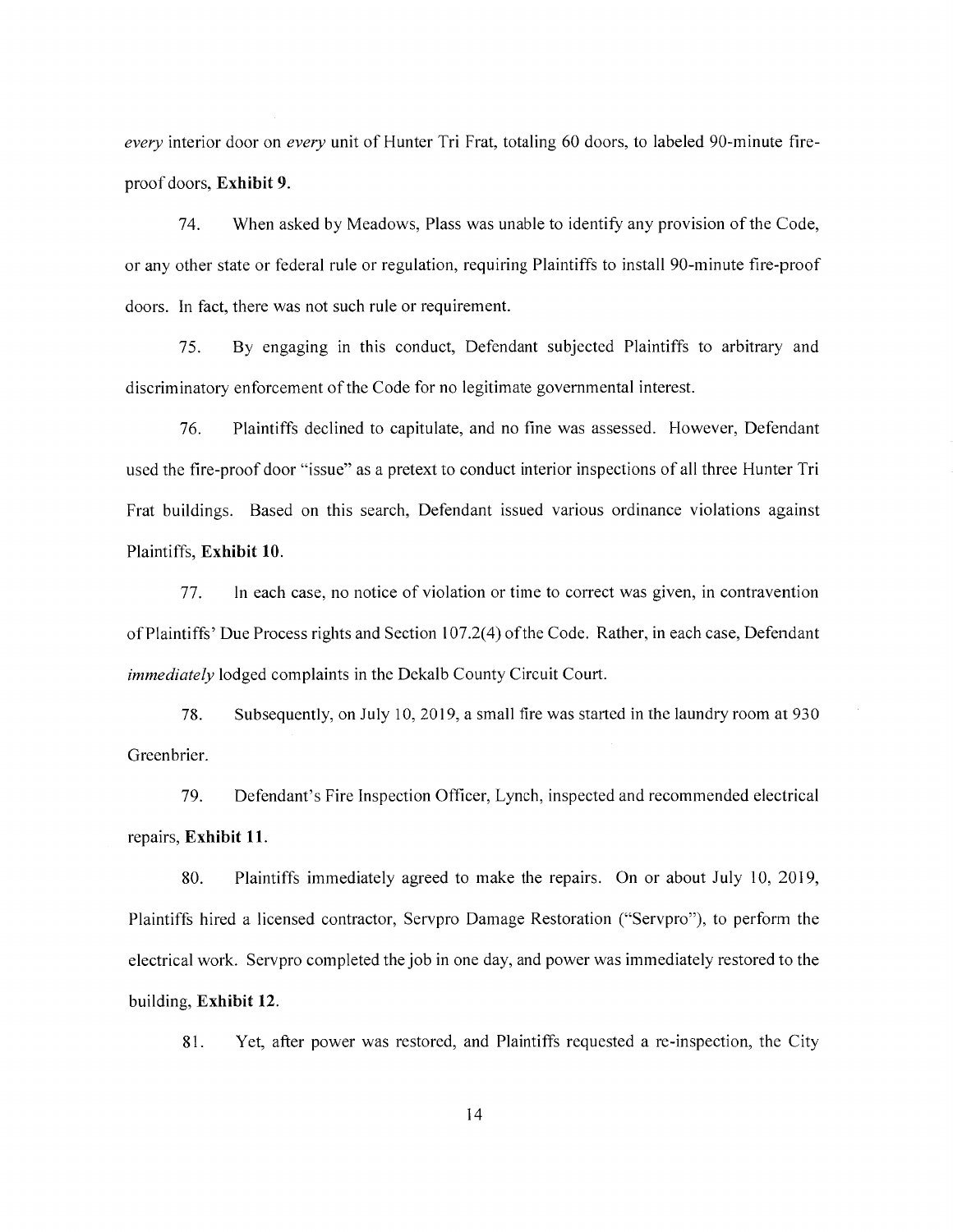refused to re-inspect the building that day. No reason was given for the City's refusal.

82. As a result of Defendant's refusal to re-inspect, the City condemned 930 Greenbrier, forcing 16 residents to be displaced, and losses sustained by said Plaintiff

83. Defendant's condemnation of 930 Greenbrier was not rationally related to any legitimate governmental interests.

#### Defendant's Arbitrary and Discriminatory Conduct Relating to 808 Ridge

84. In July 2019, Defendant, through Lynch and its Chief Building Official, Dawn Harper ("Harper"), demanded that Plaintiffs install a door latch on every door of every unit at 808 Ridge, Exhibit 13.

85. When asked, Lynch and Harper were unable to identify any provision of the Code, or any other state or federal rule or regulation, requiring the installation.

86. In fact, there is no such rule or requirement. Yet, to avoid court hearings and possible fines and penalties for a phantom violation, in or about November 2019, Plaintiffs began to install the latches on the doors at 808 Ridge.

Then, in December 2019, Defendant changed course and, through Lynch and 87. Harper, informed Plaintiffs that the City did not want the door latches installed.

88. Defendant's enforcement of the Code relating to the door latches was arbitrary and inconsistent and did not afford Plaintiffs equal treatment under the law.

#### Defendant's Arbitrary and Discriminatory Conduct Relating to Fire Extinguishers

89. In May 2018, Defendant, through Lynch and City Inspector Aaron Walker demanded that Plaintiffs tag every fire extinguisher in every one of its apartment buildings, Exhibit 14.

90. When asked, Lynch and Walker were unable to identify any provision of the Code,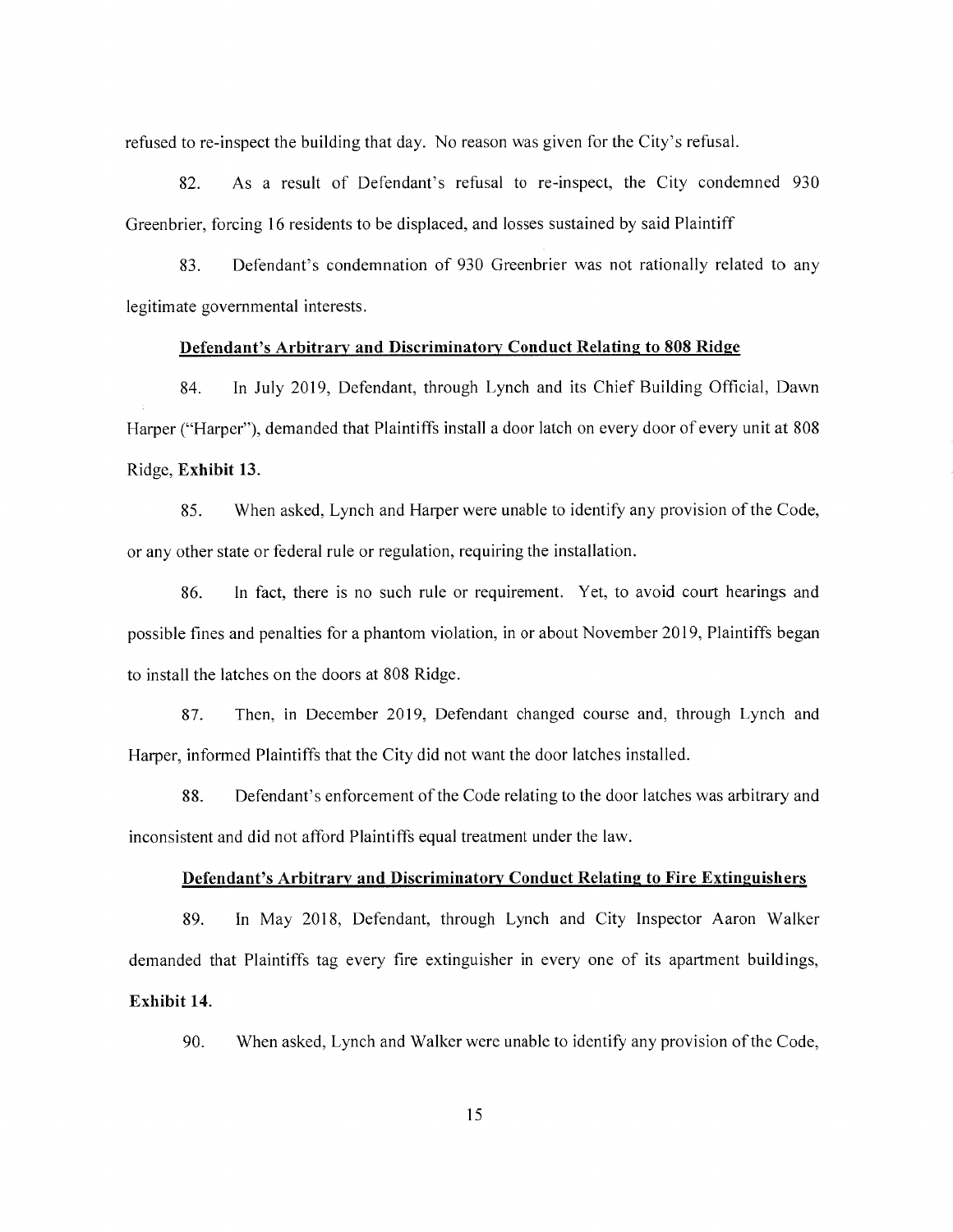or any other state or federal rule or regulation, requiring the tags.

Yet, once again, to avoid court hearings and possible fines and penalties for a 91. phantom violation, Plaintiffs tagged all fire extinguishers in all of their buildings, Exhibit 15.

92. Then, in December 2019, Defendant changed course and, through Lynch and Harper, told Plaintiffs not only that the tags were unnecessary, but moreover, that certain buildings did not even need fire extinguishers in the first place, Exhibit 16.

93. Defendant's enforcement of the Code relating to the fire extinguisher tags was arbitrary and inconsistent and did not afford Plaintiffs equal treatment under the law.

#### Defendant's Arbitrary and Discriminatory Conduct Relating to Hunter Star

94. In or about April 2017, Defendant called Plaintiffs at the Hunter Star apartment complex and notified Plaintiffs that debris from the dumpster had blown onto an adjacent property.

95. The next morning, Stuckert came to the Hunter Star property and issued two citations, Exhibit 17.

The second citation was issued for four (4) pieces of paper that were on Plaintiffs' 96. *property*, and not on the property of anyone else. See Exhibit 18. Yet, when Plaintiffs pointed this out to Stuckert, he told Plaintiffs that the tickets would remain in place.

That is, the City knew that Plaintiffs had not violated the Code, yet it issued a 97. citation to Plaintiffs anyway.

98. Defendant's enforcement of the Code relating to trash removal at the Hunter Star was arbitrary and inconsistent and did not afford Plaintiffs equal treatment under the law.

#### Defendant's Illegitimate and Harassing Traffic and Parking Tickets

99. In April 2018, Defendant issued two (2) traffic tickets against Plaintiffs for alleged traffic infractions involving company vehicles, totaling \$2,100, Exhibit 18.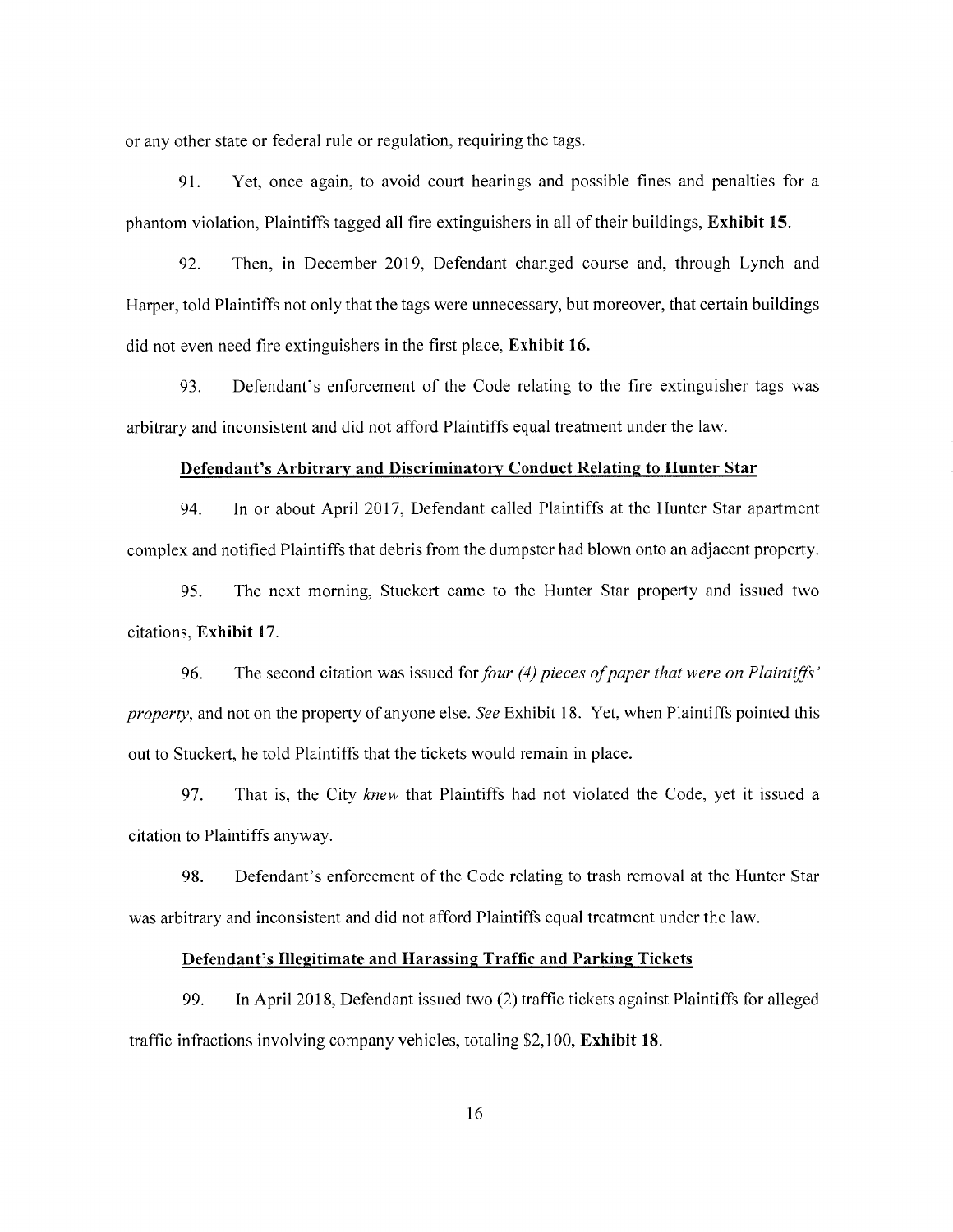$100.$ Neither of the tickets were legitimate and both were dismissed, Exhibit 19.

101. Yet. Plaintiffs had to retain an attorney and appear in court to have the cases dismissed.

Defendant's issuance of unwarranted tickets against Plaintiffs was intentional and  $102.$ amounted to deliberate and unjustified official harassment.

Defendant, through Police Officer Brian Ballow ("Ballow"), has also targeted  $103.$ Plaintiffs' employees.

104. Also, in April 2018, Defendant, through Ballow, stopped two (2) vehicles titled to Plaintiffs' employee, Meadows.

In each instance, Ballow asked the driver for proof of insurance and ran the drivers' 105. license and tags. No reason was given for any of the stops and no tickets were issued.

None of the stops were legitimate. They were meant only to intimidate and harass 106. Plaintiffs.

Also, in April 2018, Defendant, through Ballow, without warning or proper cause,  $107.$ seized the tag (license plate) off of a vehicle Meadows purchased from a friend, Chad Anderson ("Anderson"), in an intentional act of official harassment and intimidation. Ballows claimed that Anderson called the police and reported the tags stolen. Shortly after the incident, Meadows spoke with Anderson, who confirmed that he never called the police.

108. Similarly, in March 2018, Defendant issued three tickets to automobiles parked outside of the Meadows' home, on the pretext that the vehicles were parked too close to the intersection, Exhibit 20.

None of the tickets were legitimate, and, but sharp contrast, none of Meadows' 109. neighbors similarly parked, including McMaster, were similarly targeted or ticketed.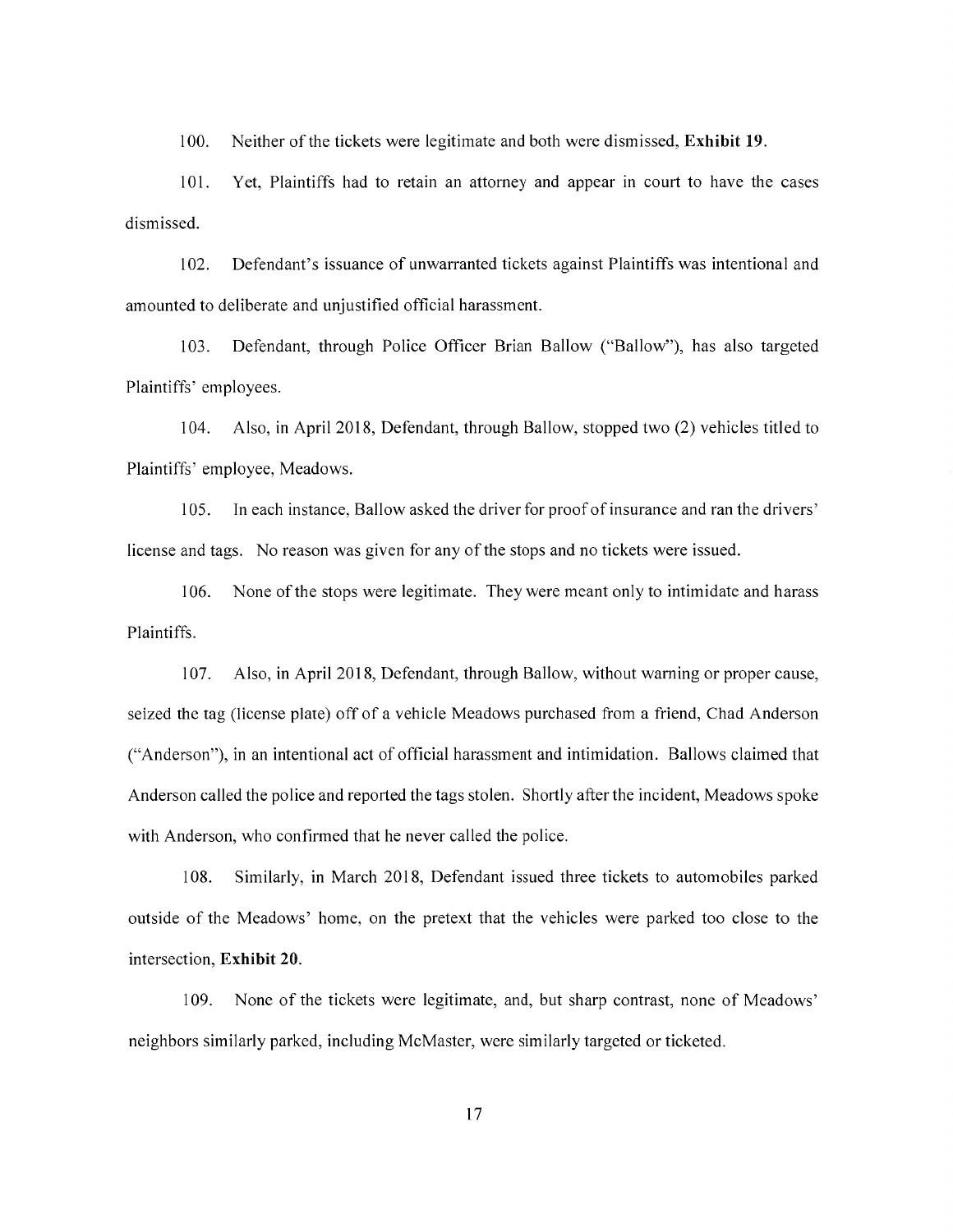Defendant did not have a rational basis to treat Plaintiffs differently from other  $110.$ similarly situated persons and businesses.

Defendant's pattern of issuing unwarranted tickets against Plaintiffs' employees  $111.$ was intentional and amounted to deliberate and unjustified official harassment.

#### Defendant's Disparate and Suspicionless Surveillance

Between April 2019, to date, Defendant, through its Building Inspector, Frank 112. Beasley, issued various ordinance violations against Plaintiffs for alleged Code violations relating to trash pickup, Group Exhibit 21.

In each case, Defendant gave Plaintiffs no notice or time to cure, in contravention 113. of Plaintiffs' Due Process rights and Section 107.2(4) of the Code. In each case, Defendant *immediately* filed a complaint in the Dekalb County Circuit Court. See Exhibit 21.

Defendant's enforcement of the Code relating to the surveillance of Hunter Tri Frat 114. was arbitrary and inconsistent and did not afford Plaintiffs equal treatment under the law.

 $115.$ Defendant's arbitrary and discriminatory surveillance of Plaintiffs is intentional, persistent, and ongoing.<sup>1</sup>

#### **Defendant's Harassing Telephone Calls**

Between February 2019, to date, Defendant's Police Department Dispatch has 116. telephoned Plaintiffs more than 20 times, at all hours of the day and night (often between 1:00 and 5:00 a.m.), for non-emergency reasons.

Most recently, on August 22, 2020, Defendant's Police Department Dispatch called  $117.$ 

<sup>&</sup>lt;sup>1</sup> Defendant surreptitiously obtained approximately 100 default judgments against Plaintiffs in ordinance violation proceedings in the Dekalb County Circuit Court ("Circuit Court"), Group Exhibit 22. Defendant did this by failing to provide *any* notice to Plaintiffs of the ordinance proceedings, the default judgment hearings, and the default judgments themselves. No proof of service was filed in *any* of these approximately 100 ordinance violation proceedings. Nonetheless, while Plaintiffs' prior counsel attempted to set aside the defaults, those efforts were ultimately unsuccessful.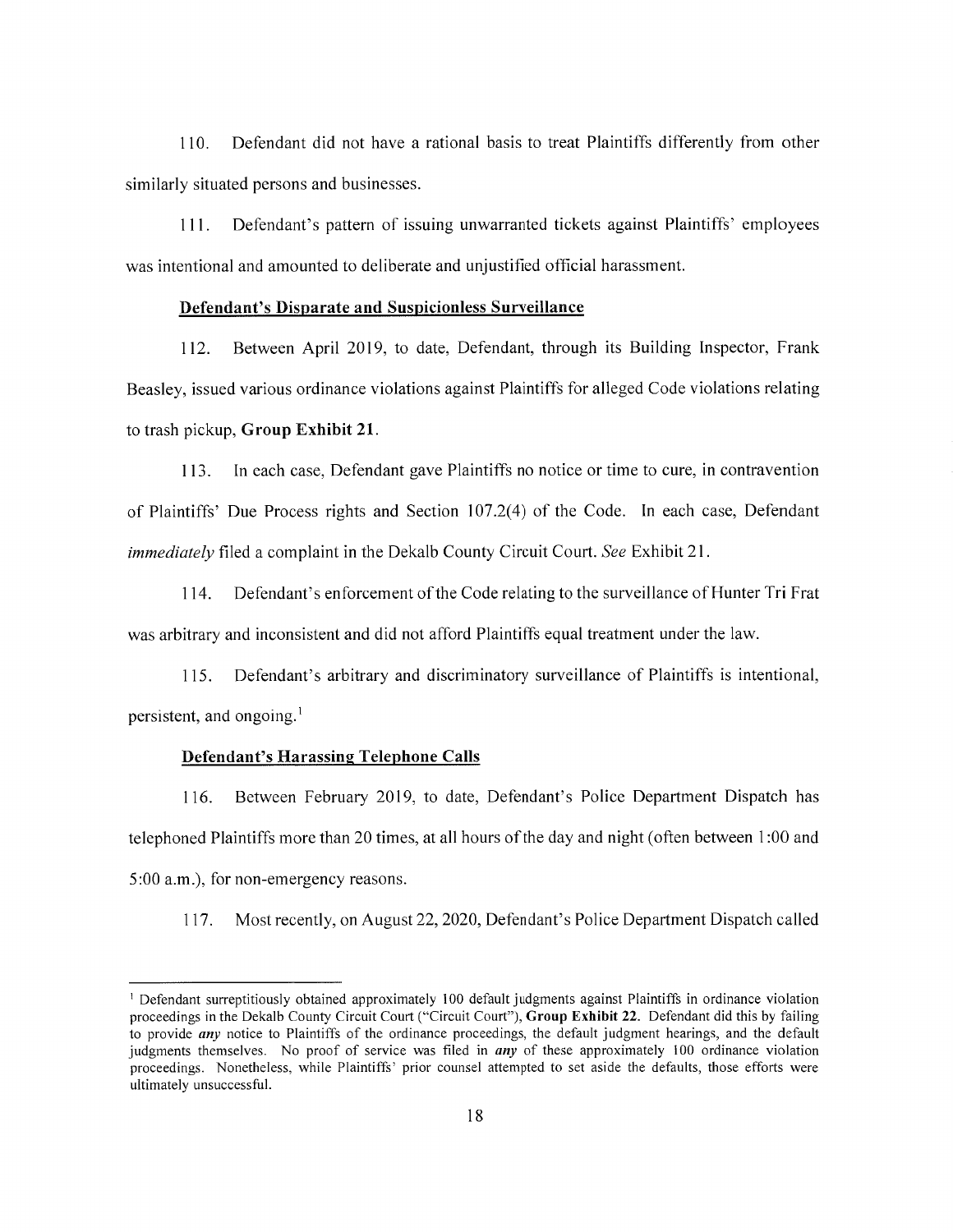Meadows at approximately 2:00 a.m., at 3:00 a.m., and again at 4:00 a.m., for non-emergency matters.

Defendant has called Plaintiff in this manner, and at these hours, to harass, 118. intimidate and torment Plaintiffs.

Defendant's arbitrary and discriminatory telephone calls, at all hours of the day and 119. night, to Plaintiffs, is intentional, persistent, and ongoing.

#### **COUNT I: EQUAL PROTECTION**

Plaintiffs repeat and reallege the foregoing paragraphs as fully set forth herein. 120.

The Fourteenth Amendment to the U.S. Constitution prohibits cities from denying  $121.$ equal protection of the laws.

122. While acting under color of state law, Defendant has deliberately, arbitrarily, and unreasonably abused its power by subjecting Plaintiffs to disparate Code enforcement efforts.

Such conduct is an unconstitutional abridgement of Plaintiffs' affirmative rights to  $123.$ equal protection of the laws under the Fourteenth Amendment.

124. Defendant's enforcement of the Code is unconstitutional because Defendant treats Plaintiff differently from other similarly situated persons and businesses.

Defendant's different treatment of Plaintiff from other similarly situated persons  $125.$ and businesses is not supported by, or rationally related to, a legitimate governmental interest.

Defendant's actions are arbitrary and discriminatory, and its enforcement of the 126. Code in irrational and disparate.

127. Defendant, in violation of the Equal Protection Clause, has caused, and will continue to cause, Plaintiffs to suffer undue and actual hardship and irreparable injury.

Plaintiffs have no adequate remedy at law to correct the continuing deprivations of 128.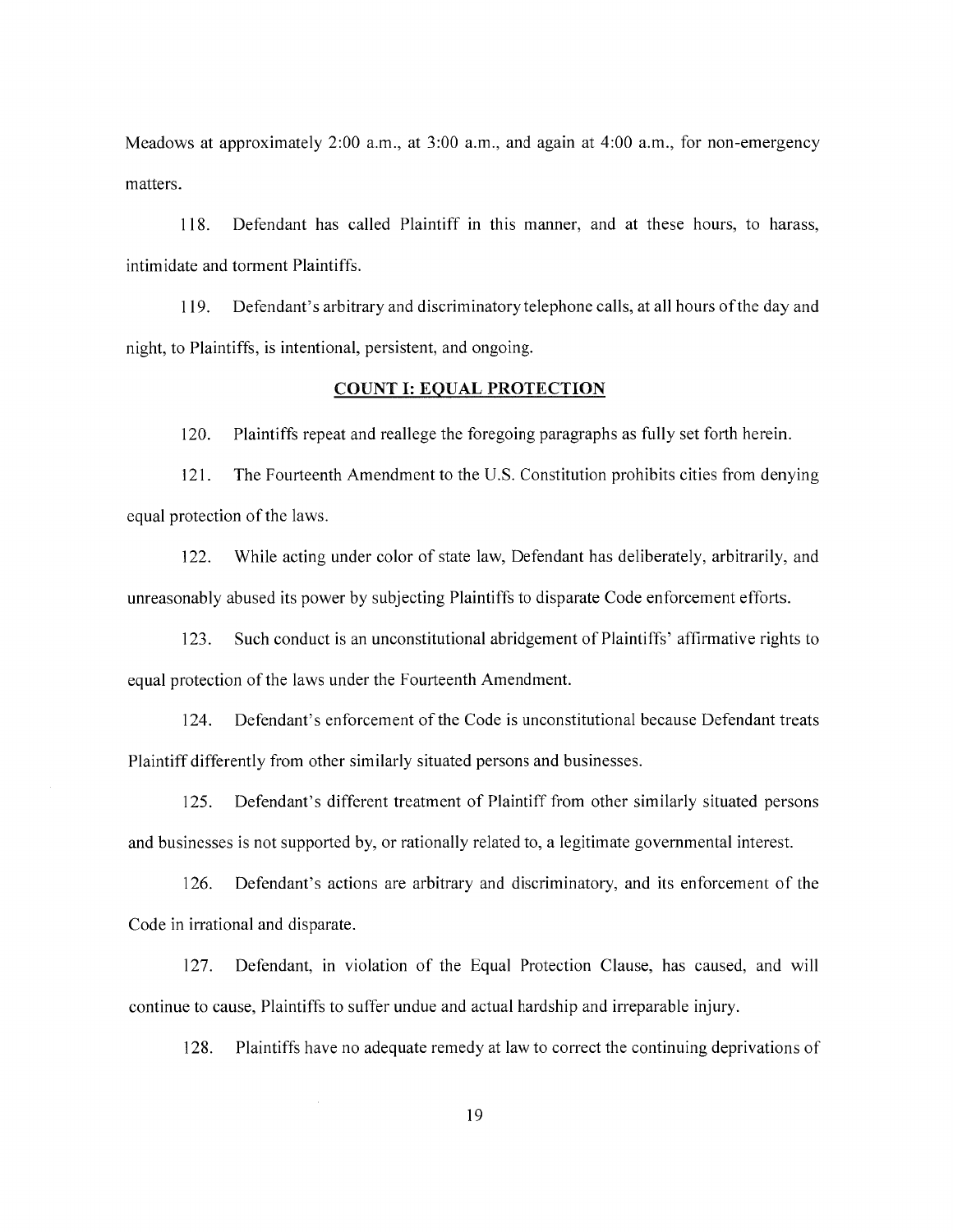their most cherished constitutional liberties.

Plaintiffs are entitled to a judgment under 42 U.S.C.  $\&$  1983 declaring that 129. Defendant has violated the Fourteenth Amendment.

130. Plaintiffs are also entitled to a judgment under 42 U.S.C. § 1983 for their compensatory and punitive damages stemming from this violation.

Further, as a direct and proximate result of the Defendant's continuing violations  $131.$ of their rights, Plaintiffs are also entitled to a judgment under 42 U.S.C. § 1983 for injunctive relief enjoying Defendant from further violating Plaintiffs' constitutional rights.

WHEREFORE, Plaintiffs respectfully request that the Court grant the equitable and legal relief set forth in the prayer for relief.

#### **COUNT II: SUBSTANTIVE DUE PROCESS**

132. Plaintiffs repeat and reallege the foregoing paragraphs as fully set forth herein.

133. The Due Process clause of the Fourteenth Amendment to the U.S. Constitution provides that no state shall "deprive any person of life, liberty, or property, without due process of law." See U.S. Const. amend. XIV,  $\S$  1.

Plaintiffs have a protectable property right in each and every one of the Properties.  $134.$ 

Defendants' enforcement of the Code constitutes a violation of Plaintiff's rights 135. under the Due Process Clause of the Fourteenth Amendment.

While acting under color of state law, Defendant deliberately, arbitrarily, and 136. unreasonably abused its power by subjecting Plaintiffs to disparate Code enforcement.

In doing so, Defendant deprived Plaintiffs of the economic use and benefit of the 137. Properties.

In condemning Plaintiffs' Properties at 808 Ridge, 904 Hillcrest, and 930 138.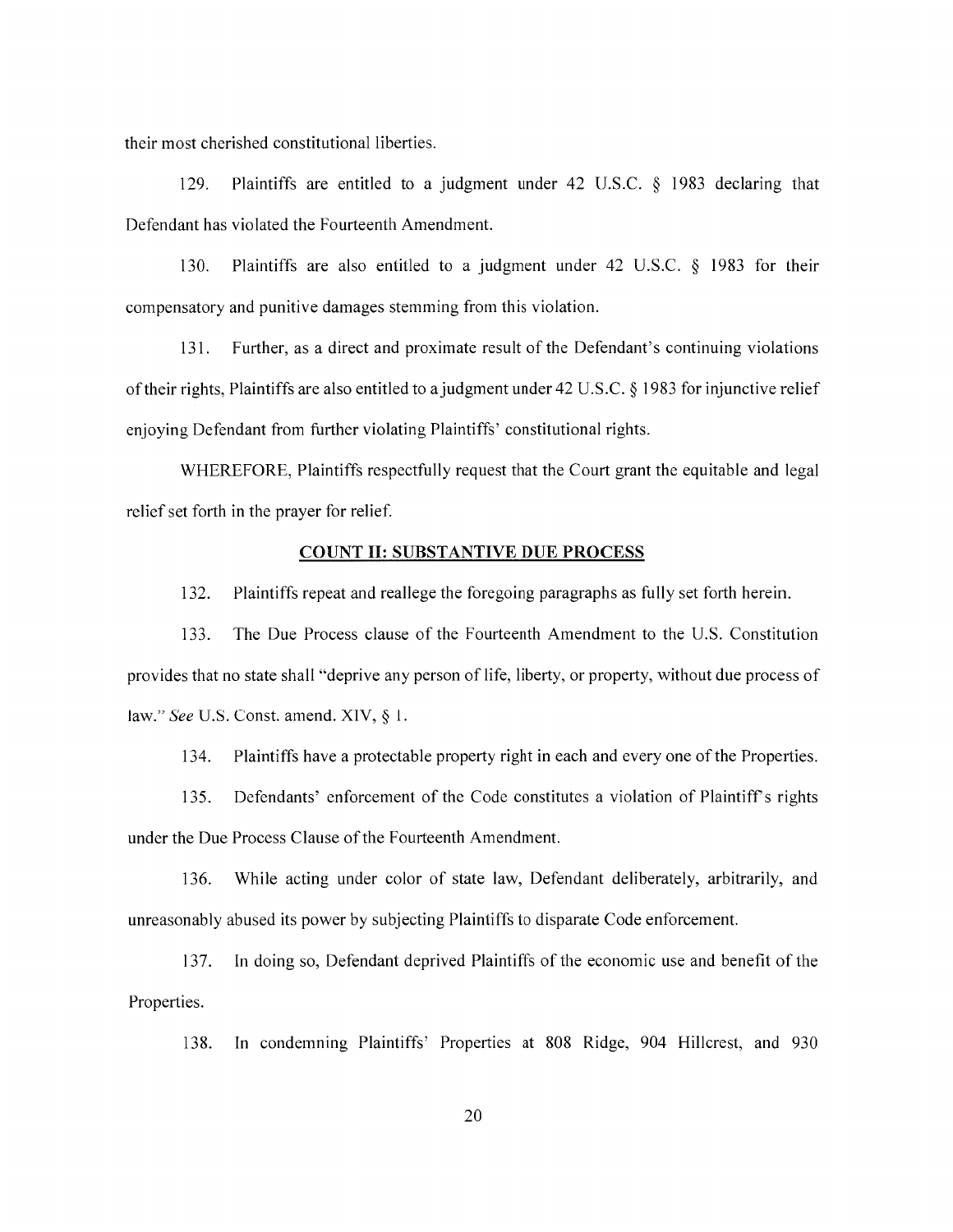Greenbrier, Defendant acted arbitrarily, and in a manner that was not rationally related to any legitimate governmental interests.

Plaintiffs are entitled to a judgment under 42 U.S.C.  $\delta$  1983 declaring that 139. Defendant has violated their substantive due process rights under the Fourteenth Amendment.

140. Plaintiffs are also entitled to a judgment under 42 U.S.C.  $\S$  1983 for their compensatory and punitive damages stemming from this violation.

#### **COUNT III: PROCEDURAL DUE PROCESS**

141. Plaintiffs repeat and reallege the foregoing paragraphs as fully set forth herein.

142. The Due Process clause of the Fourteenth Amendment to the U.S. Constitution provides that no state shall "deprive any person of life, liberty, or property, without due process of law." See U.S. Const. amend. XIV, § 1.

143. Plaintiffs have a protectable property interest in the Properties, and the right not to be subjected to arbitrary or discriminatory Code enforcement.

 $144.$ Defendant has enforced the Code in an arbitrary or discriminatory manner, in that Defendants have failed to give Plaintiffs reasonable notice and time to complete the repairs and improvements for which they were cited.

Permitting Defendant to penalize Plaintiffs under the Code without providing 145. Plaintiffs with any time to comply is unconstitutional.

Further, the Code has no safeguards in place to ensure that Defendant gives 146. Plaintiffs (or anyone else) a reasonable time to complete repairs and improvements that have been ordered.

Defendant has a financial stake when it penalizes someone under the Code, and 147. thus, it is not a neutral party.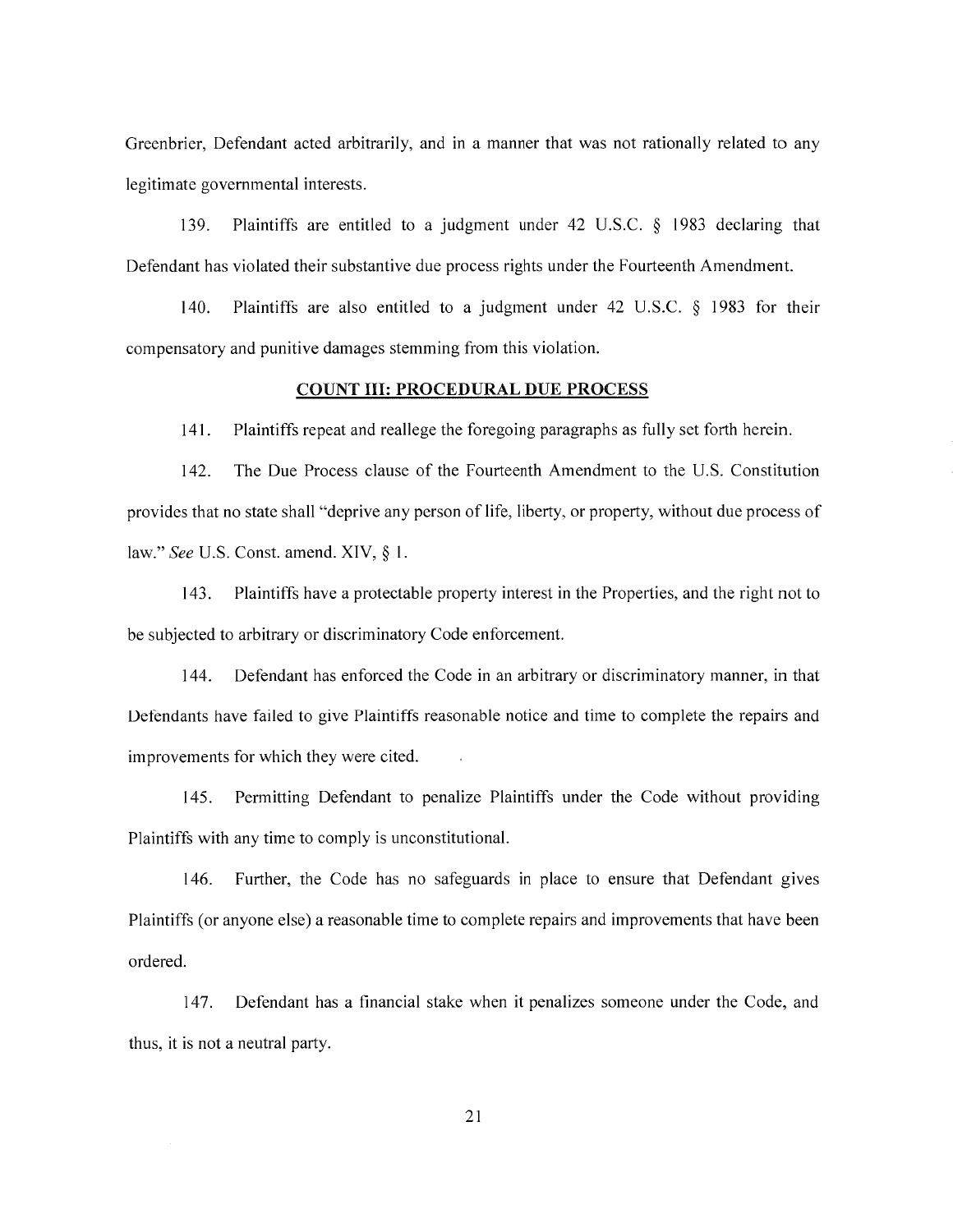148. Plaintiffs are entitled to a judgment under 42 U.S.C.  $\&$  1983 declaring that Defendant has violated their procedural due process rights under the Fourteenth Amendment.

149. Plaintiffs are also entitled to a judgment under 42 U.S.C. § 1983 for their compensatory and punitive damages stemming from this violation.

#### **COUNT IV: INVERSE CONDEMNATION**

150. Plaintiffs repeat and reallege the foregoing paragraphs as fully set forth herein.

 $151.$ The Fifth Amendment of the U.S. Constitution, made applicable to the States through the Fourteenth Amendment, provides that "private property shall not be taken for public use, without just compensation." See U.S. Const. amend. V.

Plaintiffs have a protectable property interest in the Properties, and the right not to 152. be subjected to arbitrary or discriminatory Code enforcement.

153. While acting under color of state law, Defendant deliberately, arbitrarily, and unreasonably abused its power by subjecting Plaintiffs to disparate Code enforcement.

Defendant improperly applied the City's condemnation ordinance, Section 108.4 154. of the Code, to deprive Plaintiffs of all economic benefits of 808 Ridge for a seven-month period, between and .

808 Ridge was rendered completely "economically idle" and useless for these seven 155. months, with no income generated and nearly 200 residents displaced. See Lucas v. S.C. Coastal Council, 505 U.S. 1003, 1019 (1992).

Defendant's condemnation of 808 Ridge was unconstitutional, resulting in an 156. inverse condemnation and regulatory taking of 808 Ridge without just compensation.

157. Plaintiffs are entitled to a judgment under 42 U.S.C.  $\S$  1983 declaring that Defendant has unconstitutionally taken their Property.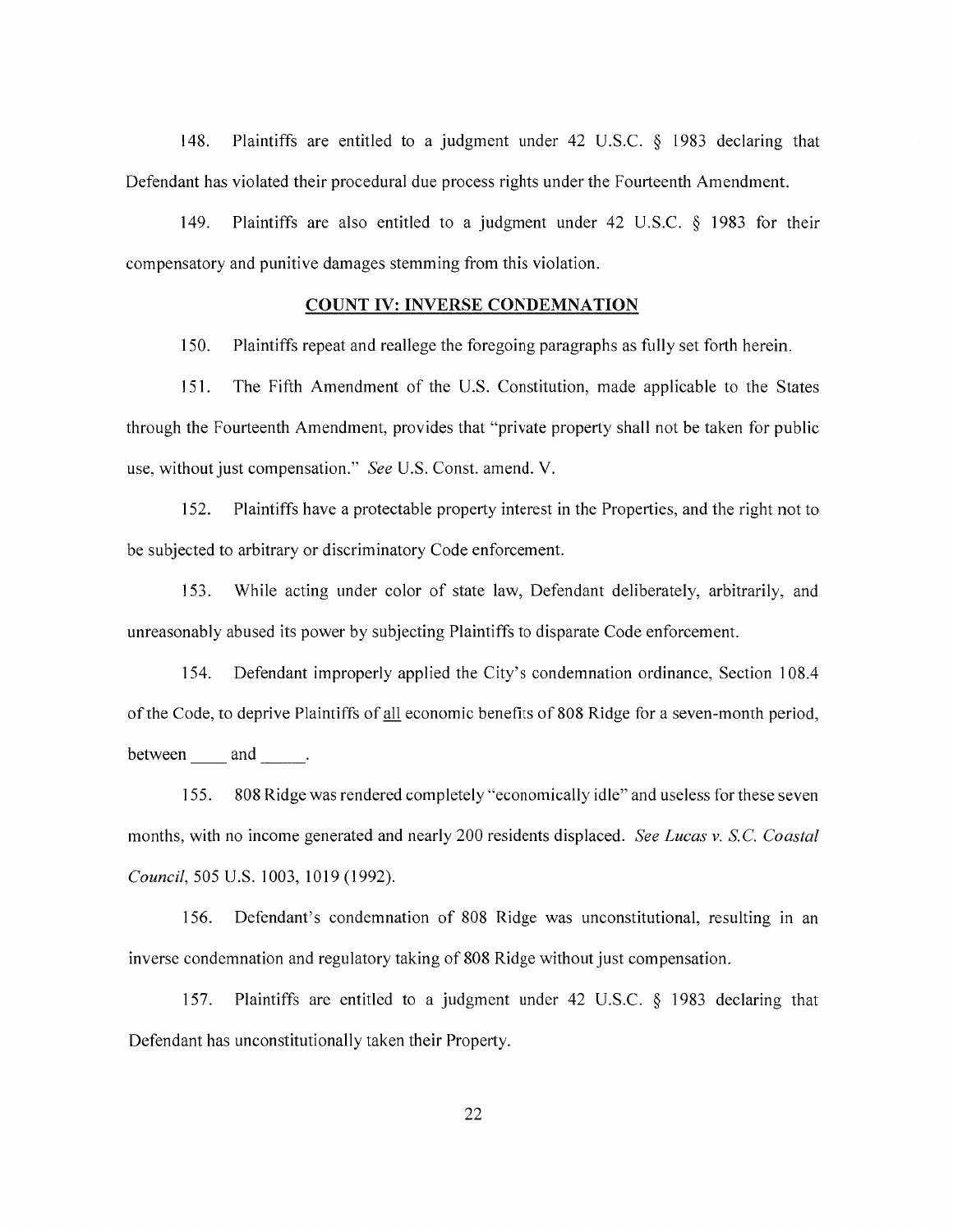158. Plaintiffs are also entitled to a judgment under 42 U.S.C.  $\&$  1983 for their compensatory and punitive damages stemming from this violation.

#### COUNT V: FEDERAL CIVIL RICO, 18 U.S.C. § 1962(c) and (d)

Plaintiffs repeat and reallege the foregoing paragraphs as fully set forth herein. 159.

Defendant is a person as defined under 18 U.S.C.  $\S$  1961(3) and an enterprise as  $160.$ defined under 18 U.S.C. § 1961(4).

Defendant has committed more than two acts of racketeering activity within the last  $161.$ ten years and therefore have engaged in a pattern of racketeering activity as defined under 18 U.S.C.  $\{1961(5)$ .

Defendant's multiple related and coordinate acts constitute a pattern of racketeering  $162.$ activity aimed at ousting Plaintiffs from the Properties and depriving Plaintiffs their constitutional and property rights.

Each of Defendant's predicate acts are related to one another, as they have the 163. shared aim of harming Plaintiff and forcing Plaintiffs to relinguish ownership of the Properties.

164. Defendant engaged in the pattern of racketeering activities to advance its own interests, as an enterprise, and to further their fraudulent scheme against Plaintiffs under a veil of legitimacy. Defendant used its position to further its racketeering scheme to oust Plaintiffs from the Properties.

165. Defendant is an enterprise and conducted its affairs through a pattern of racketeering activity designed and intended to oust Plaintiffs from the Properties and injure Plaintiffs by depriving them their constitutional and property rights.

166. Defendant's pattern of racketeering amounts to and poses a clear threat of continued criminal activity through the enterprise of the City.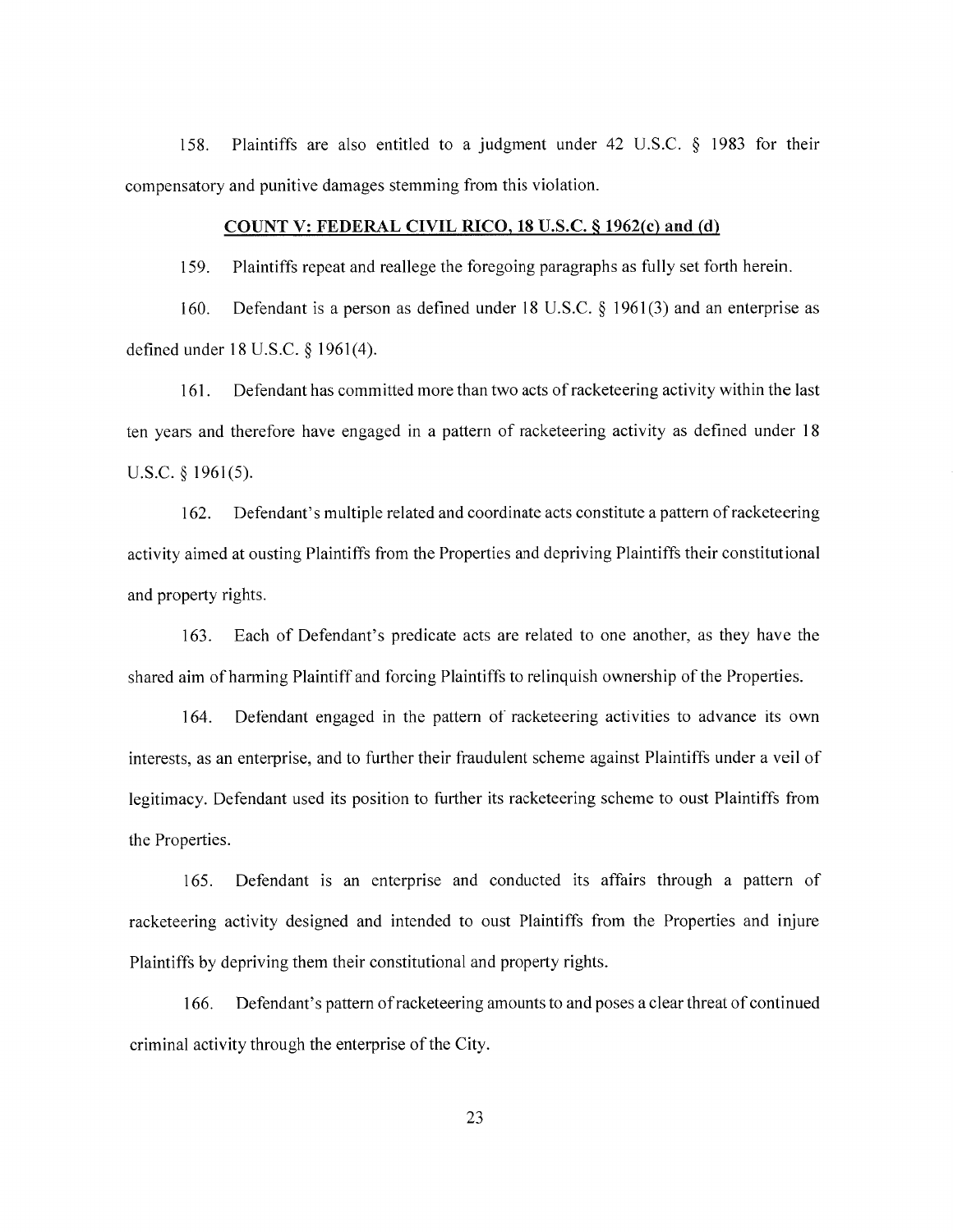Defendant's pattern of racketeering activities has continued for the past four and a  $167.$ half years, and based on the past conduct, the pattern of racketeering will most likely continue into the future with no discernable end and continued threat of repetition.

Defendant has orchestrated and conducted the enterprise through a pattern of 168. racketeering activity. Specifically, Defendant, under the guise of City's ordinance proceedings, has engaged in a concerted effort to oust Plaintiffs from the Properties.

The City has been turned into an enterprise designed to oust Plaintiffs from the 169. Properties and "run them" from the City through a pattern of racketeering activity.

170. Defendant committed the predicate acts with the knowledge that such acts were part of a pattern of racketeering activity.

The Properties are involved in interstate commerce, and Defendant's conduct that  $171.$ consistently interrupted Plaintiffs' business affected interstate commerce.

Plaintiff is entitled to compensatory, statutory and punitive damages, costs and 172. attorneys' fees related to Defendant's conduct.

#### **COUNT VII: VOID FOR VAGUENESS**

Plaintiffs repeat and reallege the foregoing paragraphs as fully set forth herein.  $173.$ 

The provisions of Section 107.2 of the Code that requires Defendant to provide 174. notice that "[i]nclude[s] a correction order allowing a *reasonable time* to make the repairs and improvements" for which a person is cited, are so vague as to violate Plaintiffs' due process rights under the Fourteenth Amendment and are therefore void.

Section 107.2 of the Code is void for vagueness because it fails to ensure that 175. Defendant provides fair notice of an alleged ordinance violation.

Section 107.2 of the Code is also void for vagueness because it fails to ensure that 176.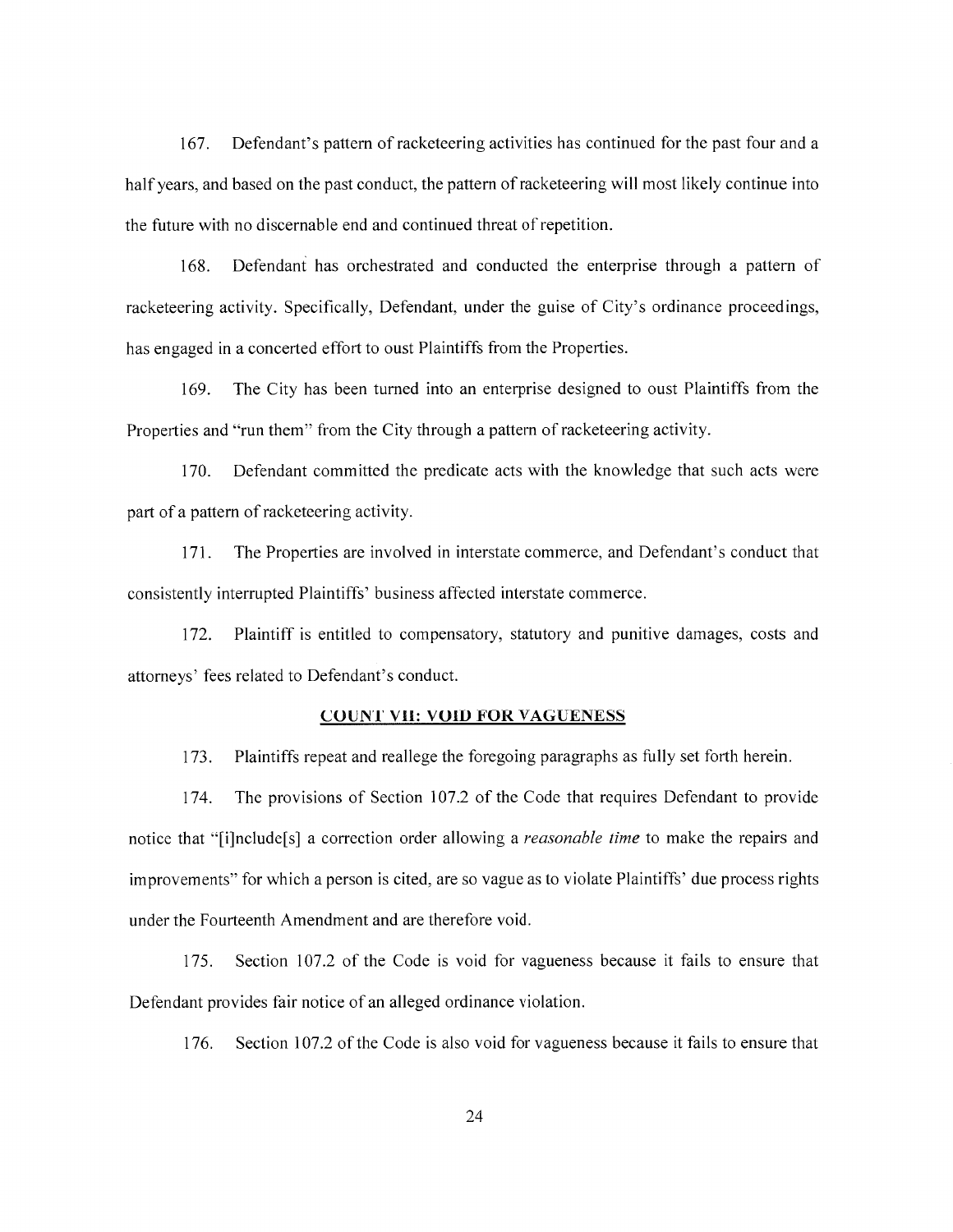the Code is not arbitrary and discriminatory enforced.

Defendants' assessment of penalties and fines against Plaintiffs for noncompliance 177. where no notice and no time to comply was given, punishes Plaintiffs under the Code, and is inherently penal in nature.

The Code does not explicitly and definitely set forth any methodology or standard 178. for determining a reasonable time to make any repair or improvement.

179. The vagueness and standardlessness of Section 107.2 of the Code fosters biased, prejudiced, arbitrary, discriminatory and overreaching exercises of state authority by Defendant.

180. Plaintiffs are entitled to a judgment under 42 U.S.C. § 1983 declaring that Section 107.2 of the Code is void for vagueness under the Fourteenth Amendment of the U.S. Constitution.

#### **COUNT VI: INJUNCTIVE RELIEF**

Plaintiffs repeat and reallege the foregoing paragraphs as fully set forth herein. 181.

182. The manner in which Defendant has enforced the Code, and state and federal rules and regulations, violates Plaintiffs' due process rights and rights to equal protection of the laws.

183. Plaintiffs are in need of immediate injunctive relief to prevent Defendants from taking any further action that is detrimental to Plaintiffs' constitutional rights.

184. Plaintiffs will suffer irreparable harm if a preliminary and permanent injunctive relief injunction is not granted.

Plaintiffs have raised more than a fair question as to the likelihood that they will 185. succeed on the merits of this claim.

Plaintiffs respectfully requests that the Court enter an order under 42 U.S.C. § 1983 186. enjoining the Defendant from continuing to enforce the Code against Plaintiffs in a discriminatory, unreasonable or arbitrary manner.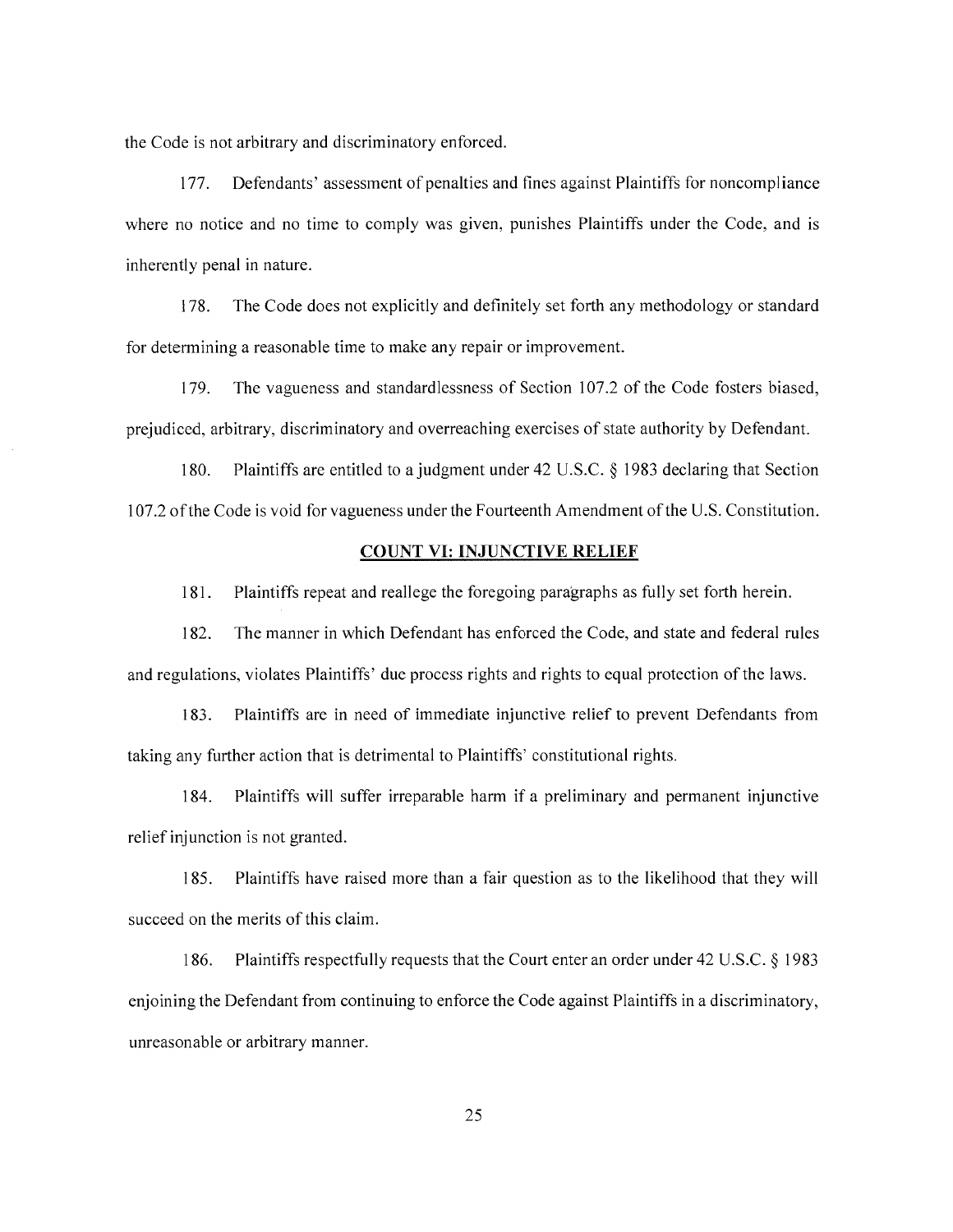#### **COUNT VII: ATTORNEYS' FEES**

187. Plaintiffs repeat and reallege the foregoing paragraphs as fully set forth herein.

Plaintiffs respectfully request that the Court exercise its discretion to enter an order 188. under 42 U.S.C.  $\S$  1988(b) requiring Defendant to pay Plaintiffs their reasonable attorneys' fees in the event Plaintiffs are the prevailing party in this matter.

#### **PRAYER FOR RELIEF**

That this Court immediately issue a Preliminary Injunction to enjoin Defendant,  $1<sub>1</sub>$ Defendant's officers, agents, employees and all other persons acting in active concert with them, from enforcing the Municipal Code, Building Code and Property Maintenance Code of the City of DeKalb, so that: (a) Defendant must treat Plaintiffs equally with other persons and businesses similarly situated; and (b) Defendant will not enforce the Codes in any manner to infringe upon Plaintiffs' rights.

 $\overline{2}$ . That this Court immediately issue a Permanent Injunction to enjoin Defendant, Defendant's officers, agents, employees and all other persons acting in active concert with them, from enforcing the Municipal Code, Building Code and Property Maintenance Code of the City of DeKalb, so that: (a) Defendant must treat Plaintiffs equally with other persons and businesses similarly situated; and (b) Defendant will not enforce the Codes in any manner to infringe upon Plaintiffs' rights.

That this Court render a Declaratory Judgment declaring Section 107.2 of the 3. Municipal Code, City of DeKalb, Property Maintenance Code, unconstitutional, and declaring that Defendant, Defendant's officers, agents, employees and other persons acting in active concert with them, unlawfully obstructed Plaintiff from exercising Plaintiff's constitutionally protected rights.

 $\overline{4}$ . That this Court render a Declaratory Judgment declaring that Defendant must treat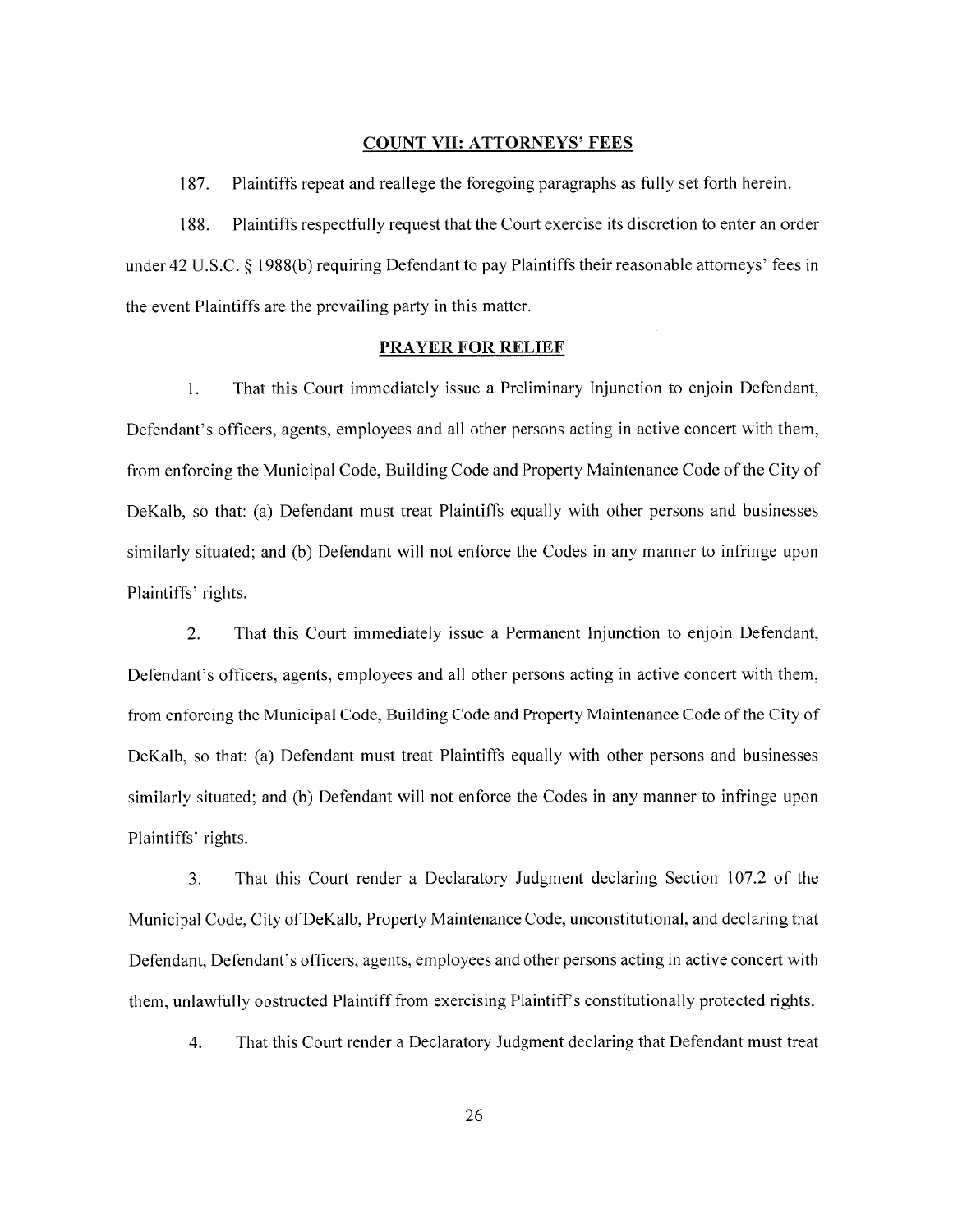Plaintiffs equally with other persons and businesses similarly situated, and will not use the Code in any manner to infringe upon Plaintiffs' rights.

5. That the Court award to Plaintiffs compensatory damages, in an exact amount to be proved at trial, statutory damages, punitive damages, and nominal damages.

That the Court allow Plaintiffs to recover their reasonable attorneys' fees against 6.

Defendants under 42 U.S.C. § 1988.

7. Such other and further relief that is just and proper.

Respectfully submitted,

Hunter Trifrat LLC, Hunter 1011-1027 Hillcrest LLC, Hunter Campus Suites LLC, Hunter Dekalb Properties LLC, Hunter Stadium View Properties LLC, Hunter Ridgebrook Properties LLC, Hunter Normal Properties LLC,

 $By:$ One of Plaintiffs' Attorneys

Gary D. Ashman (No. 0077283) Frank Lara (No. 06325725) Ashman & Stein, P.C. 8707 Skokie Blvd., #100 Skokie, IL 60077 312/782-3484 Firm No. 37710 gdashman@ashmanstein.com flara@ashmanstein.com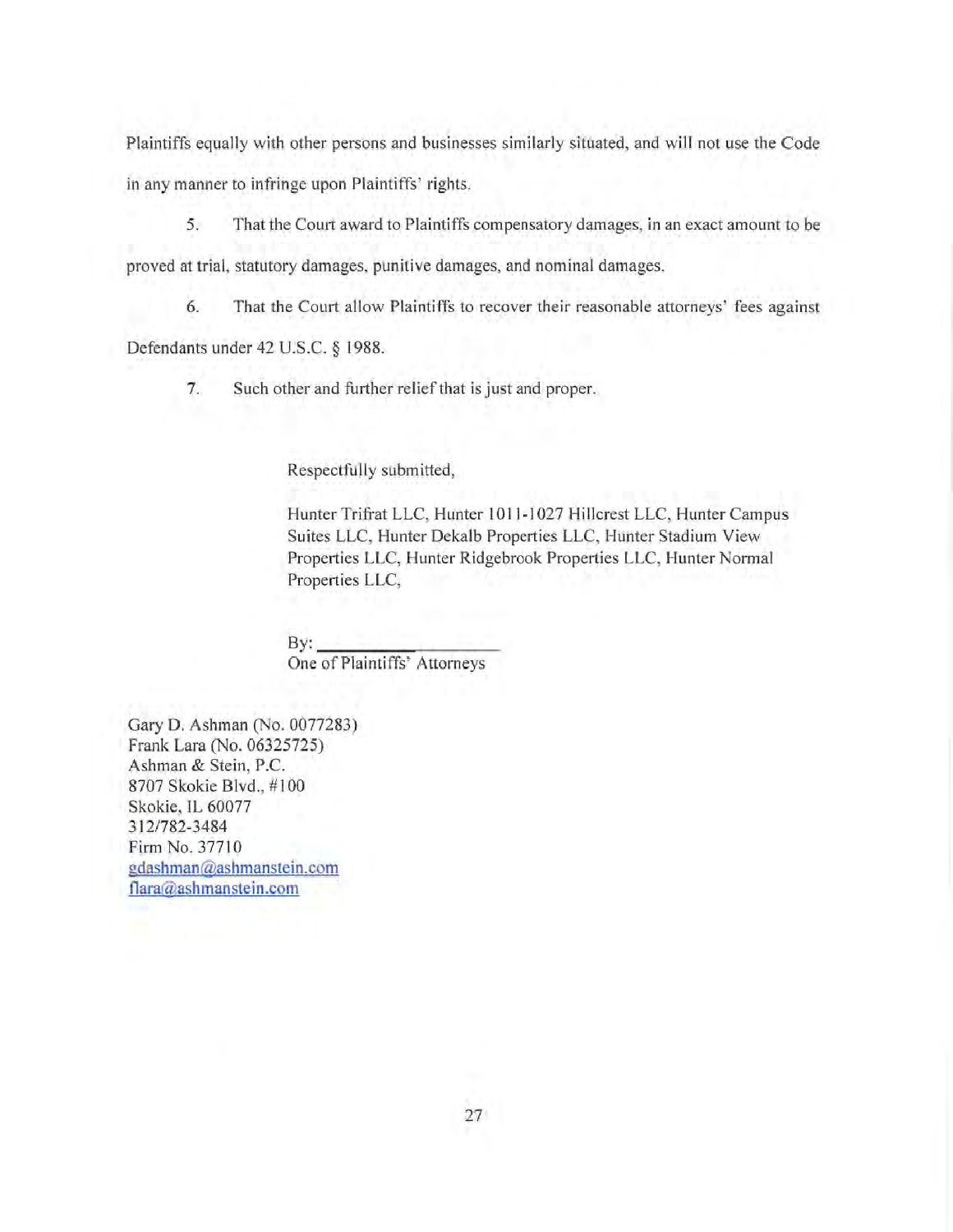**EXHIBIT C** (LIST OF REPAIRS)

 $\mathcal{L}^{\text{max}}_{\text{max}}$  and  $\mathcal{L}^{\text{max}}_{\text{max}}$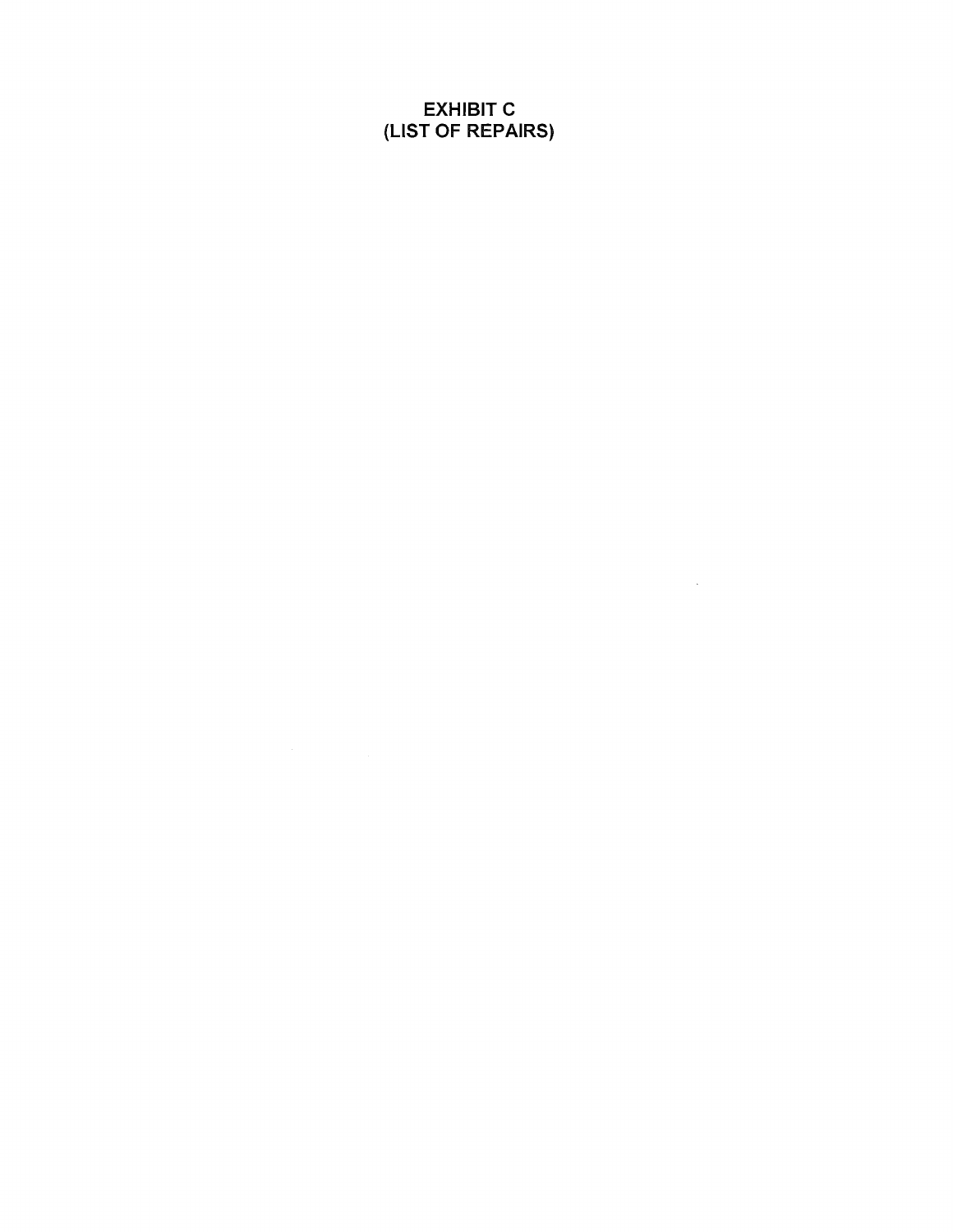| Court          | Citation # | <b>Viol</b>    | Docket#  | <b>Viol Date</b> | Offense                                                                             |  |
|----------------|------------|----------------|----------|------------------|-------------------------------------------------------------------------------------|--|
| Administrative | CC20-132   |                | 20AH2824 |                  | 09/17/2020 EXTERIOR STRUCTURE/GLAZING                                               |  |
| Administrative | CC20-132   |                | 20AH2824 |                  | 09/17/2020 RUBBISH OR GARBAGE                                                       |  |
| Administrative | CC20-131   |                | 20AH2822 |                  | 09/17/2020 WEEDS / GRASS FIRST TIME OFFENDER                                        |  |
| Administrative | CC20-131   | $\overline{2}$ | 20AH2822 |                  | 09/17/2020 RUBBISH OR GARBAGE                                                       |  |
| Administrative | $CC-131$   |                | 20AH2823 |                  | 09/17/2020 RUBBISH OR GARBAGE                                                       |  |
| Administrative | CC20-121   | 12             | 20AH2343 |                  | 08/14/2020 ELECTRICAL EQUIPMENT - INSTALLATION                                      |  |
| Administrative | CC20-121   | 4              | 20AH2343 |                  | 08/14/2020 ELECTRICAL EQUIPMENT - INSTALLATION                                      |  |
| Administrative | CC20-122   | 3              | 20AH2344 |                  | 08/11/2020 UNSAFE STRUCTURES AND EQUIPMENT                                          |  |
| Administrative | CC20-122   | 81             | 20AH2344 |                  | 08/11/2020 IFC - GENERAL REQUIREMENTS                                               |  |
| Administrative | CC20-122   | 10             | 20AH2344 |                  | 08/11/2020 INTERIOR STRUCTURE / INTERIOR SURFACES                                   |  |
| Administrative | CC20-122   | 11             | 20AH2344 |                  | 08/11/2020 RUBBISH OR GARBAGE                                                       |  |
| Administrative | CC20-122   | 12             | 20AH2344 |                  | 08/11/2020 IFC - ILLUMINATION EMERGENCY POWER                                       |  |
| Administrative | CC20-122   | 13             | 20AH2344 |                  | 08/11/2020 EXTERIOR STRUCTURE-PROTECTIVE TREATMENT                                  |  |
| Administrative | CC20-128   |                | 20AH2812 |                  | 09/15/2020 RUBBISH OR GARBAGE                                                       |  |
| Administrative | CC20-129   |                | 20AH2817 |                  | 09/16/2020 RUBBISH OR GARBAGE-DISPOSAL                                              |  |
| Administrative | CFH20-007  |                | 20AH3494 |                  | 10/05/2020 OFFENSES AGAINST PUBLIC PEACE, SAFEFTY, MORALS- CHRONIC DISORDERLY HOUSE |  |
| Administrative | CC20-140   |                | 20AH4295 |                  | 11/05/2020 EXTERIOR STRUCTURE/GLAZING                                               |  |
| Administrative | CFH20-008  |                | 20AH5032 |                  | 11/19/2020 OFFENSES AGAINST PUBLIC PEACE, SAFEFTY, MORALS- CHRONIC DISORDERLY HOUSE |  |
| Administrative | CC20-130   |                | 20AH2818 |                  | 09/16/2020 RUBBISH OR GARBAGE                                                       |  |
| Administrative | CFH21-001  |                | 21AH059  |                  | 01/19/2021 OFFENSES AGAINST PUBLIC PEACE/SAFETY AND MORALS-DISORDERLY HOUSE         |  |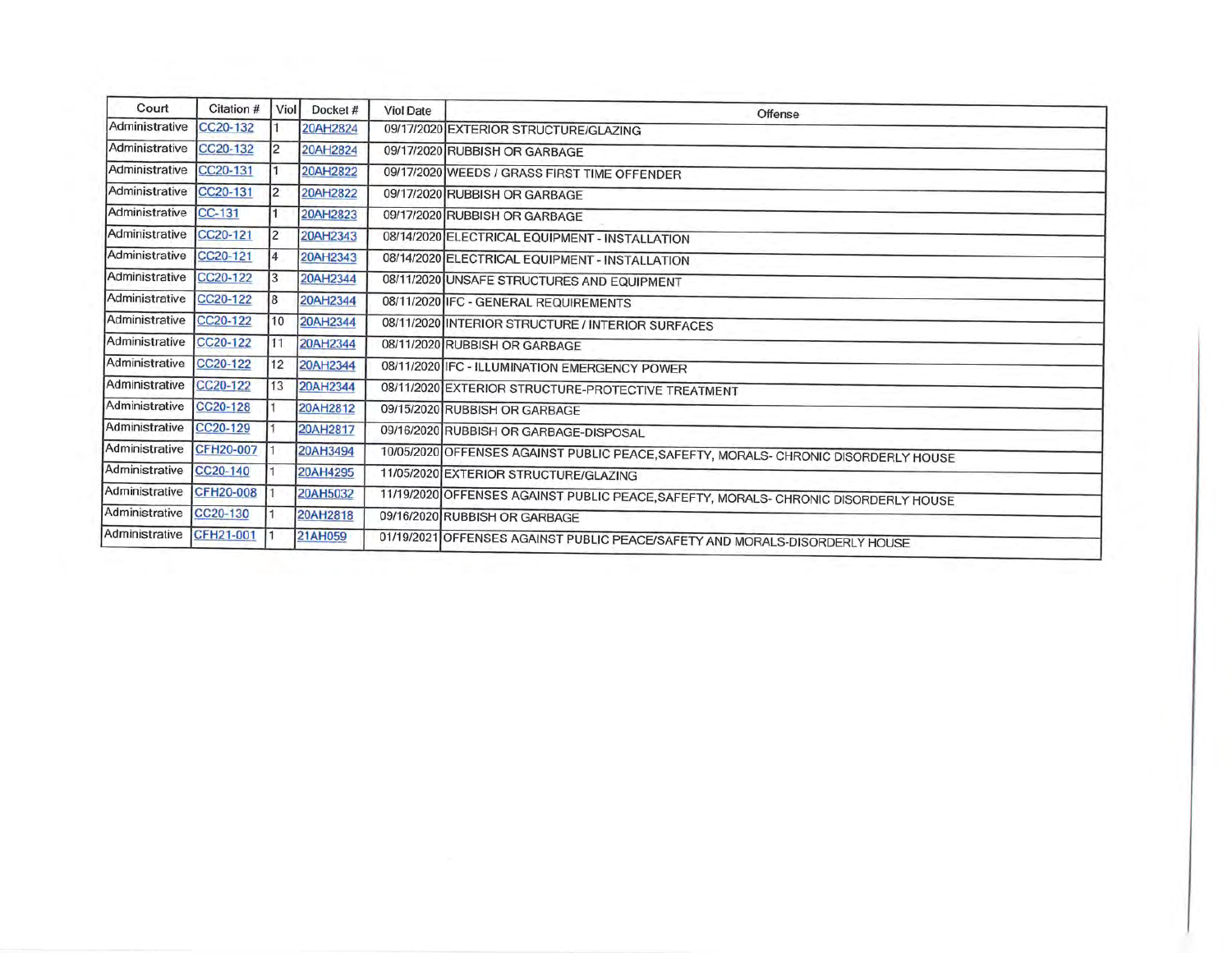# **EXHIBIT C<br>(LIST OF REPAIRS)**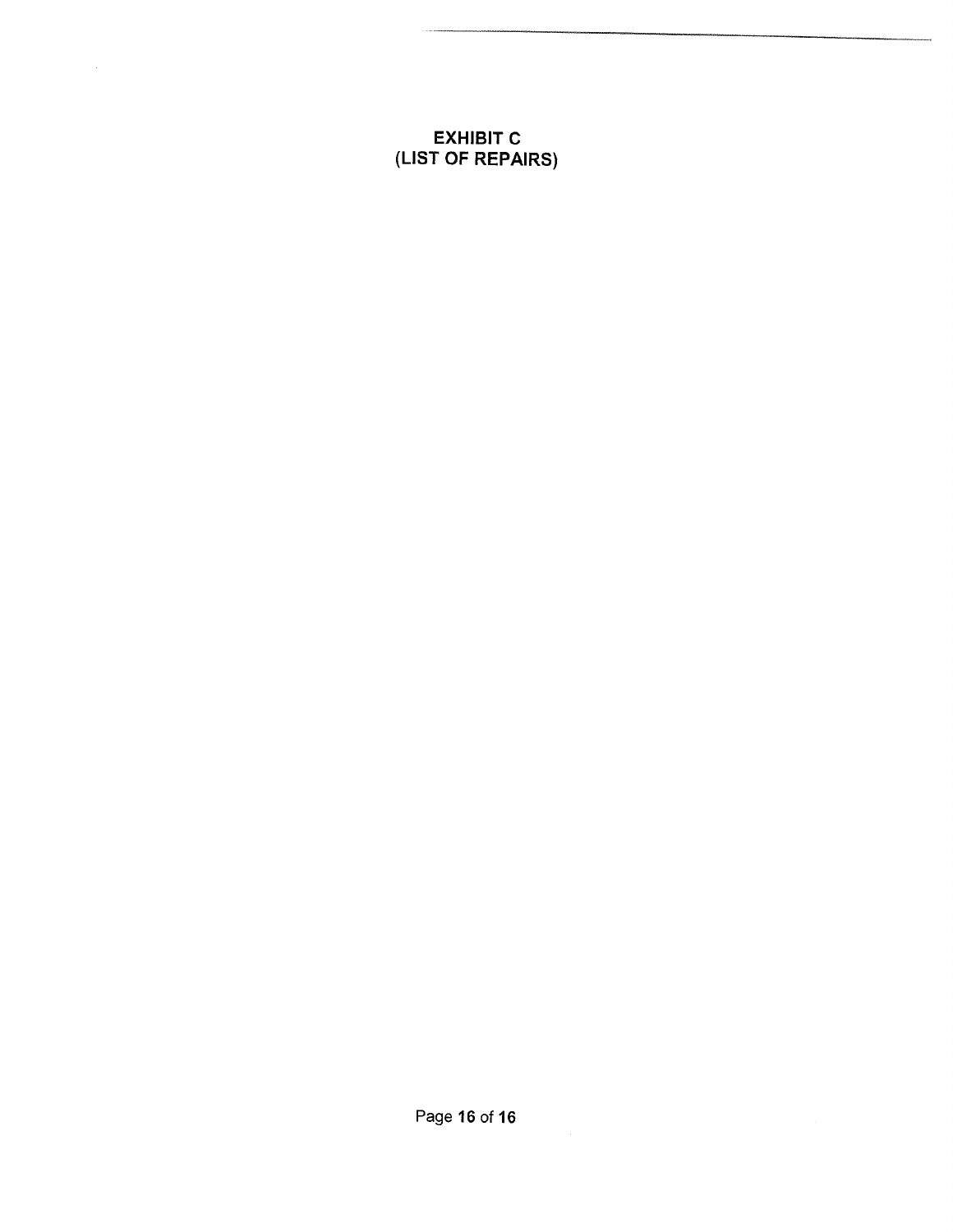# HUNTER PROPERTIES CODE VIOLATION LIST

 $\sim$ 

| <b>ADDRESS</b>                         | <b>APT</b> |     | <b>VIOLATIONS</b>                                                     | <b>NOTES</b>                                                                                                                                                                                                                                                                                                                                                                                                           | <b>STATUS</b>         |
|----------------------------------------|------------|-----|-----------------------------------------------------------------------|------------------------------------------------------------------------------------------------------------------------------------------------------------------------------------------------------------------------------------------------------------------------------------------------------------------------------------------------------------------------------------------------------------------------|-----------------------|
| 1100 W Lincoln Hwy (Lincoln<br>Towers) |            |     | General 305.3, 308.1, 605.1,<br>606.1, 1010.1.9.11,<br>703.2.3, 504.1 | Elevator ceiling grate missing, elevator<br>flooring damaged, rubbish throughout<br>hallways, rubbish throughout exterior,<br>collapsed ceiling 6th floor, open wires,<br>Elevator out-of-service, Basement access<br>door is off hinges, Door hardware must be<br>installed in north and south stairwells to<br>allow resident evacuation and FD access to<br>standpipes, Appropriate Knox Box keys not<br>available. | Citation              |
|                                        |            |     | 508 305.3, 504.1, 305.6,<br>605.2                                     | Ceiling damaged, water leak from ceiling,<br>closet doors must be on guiderails,<br>damaged electrical outlet faceplate                                                                                                                                                                                                                                                                                                | <b>Warning Letter</b> |
|                                        |            |     | 208 504.1, 605.1, 305.3,<br>305.6, 704.2                              | Shower Eschutcheon plate must be<br>attached, bathroom light fixture needs<br>proper cover, drywall damage, entrance<br>door hinges loose, smoke detectors<br>removed from mount.                                                                                                                                                                                                                                      | <b>Warning Letter</b> |
|                                        |            | 604 | 305.3                                                                 | Damaged/Collapsed ceiling from water<br>damage-1/20/2020                                                                                                                                                                                                                                                                                                                                                               | Condemned             |
|                                        |            | 608 | 305.3                                                                 | Damaged/Collapsed ceiling from water<br>damage-02/11/2019                                                                                                                                                                                                                                                                                                                                                              | Condemned             |
|                                        |            | 613 | 305.3                                                                 | Damaged/Collapsed ceiling from water<br>damage-12/09/2019                                                                                                                                                                                                                                                                                                                                                              | Condemned             |

1011-1027 W Hillcrest Dr (Hillcrest Shopping Center)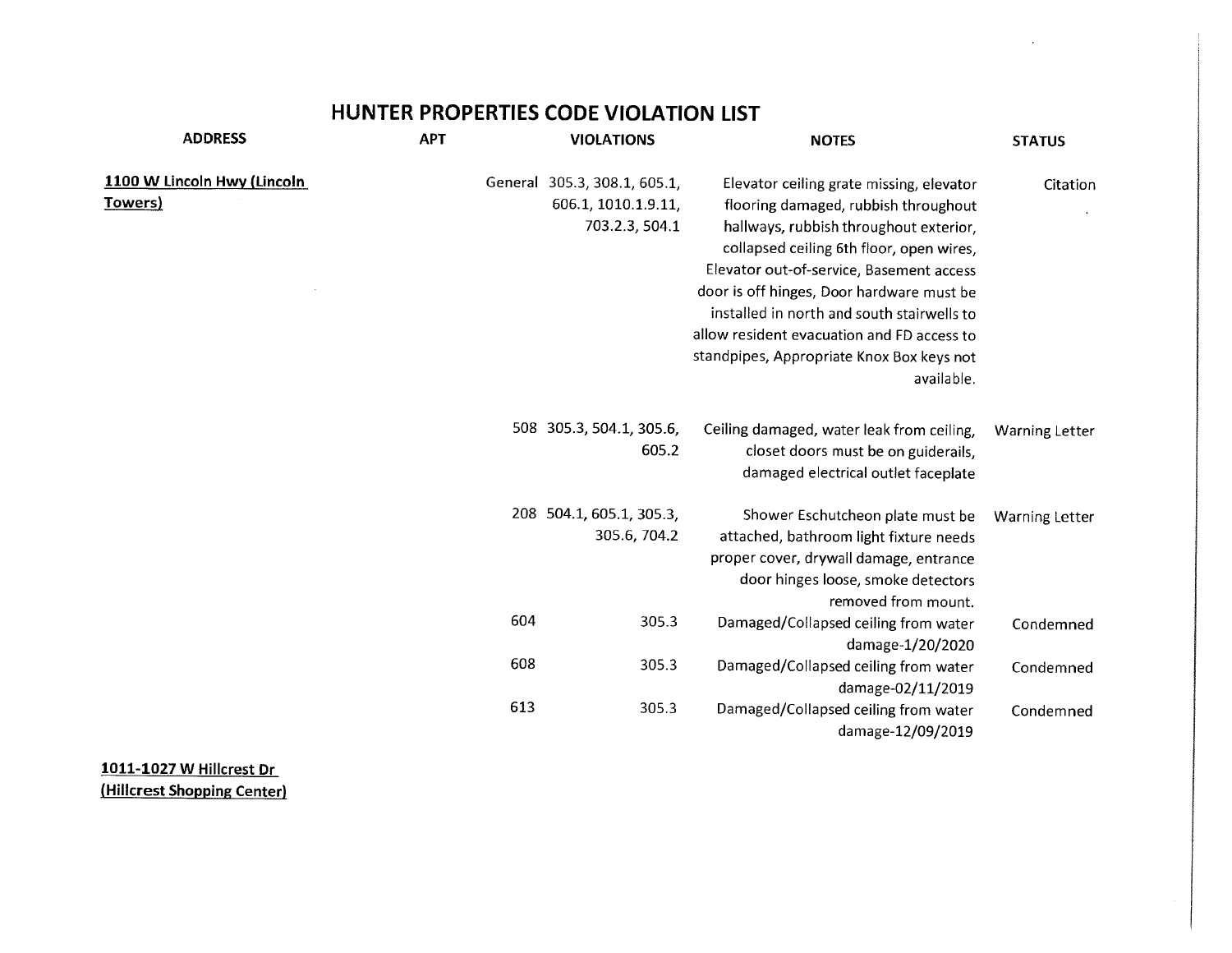| 1027          | Rocky's                                      |                                                                                                                                 | Failed inspections no additional contact<br>since 12/2020                                                                                                                                                                                                                                                                                                                                                                                                                                                                               | Open Permit |  |
|---------------|----------------------------------------------|---------------------------------------------------------------------------------------------------------------------------------|-----------------------------------------------------------------------------------------------------------------------------------------------------------------------------------------------------------------------------------------------------------------------------------------------------------------------------------------------------------------------------------------------------------------------------------------------------------------------------------------------------------------------------------------|-------------|--|
| $1025 - 1/2$  | American Dream Tax<br>Real Estate & Staffing |                                                                                                                                 | (sign selling pop)                                                                                                                                                                                                                                                                                                                                                                                                                                                                                                                      |             |  |
| 1025          | Clothing It2 Fashions                        |                                                                                                                                 |                                                                                                                                                                                                                                                                                                                                                                                                                                                                                                                                         |             |  |
| $1023 - 1/2$  | American Tax Dream/Uhaul                     |                                                                                                                                 | <b>Zoning Citation Pending</b>                                                                                                                                                                                                                                                                                                                                                                                                                                                                                                          |             |  |
| 1023          | Huskies Discount Tobacco                     |                                                                                                                                 |                                                                                                                                                                                                                                                                                                                                                                                                                                                                                                                                         |             |  |
| $-1021 - 1/2$ | West side 2 upper Apts                       |                                                                                                                                 | Uninhabitable - Total of 2 Illegal Apts.<br>-Remodel plans received. No permit<br>application received.                                                                                                                                                                                                                                                                                                                                                                                                                                 | Condemned-  |  |
| 1021          | <b>Tacos Salsas Y Carnitas</b>               |                                                                                                                                 | FLS / Illegal Signage (2 doors)                                                                                                                                                                                                                                                                                                                                                                                                                                                                                                         | observed    |  |
| 1019          | Plaza Apts                                   | 305.5, 306.1.1.6.2,<br>307.1, 308.1,<br>308.2, 402.2,<br>703.2, 704.1, 704.2,<br>906.1, 906.2,<br>1008.2.1, 1008.3.2,<br>1013.3 | East side upper Apts - Hillcrest 304.13/.1/.2, 305.4, Windows/door in disrepair/broken, interior<br>stair treads damaged, handrails broken,<br>deterioration of wood framing members,<br>missing handrails, rubbish throughout<br>property-in and out, multiple light fixtures<br>not functional, damaged/missing door<br>closures, smoke detectors missing/need<br>servicing, extingushers missing/discharged,<br>hall lighting missing/inadequate,<br>emergency light not operating or damaged,<br>exit signs not operating or damage |             |  |

| (stone front area)   | Empty                       | door marked 1021 |
|----------------------|-----------------------------|------------------|
|                      | Unisex Hair Salon           | 1015             |
|                      | Northern Fresh Market       | 1013             |
| <b>FLS</b>           | Sea Captain                 | 1011             |
| No recent complaints | <b>Access to Upper Apts</b> | End Door         |
|                      |                             |                  |

**TRI-FRAT**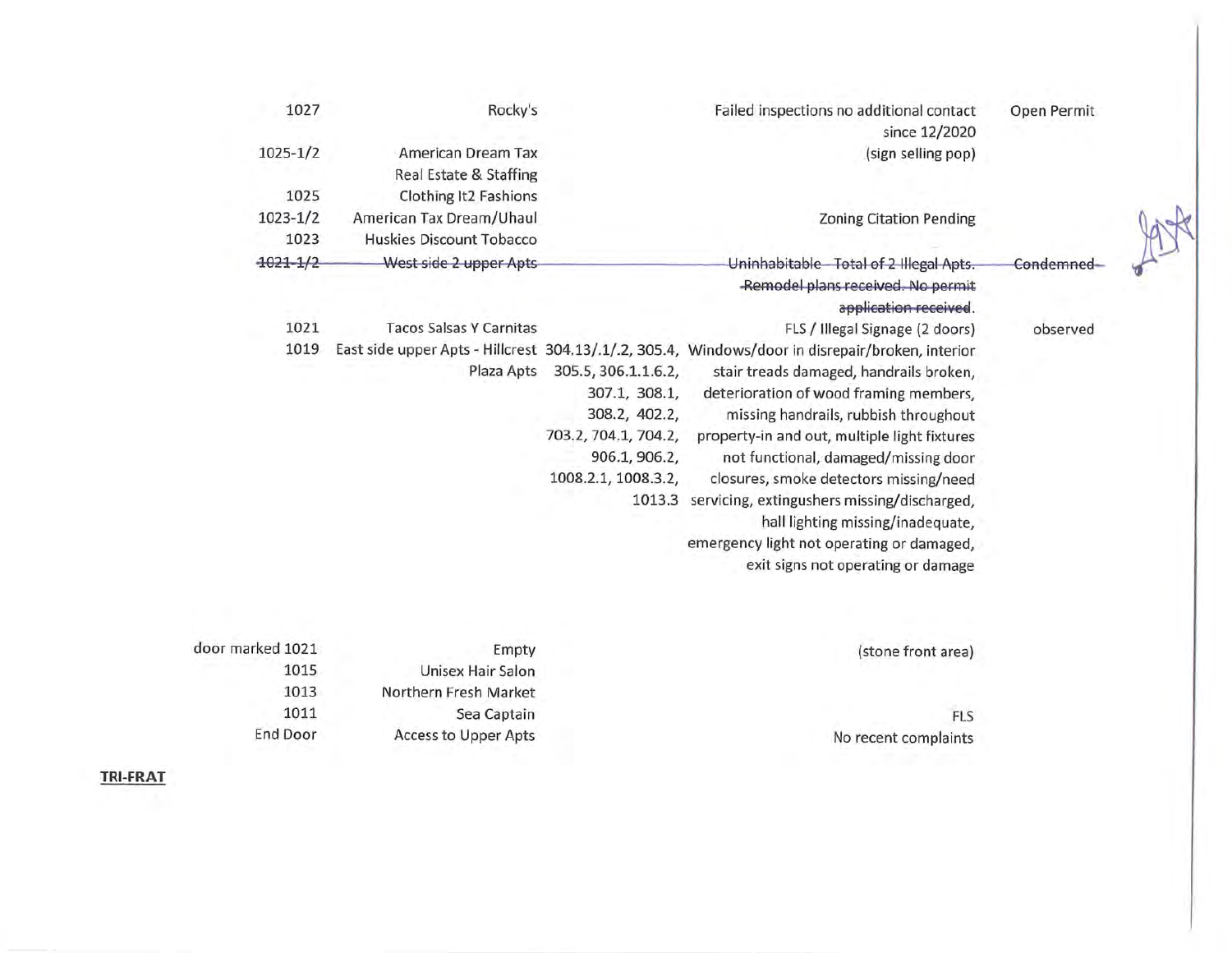| 1024 W Hillcrest Dr, | General | 108.5, 302.3,        | Condemned area of building open,                                 | 1. Basement   |
|----------------------|---------|----------------------|------------------------------------------------------------------|---------------|
| 930 Greenbrier Rd,   |         | 304.13, 305.4,       | sidewalks not cleared of snow and ice,                           | Condemned all |
| 934 Greenbrier Rd    |         |                      | 306.1.1, 308.1, exterior doors don't properly close, interior    | three Bidgs   |
|                      |         | 308.2, 308.2.2,      | stair treads damaged, masonry is                                 | 2. Citations  |
|                      |         |                      | 402.2, 703.2, 704.1, dilapidated, rubbish throughout property-in | pending       |
|                      |         | 704.2, 906.1, 906.2, | and out, multiple light fixtures not                             |               |
|                      |         |                      | 1008.3.2, 1013.3 functional, damaged/missing door closures,      |               |
|                      |         |                      | several smoke detectors need servicing,                          |               |
|                      |         |                      | several emergency lights not operating or                        |               |
|                      |         |                      | damaged, several exit signs not operating                        |               |
|                      |         |                      | or damaged                                                       |               |
| 934 Greenbrier       |         | 24-1-105.1           | Sprinkler System modified without permit                         | Condemned     |
|                      |         |                      | by registered contractor.                                        | basement      |
| <b>RIDGEBROOK</b>    |         |                      |                                                                  |               |
| 835 Edgebrook Dr     | General | 704.1.1, 704.2.1.2   | Inspection and testing of automatic Citation Pending             |               |
|                      |         |                      | sprinkler system, Fire/smoke alarms                              |               |
|                      |         | 304.13, 308.1.       | broken windows/doors, rubbish                                    | Observed      |
|                      |         | 308.2, 703.2, 906.1, | throughout - in & out, fire doors missing                        |               |
|                      |         | 906.2, 1008.2,       | closers, missing or discharged fire                              |               |
|                      |         | 1008.3               | extinguishers, hall lighting                                     |               |
|                      |         |                      | missing/inadequate, emergency lights not                         |               |
|                      |         |                      | operating or damaged                                             |               |
| 832 Ridge Dr         | General | 704.1.1, 704.2.1.2   | Inspection and testing of automatic Citation Pending             |               |
|                      |         |                      | sprinkler system, Fire/smoke alarms                              |               |
|                      | General | 304.13, 305.3,       | broken window, damaged drywall, rubbish                          | Observed      |
|                      |         | 308.1, 308.2, 703.2, | throughout - in & out, fire doors                                |               |
|                      |         | 906.1, 906.2,        | disengaged/missing closers, missing fire                         |               |
|                      |         | 1008.2, 1008.3       | extinguishers, hall lighting missing/not                         |               |
|                      |         |                      | operating, emergency lights                                      |               |
|                      | 104     |                      | No electric/No heat 10/29/2020                                   | Condemned     |
|                      | 123     |                      | No electric/No heat 10/30/2020                                   | Condemned     |